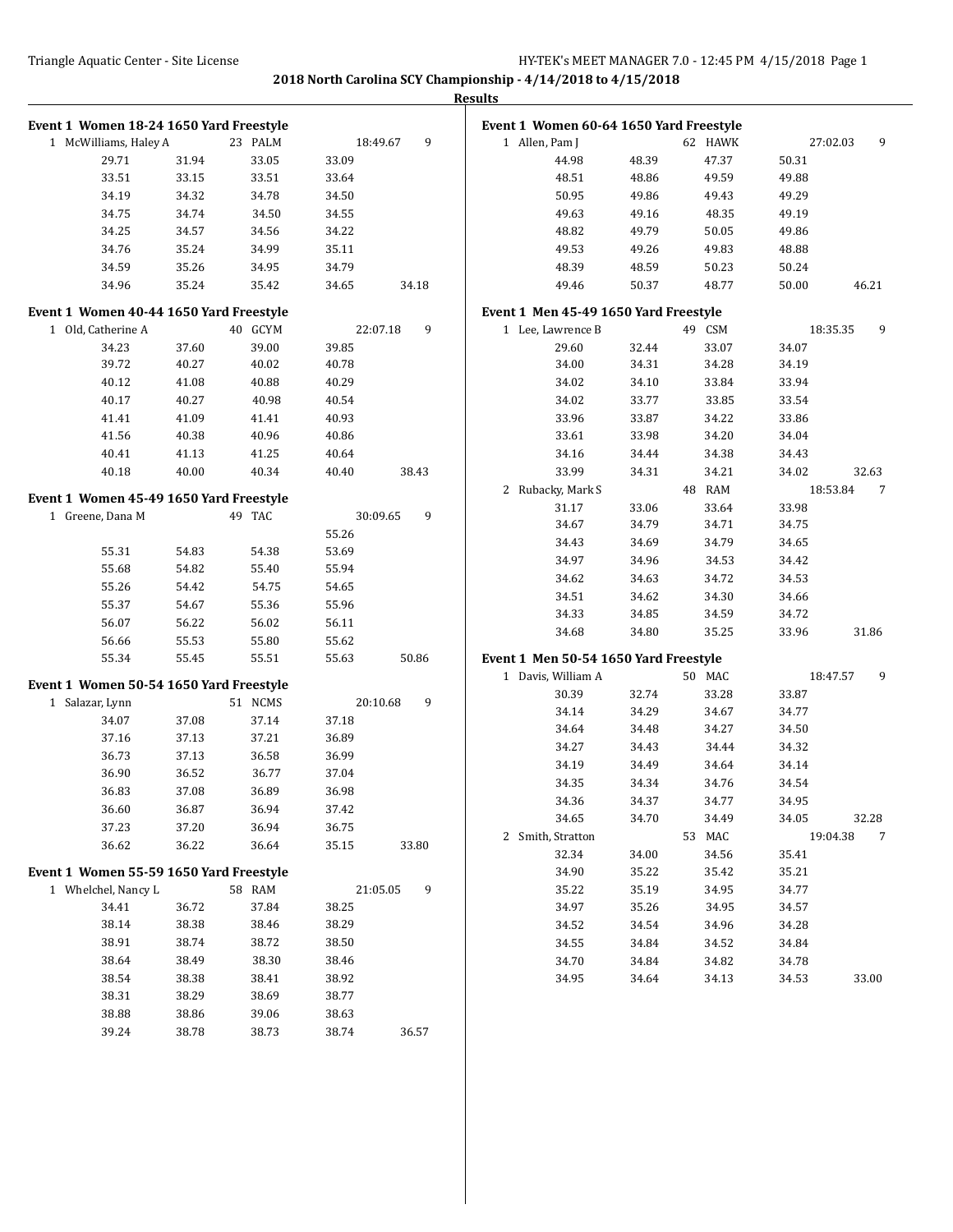|                                          |                |                |                |               | <b>Results</b>                          |       |                  |                   |   |
|------------------------------------------|----------------|----------------|----------------|---------------|-----------------------------------------|-------|------------------|-------------------|---|
| Event 1 Men 60-64 1650 Yard Freestyle    |                |                |                |               | 2 Old, Catherine A                      |       | 40 GCYM          | 13:46.42          | 7 |
| 1 Miller, Richard N                      |                | 63 NCMS        |                | 9<br>23:17.73 | 36.17                                   | 38.43 | 40.66            | 41.26             |   |
| 36.30                                    | 40.93          | 42.16          | 42.55          |               | 40.77                                   | 41.10 | 41.64            | 42.26             |   |
| 42.54                                    | 42.57          | 46.29          | 41.80          |               | 41.09                                   | 42.00 | 42.50            | 42.80             |   |
| 41.65                                    | 49.72          | 41.87          | 42.17          |               | 41.49                                   | 43.21 | 42.69            | 41.02             |   |
| 42.34                                    | 42.63          | 41.50          | 43.06          |               | 42.95                                   | 42.96 | 41.57            | 39.85             |   |
| 43.24                                    | 41.93          | 43.44          | 42.90          |               | Event 2 Women 45-49 1000 Yard Freestyle |       |                  |                   |   |
| 42.64                                    | 43.30          | 42.21          | 42.51          |               | 1 Oversmith, Amy E                      |       | 46 RAM           | 12:46.05          | 9 |
| 42.02                                    | 41.50          | 42.87          | 42.63          |               | 34.30                                   | 36.78 | 38.16            | 38.66             |   |
| 42.21                                    | 41.07          | 41.28          | 41.22          | 40.68         | 38.82                                   | 38.95 | 38.81            | 38.86             |   |
| 2 Sasser, Jon D                          |                | 62 RAM         |                | 7<br>32:43.05 | 38.75                                   | 39.10 | 38.39            | 37.81             |   |
| 49.10                                    | 55.89          | 57.80          | 59.22          |               | 39.11                                   | 38.83 | 39.24            | 38.76             |   |
| 59.60                                    | 1:00.18        | 59.77          | 59.80          |               | 38.29                                   | 38.72 | 38.03            | 37.68             |   |
| 1:00.64                                  | 1:00.24        | 1:00.01        | 1:00.18        |               | 2 Soleo, Cari S                         |       | 49 YOTA          | 13:14.83          | 7 |
| 59.66                                    | 59.18          | 1:01.34        | 1:00.32        |               | 34.76                                   | 39.14 | 40.80            | 40.85             |   |
| 1:00.26                                  | 58.65          | 1:00.08        | 59.73          |               | 40.61                                   | 40.25 | 41.00            | 40.61             |   |
| 1:00.34                                  | 1:00.14        | 1:01.41        | 58.42          |               | 40.40                                   | 40.73 | 40.38            | 41.76             |   |
| 58.90                                    | 59.81          | 59.89          | 1:00.81        |               | 40.22                                   | 40.29 | 39.05            | 38.79             |   |
| 1:00.88                                  | 1:00.75        | 1:00.40        | 1:00.09        | 59.56         | 39.24                                   | 39.54 | 39.47            | 36.94             |   |
| Event 1 Men 65-69 1650 Yard Freestyle    |                |                |                |               | Event 2 Women 50-54 1000 Yard Freestyle |       |                  |                   |   |
| 1 Beachler, Michael P                    |                | 66 TMS         |                | 9<br>26:28.19 | 1 Salazar, Lynn                         |       | 51 NCMS          | 12:13.31          | 9 |
| 41.82                                    | 46.75          | 48.62          | 48.43          |               | 34.79                                   | 37.61 | 37.70            | 37.52             |   |
| 48.91                                    | 49.24          | 49.08          | 48.63          |               | 37.76                                   | 37.33 | 37.20            | 37.08             |   |
| 49.29                                    | 48.64          | 48.71          | 49.04          |               | 36.70                                   | 36.74 | 37.26            | 37.00             |   |
| 48.75                                    | 48.28          | 48.74          | 48.62          |               | 36.73                                   | 36.78 | 36.59            | 36.54             |   |
| 48.89                                    | 48.87          | 48.93          | 48.66          |               | 36.42                                   | 36.18 | 35.43            | 33.95             |   |
| 48.54                                    | 48.69          | 48.68          | 48.26          |               | Event 2 Women 60-64 1000 Yard Freestyle |       |                  |                   |   |
| 48.30                                    | 48.13          | 48.82          | 48.40          |               | 1 Wainwright, Joanne                    |       | 62 GCYM          | 14:24.35          | 9 |
| 47.63                                    | 47.34          | 47.06          | 46.86          | 44.58         | 38.74                                   | 42.71 | 43.73            | 43.50             |   |
| Event 1 Men 70-74 1650 Yard Freestyle    |                |                |                |               | 43.67                                   | 43.66 | 43.83            | 44.02             |   |
| 1 Schumann, David W                      |                | 71 TNAQ        |                | 9<br>26:42.97 | 43.96                                   | 44.51 | 44.32            | 44.18             |   |
| 45.51                                    | 48.30          | 48.10          | 48.74          |               | 43.83                                   | 43.70 | 43.25            | 43.37             |   |
| 48.78                                    | 48.09          | 48.52          | 47.73          |               | 43.47                                   | 42.73 | 42.47            | 40.70             |   |
| 48.68                                    | 49.30          | 47.70          | 48.43          |               |                                         |       |                  |                   |   |
| 48.18                                    | 48.30          | 48.87          | 48.70          |               | Event 2 Men 25-29 1000 Yard Freestyle   |       |                  |                   |   |
| 48.27                                    | 49.03          | 49.22          | 47.83          |               | 1 Fox, Will M                           |       | 25 UC13          | 10:37.51          | 9 |
| 49.17                                    | 48.82          | 48.42          | 49.30          |               | 25.35                                   | 28.86 | 30.30            | 31.01             |   |
| 48.81                                    | 49.13          | 48.79          | 49.76          |               | 31.48                                   | 31.74 | 31.91            | 31.93             |   |
| 49.62                                    | 49.36          | 49.49          | 49.50          | 46.52         | 32.44<br>32.82                          | 32.91 | 32.53            | 32.62             |   |
|                                          |                |                |                |               | 32.44                                   | 33.30 | 32.42            | 33.46<br>1:07.38  |   |
| Event 1Z Women 45-49 1000 Yard Freestyle |                |                |                |               | 2 Sauter, Trace U                       |       | 29 MAC           | 12:36.53          | 7 |
| 1 Greene, Dana M                         |                | 49 TAC         |                | 18:08.83      | 26.30                                   | 27.98 | 28.73            | 28.58             |   |
| Event 1Z Men 45-49 1000 Yard Freestyle   |                |                |                |               | 50.56                                   | 45.22 | 43.22            | 39.34             |   |
| 1 Rubacky, Mark S                        |                | 48 RAM         |                | 11:26.71      | 38.93                                   | 41.81 | 40.74            | 42.27             |   |
| Event 1Z Men 50-54 1000 Yard Freestyle   |                |                |                |               | 39.47                                   | 42.36 | 40.22            | 35.60             |   |
| 1 Smith, Stratton                        |                | 53 MAC         |                | 11:35.24      | 35.31                                   | 35.00 | 40.70            | 34.19             |   |
|                                          |                |                |                |               |                                         |       |                  |                   |   |
| Event 2 Women 40-44 1000 Yard Freestyle  |                |                |                |               | Event 2 Men 30-34 1000 Yard Freestyle   |       |                  |                   |   |
| 1 Lehman, Jessica M                      |                | 42 UC13        |                | 12:44.24<br>9 | 1 Ashby, Corey<br>37.53                 | 41.19 | 32 YOTA<br>43.38 | 15:36.43<br>44.55 | 9 |
| 35.62                                    | 37.66          | 38.07          | 38.48          |               | 45.84                                   | 46.51 | 47.04            | 47.67             |   |
| 38.52<br>38.34                           | 38.84<br>38.34 | 38.64<br>38.12 | 38.54<br>38.20 |               | 48.61                                   | 48.28 | 48.62            | 48.84             |   |
| 38.54                                    | 38.64          | 38.90          | 38.19          |               | 48.43                                   | 49.21 | 48.91            | 49.03             |   |
| 38.41                                    | 37.89          | 38.63          | 37.67          |               | 48.75                                   | 48.95 | 48.08            | 47.01             |   |
|                                          |                |                |                |               |                                         |       |                  |                   |   |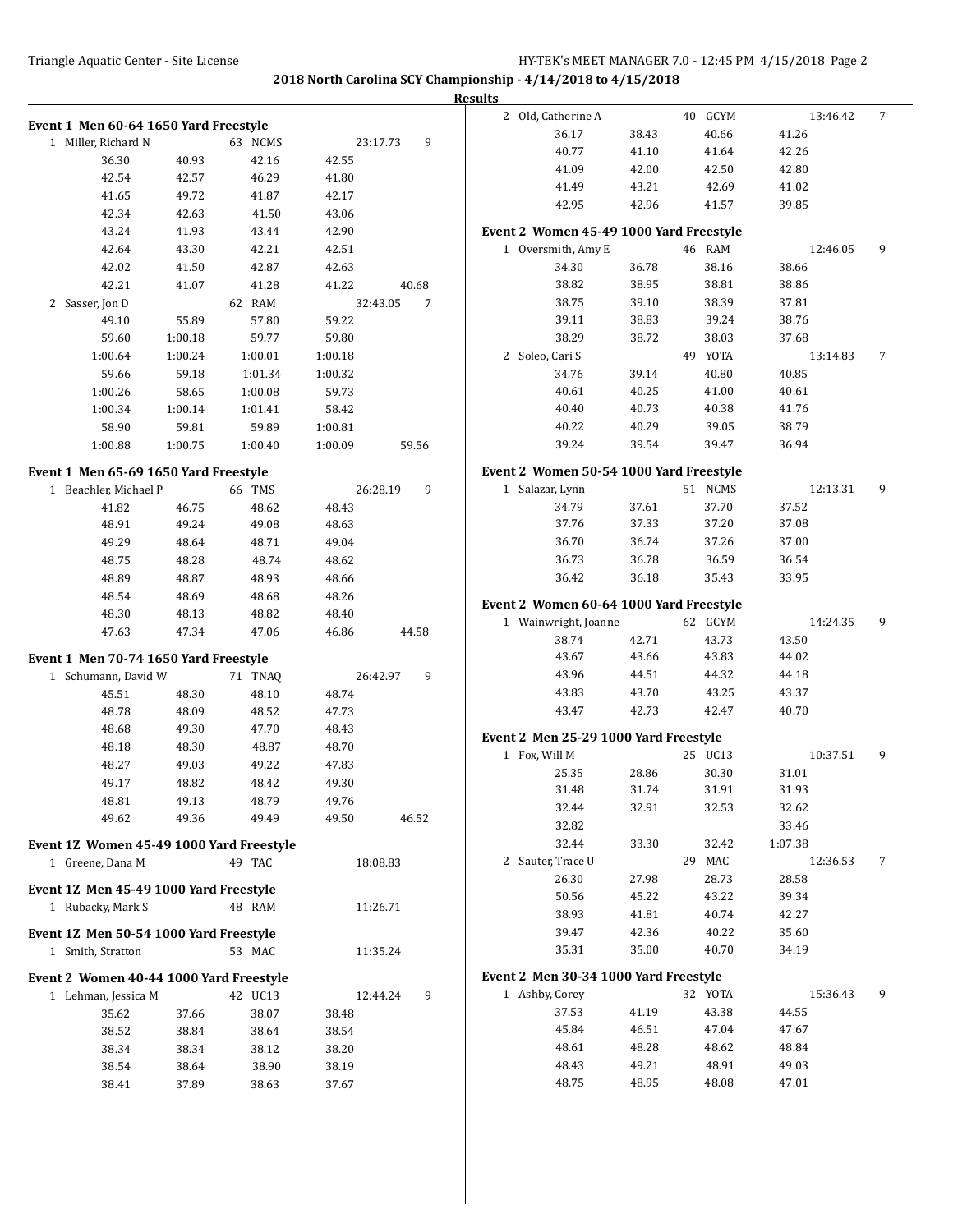**Results**

| Event 2 Men 35-39 1000 Yard Freestyle |       |         |          |   | Event 2 Men 65-69 1000 Yard Freestyle                               |    |
|---------------------------------------|-------|---------|----------|---|---------------------------------------------------------------------|----|
| 1 Johnson, Theo                       |       | 35 MSAM | 11:19.69 | 9 | 1 Saumby, John F<br>65 UC55<br>13:31.91                             | 9  |
| 30.26                                 | 33.79 | 34.64   | 34.52    |   | 41.23<br>40.74<br>37.31<br>40.71                                    |    |
| 33.26                                 | 33.73 | 33.76   | 34.11    |   | 40.93<br>40.73<br>40.73<br>40.74                                    |    |
| 34.24                                 | 34.46 | 33.23   | 34.52    |   | 40.89<br>40.54<br>40.76<br>41.49                                    |    |
| 33.12                                 | 34.55 | 34.43   | 34.90    |   | 41.18<br>40.50<br>41.41<br>41.09                                    |    |
| 34.63                                 | 35.32 | 35.17   | 33.05    |   | 40.23<br>39.03<br>41.33<br>40.34                                    |    |
| Event 2 Men 40-44 1000 Yard Freestyle |       |         |          |   | Event 2Z Men 25-29 200 Yard Freestyle                               |    |
| 1 Griffin, Jay                        |       | 42 RAM  | 9:53.46  | 9 | 1 Sauter, Trace U<br>29 MAC<br>1:51.59                              |    |
| 27.72                                 | 28.94 | 29.09   | 29.58    |   |                                                                     |    |
| 29.59                                 | 29.82 | 29.74   | 29.93    |   | Event 3 Mixed 25+400 Yard Medley Relay                              |    |
| 29.72                                 | 29.64 | 29.71   | 29.63    |   | 1 YOTA<br>A<br>4:37.68                                              | 18 |
| 30.02                                 | 29.87 | 30.21   | 30.26    |   | 1) Dunstan, Steph W33<br>2) Walker, Shellene W W52                  |    |
|                                       |       |         |          |   | 3) Rowe, Edward M39<br>4) Umberger, Larry J M36                     |    |
| 30.33                                 | 30.37 | 30.26   | 29.03    |   | 1:28.05<br>36.47<br>1:15.32<br>41.62                                |    |
| Event 2 Men 45-49 1000 Yard Freestyle |       |         |          |   | 27.42<br>26.02<br>55.21<br>59.10                                    |    |
| 1 Rubacky, Mark S                     |       | 48 RAM  | 11:35.22 | 9 | Event 3Z Women 30-34 100 Yard Backstroke                            |    |
| 31.03                                 | 34.12 | 34.38   | 35.28    |   | 33 YOTA<br>1 Dunstan, Steph                                         |    |
| 35.30                                 | 34.17 | 34.90   | 35.34    |   | 1:15.32                                                             |    |
| 34.73                                 | 34.69 | 34.62   | 35.55    |   | Event 4 Women 18-24 100 Yard Butterfly                              |    |
| 35.27                                 | 35.10 | 35.35   | 35.25    |   | 1 McWilliams, Haley A<br>23 PALM<br>1:01.98                         | 9  |
| 35.77                                 | 35.29 | 35.20   | 33.88    |   | 29.70<br>32.28                                                      |    |
| Event 2 Men 55-59 1000 Yard Freestyle |       |         |          |   | Event 4 Women 25-29 100 Yard Butterfly                              |    |
| 1 Moore, John                         |       | 56 HAWK | 11:44.71 | 9 | 1 Facchine, Emily<br>25 MRSA<br>1:00.33                             | 9  |
| 31.48                                 | 34.15 | 34.60   | 35.12    |   | 28.49<br>31.84                                                      |    |
| 35.56                                 | 35.21 | 35.23   | 35.71    |   | 2 Fieni, Sadie<br>28 PALM<br>1:04.93                                | 7  |
|                                       |       |         |          |   | 29.98<br>34.95                                                      |    |
| 35.44                                 | 35.72 | 35.54   | 35.56    |   |                                                                     |    |
| 35.56                                 | 35.76 | 35.82   | 35.86    |   | Event 4 Women 30-34 100 Yard Butterfly                              |    |
| 36.50                                 | 35.41 | 35.51   | 34.97    |   | 33 MRSA<br>1 Fallstick, Stephanie J<br>1:09.00                      | 9  |
| 2 Sharrar, Robert                     |       | 56 YOTA | 14:03.77 | 7 | 32.51<br>36.49                                                      |    |
| 34.70                                 | 38.46 | 40.23   | 41.44    |   | Event 4 Women 35-39 100 Yard Butterfly                              |    |
| 41.69                                 | 42.22 | 42.27   | 42.72    |   | 1 Stump, Karen M<br>39 HAWK<br>1:03.01                              | 9  |
| 45.03                                 | 42.56 | 43.05   | 43.01    |   | 29.54<br>33.47                                                      |    |
| 43.24                                 | 43.56 | 44.29   | 43.93    |   | 2 Holland, Irish<br>37 CSM<br>1:06.30                               | 7  |
| 43.68                                 | 44.03 | 42.18   | 41.48    |   | 35.27<br>31.03                                                      |    |
| 3 Raphun, Charlie                     |       | 55 RAM  | 14:21.12 | 6 |                                                                     |    |
| 35.83                                 | 41.29 | 42.66   | 43.28    |   | Event 4 Women 40-44 100 Yard Butterfly                              |    |
| 43.91                                 | 43.59 | 43.66   | 43.71    |   | 1 Lindquist, Carrie T<br>42 GG<br>1:08.33                           | 9  |
| 43.93                                 | 44.60 | 43.70   | 44.05    |   | 37.28<br>31.05                                                      |    |
| 43.75                                 | 43.82 | 43.77   | 43.24    |   |                                                                     |    |
| 43.58                                 | 43.45 | 43.31   | 41.99    |   | Event 4 Women 45-49 100 Yard Butterfly<br>59.54<br>1 Braun, Erika L | 9  |
| Event 2 Men 60-64 1000 Yard Freestyle |       |         |          |   | 46 TAC/NCMS                                                         |    |
| 1 Washburn, Jonathan W                |       | 60 HAWK | 12:57.31 | 9 | 27.56<br>31.98                                                      |    |
| 33.35                                 | 37.22 | 38.32   | 39.05    |   | Event 4 Women 55-59 100 Yard Butterfly                              |    |
| 38.88                                 | 43.31 | 39.04   | 39.06    |   | --- Schiavello, Maria<br>55 UC13<br>NS                              |    |
| 38.76                                 | 40.22 | 39.92   | 39.13    |   |                                                                     |    |
| 39.58                                 | 40.15 | 40.21   | 39.47    |   | Event 4 Women 60-64 100 Yard Butterfly                              |    |
| 41.99                                 | 38.54 | 36.76   | 34.35    |   | 1 Bamber, Linda S<br>64 LOCO<br>1:30.42                             | 9  |
|                                       |       |         |          |   | 42.17<br>48.25                                                      |    |
| 2 Trivette, Robert P                  |       | 61 NCMS | 12:57.99 | 7 | --- Wainwright, Joanne<br>62 GCYM<br>NS                             |    |
| 35.98                                 | 38.97 | 40.07   | 40.51    |   | Event 5 Men 18-24 100 Yard Butterfly                                |    |
| 40.79                                 | 40.48 | 40.62   | 40.82    |   | --- Burns, Joseph E<br>24 GCYM<br>NS                                |    |
| 40.38                                 | 39.44 | 39.44   | 39.02    |   |                                                                     |    |
| 38.74                                 | 38.74 | 38.83   | 38.36    |   | Event 5 Men 25-29 100 Yard Butterfly                                |    |
| 38.61                                 | 37.97 | 36.48   | 33.74    |   | 1 Fox, Will M<br>25 UC13<br>51.45<br>23.87<br>27.58                 | 9  |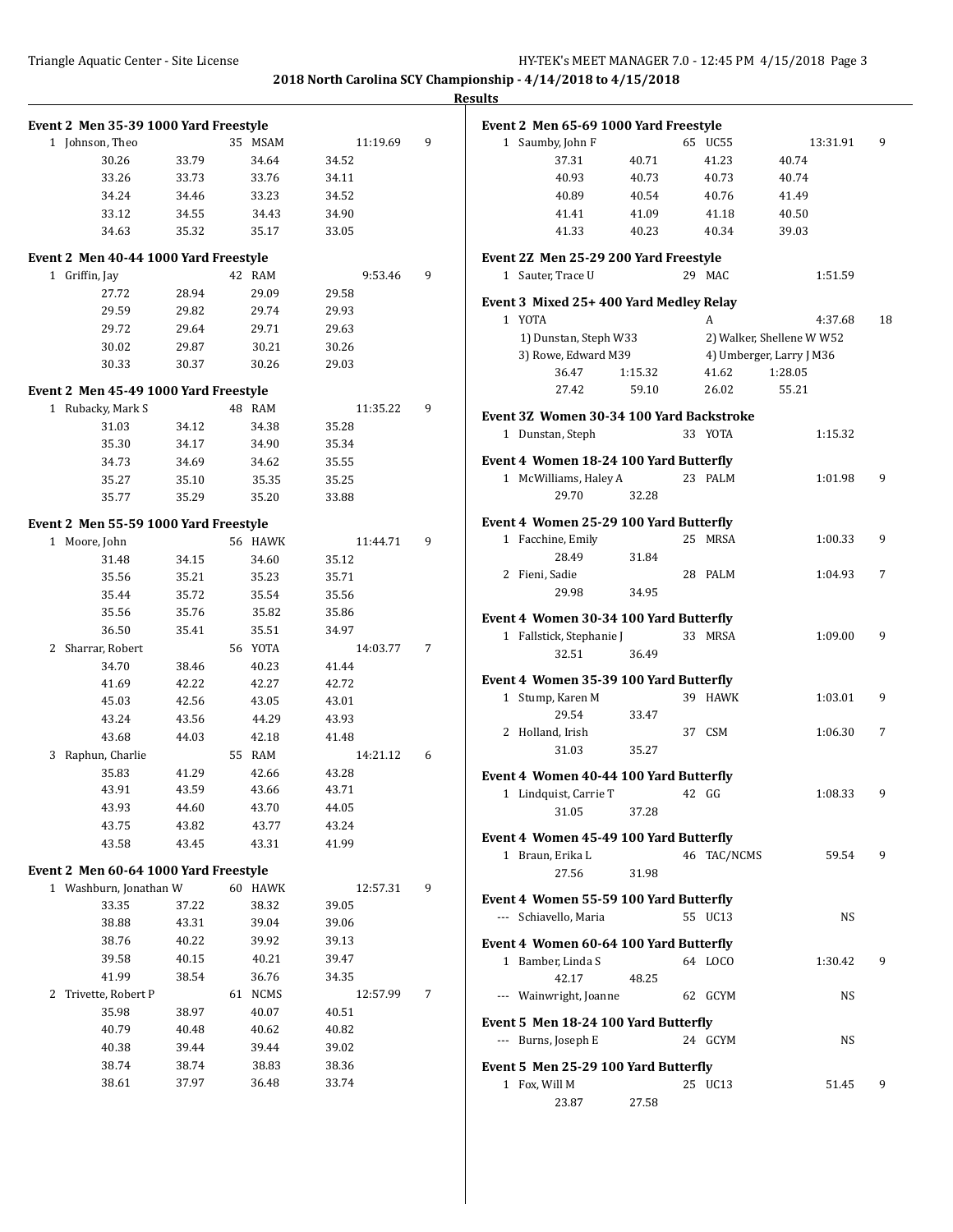|   |                                        |         |         |         |   | <b>Results</b>           |
|---|----------------------------------------|---------|---------|---------|---|--------------------------|
|   | (Event 5 Men 25-29 100 Yard Butterfly) |         |         |         |   |                          |
|   | 2 Jones, Flynn                         |         | 28 TAC  | 52.50   | 7 |                          |
|   | 24.34                                  | 28.16   |         |         |   | Eve                      |
|   | 3 Thomas, Chandler P                   |         | 28 MAC  | 54.87   | 6 |                          |
|   | 25.18                                  | 29.69   |         |         |   |                          |
|   | 4 Henry, Bryan R                       |         | 25 RAM  | 57.63   | 5 |                          |
|   | 26.98                                  | 30.65   |         |         |   | Eve                      |
|   |                                        |         |         |         |   |                          |
|   | Event 5 Men 30-34 100 Yard Butterfly   |         |         |         |   |                          |
|   | 1 Long, John S                         |         | 30 UC13 | 50.33   | 9 |                          |
|   | 23.18                                  | 27.15   |         |         |   |                          |
|   | --- Murphy, Davis M                    |         | 31 EAC  | NS      |   | Eve                      |
|   | Event 5 Men 35-39 100 Yard Butterfly   |         |         |         |   |                          |
|   | 1 Dallamura, Scott J                   |         | 39 TAC  | 54.31   | 9 |                          |
|   |                                        |         |         |         |   | Eve                      |
|   | 25.28                                  | 29.03   |         |         |   |                          |
|   | 2 Rowe, Edward                         |         | 39 YOTA | 1:03.43 | 7 |                          |
|   | 29.95                                  | 33.48   |         |         |   | Eve                      |
|   | Event 5 Men 45-49 100 Yard Butterfly   |         |         |         |   |                          |
|   | 1 Andersen, Morten                     |         | 47 MAC  | 55.70   | 9 |                          |
|   | 26.09                                  | 29.61   |         |         |   |                          |
|   | 2 Lee, Lawrence B                      |         | 49 CSM  | 55.71   | 7 |                          |
|   |                                        |         |         |         |   | Eve                      |
|   | 26.19                                  | 29.52   |         |         |   |                          |
| 3 | King, Eric S                           |         | 46 LO   | 1:01.66 | 6 |                          |
|   | 28.20                                  | 33.46   |         |         |   |                          |
|   | 4 Rubacky, Mark S                      |         | 48 RAM  | 1:06.63 | 5 |                          |
|   | 31.34                                  | 35.29   |         |         |   | Eve                      |
|   | 5 Robling, Steve W                     |         | 48 MAC  | 1:07.37 | 4 |                          |
|   | 30.20                                  | 37.17   |         |         |   |                          |
|   | Event 5 Men 50-54 100 Yard Butterfly   |         |         |         |   |                          |
|   | 1 Ekman, Evan F                        |         | 53 PALM | 55.86   | 9 |                          |
|   | 26.52                                  |         |         |         |   |                          |
|   |                                        | 29.34   |         |         |   |                          |
|   | 2 Stewart, Henry D                     |         | 54 TAC  | 56.21   | 7 | Eve                      |
|   | 25.78                                  | 30.43   |         |         |   |                          |
|   | 3 Bitzenhofer, Mike A                  |         | 53 RAM  | 57.85   | 6 |                          |
|   | 27.29                                  | 30.56   |         |         |   |                          |
|   | 4 Arnholt, Alan T                      |         | 54 NCMS | 1:05.32 | 5 |                          |
|   | 30.94                                  | 34.38   |         |         |   |                          |
|   | --- Moran, Marty                       |         | 51 AMS  | NS      |   | $\overline{\phantom{a}}$ |
|   | Event 5 Men 55-59 100 Yard Butterfly   |         |         |         |   |                          |
|   | 1 Moore, John                          |         | 56 HAWK | 1:07.07 | 9 | Eve                      |
|   | 31.55                                  | 35.52   |         |         |   |                          |
|   | --- Crone, William W                   |         | 56 NCMS | NS      |   | Eve                      |
|   |                                        |         |         |         |   |                          |
|   | Event 5 Men 60-64 100 Yard Butterfly   |         |         |         |   |                          |
|   | 1 Sanchez, Greg                        |         | 60 RAM  | 1:01.09 | 9 | Eve                      |
|   | 28.76                                  | 32.33   |         |         |   |                          |
|   | 2 Klein, Jonathan E                    |         | 60 NCMS | 1:02.00 | 7 |                          |
|   | 27.99                                  | 34.01   |         |         |   |                          |
|   | 3 Spencer, Michael J                   |         | 60 DAMA | 1:03.91 | 6 |                          |
|   | 28.64                                  | 35.27   |         |         |   | Eve                      |
|   | 4 Cottam, James A                      |         | 61 NCMS | 1:06.40 | 5 |                          |
|   | 31.26                                  | 35.14   |         |         |   | Eve                      |
|   |                                        |         | 60 HAWK | 1:08.88 | 4 |                          |
|   | 5 Washburn, Jonathan W                 |         |         |         |   |                          |
|   | 32.37                                  | 36.51   |         |         |   |                          |
|   | 6 Cox, Stan                            |         | 62 YOTA | 1:59.81 | 3 | Eve                      |
|   | 56.51                                  | 1:03.30 |         |         |   |                          |

| 7              | Miller, Jamie A<br>1:04.77                | 1:07.71 | 63    | GCYM        | 2:12.48   | 2 |
|----------------|-------------------------------------------|---------|-------|-------------|-----------|---|
|                | Event 5 Men 65-69 100 Yard Butterfly      |         |       |             |           |   |
|                | 1 Van der Horst, Charles M<br>33.80       | 39.66   |       | 66 NCMS     | 1:13.46   | 9 |
|                | Event 5 Men 70-74 100 Yard Butterfly      |         |       |             |           |   |
| 1              | Schumann, David W                         |         |       | 71 TNAQ     | 2:00.22   | 9 |
|                | 55.52                                     | 1:04.70 |       |             |           |   |
| $---$          | Hughes, Bill W                            |         | 72    | <b>MSAM</b> | <b>NS</b> |   |
|                | Event 6  Women 18-24 50 Yard Breaststroke |         |       |             |           |   |
| $\mathbf{1}$   | Bodmer, Mary G                            |         |       | 21 YOTA     | 46.96     | 9 |
|                |                                           |         |       |             |           |   |
|                | Event 6  Women 25-29 50 Yard Breaststroke |         |       |             |           |   |
|                | 1 Donahue, Meghan                         |         |       | 28 SYS      | 33.25     | 9 |
|                | 2 Lasher, Marlene K                       |         |       | 27 RAM      | 35.79     | 7 |
|                | Event 6  Women 30-34 50 Yard Breaststroke |         |       |             |           |   |
|                | 1 Taylor, Sharon C                        |         |       | 32 SYS      | 32.63     | 9 |
|                | 2 Levie, Kelly                            |         |       | 30 UC13     | 43.40     | 7 |
|                | 3 Levie, Alayna                           |         |       | 30 UC13     | 44.05     | 6 |
|                |                                           |         |       |             |           |   |
|                | Event 6  Women 35-39 50 Yard Breaststroke |         |       |             |           |   |
| $\mathbf{1}$   | Stump, Karen M                            |         |       | 39 HAWK     | 33.58     | 9 |
| 2              | Moro, Erin C                              |         |       | 39 PALM     | 33.92     | 7 |
| 3              | Kines, Jodi P                             |         | 39    | GG          | 44.00     | 6 |
|                | Event 6 Women 40-44 50 Yard Breaststroke  |         |       |             |           |   |
|                | 1 Eaker, Kathryn G                        |         |       | 40 GG       | 37.96     | 9 |
|                | 2 Leftwich, Amanda L                      |         | 43    | GG          | 39.05     | 7 |
| 3              | Tabor, Kelly E                            |         | 40    | GG          | 39.51     | 6 |
|                | 4 King, Victoria A                        |         | 42 LO |             | 40.04     | 5 |
|                | 5 Law, Amanda M                           |         |       | 42 RAM      | 44.52     | 4 |
|                |                                           |         |       |             |           |   |
|                | Event 6  Women 45-49 50 Yard Breaststroke |         |       |             |           |   |
| $\mathbf{1}$   | Ballenger, Angie                          |         | 48    | GG          | 35.76     | 9 |
| 2              | Taylor, Donna G                           |         | 45    | GG          | 42.81     | 7 |
| 3              | Hefner, Kara L                            |         |       | 47 NCMS     | 45.68     | 6 |
|                | 4 Gratsou-Zodl, Violetta                  |         |       | 47 TAC      | 48.15     | 5 |
|                | --- Soleo, Cari S                         |         | 49    | YOTA        | <b>NS</b> |   |
|                | --- Maycock, Cary W                       |         | 49    | EAC         | NS        |   |
|                |                                           |         |       |             |           |   |
|                | Event 6 Women 50-54 50 Yard Breaststroke  |         |       |             |           |   |
| 1              | Quillen, Diane E                          |         |       | 54 EAC      | 39.58     | 9 |
|                | Event 6  Women 55-59 50 Yard Breaststroke |         |       |             |           |   |
|                | 1 Whelchel, Nancy L                       |         |       | 58 RAM      | 39.15     | 9 |
|                |                                           |         |       |             |           |   |
|                | Event 6  Women 60-64 50 Yard Breaststroke |         |       |             |           |   |
|                | 1 Alton, Dale M                           |         |       | 60 NCMS     | 39.19     | 9 |
| $\overline{2}$ | Pearce, Mary D                            |         | 62    | MRSA        | 45.85     | 7 |
|                | 3 Allen, Pam J                            |         | 62    | <b>HAWK</b> | 46.46     | 6 |
|                | Event 6  Women 70-74 50 Yard Breaststroke |         |       |             |           |   |
| $1\,$          | Brooks, SAM                               |         |       | 74 NCAM     | 1:14.62   | 9 |
|                |                                           |         |       |             |           |   |
|                | Event 7 Men 18-24 50 Yard Breaststroke    |         |       |             |           |   |
|                | 1 Kanzari, Colin                          |         | 24    | UC13        | 27.60     | 9 |
| $---$          | Kinkade, Samuel                           |         |       | 24 UC13     | NS        |   |
|                | Event 7 Men 25-29 50 Yard Breaststroke    |         |       |             |           |   |
|                | 1 Jones, Flynn                            |         | 28    | TAC         | 26.34     | 9 |
| 2              | Thomas, Chandler P                        |         | 28    | MAC         | 27.43     | 7 |
|                |                                           |         |       |             |           |   |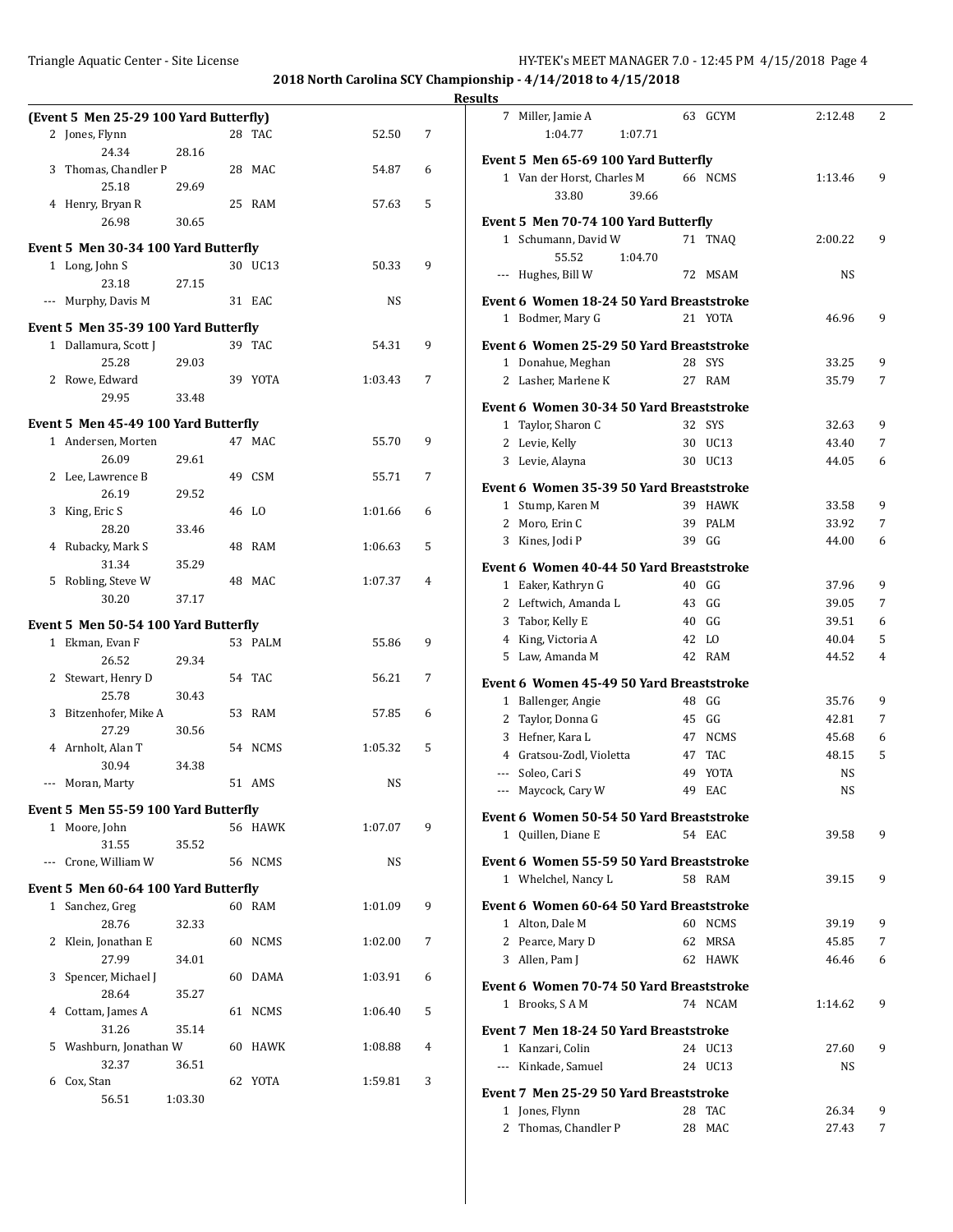|                                                  |                          |           |                | <b>Results</b>                                         |    |
|--------------------------------------------------|--------------------------|-----------|----------------|--------------------------------------------------------|----|
| (Event 7 Men 25-29 50 Yard Breaststroke)         |                          |           |                | Event 9 Men 25+200 Yard Medley Relay                   |    |
| 3 Lindholm, Kyle                                 | 25 RAM                   | 27.87     | 6              | 1 YOTA<br>2:04.87<br>A                                 | 18 |
| 4 Mayfield, Paul D                               | 29 MAC                   | 29.66     | 5              | 1) Rowe, Edward M39<br>2) Sharrar, Robert M56          |    |
| 5 Guittard, Grant                                | 25 MSAM                  | 29.89     | 4              | 3) Umberger, Larry J M36<br>4) Ashby, Corey M32        |    |
| Event 7 Men 30-34 50 Yard Breaststroke           |                          |           |                | 28.42<br>42.11<br>26.88<br>27.46                       |    |
| 1 Wall, Derek A                                  | 33 TAC                   | 30.31     | 9              | Event 10 Women 25-29 100 Yard Backstroke               |    |
| --- Murphy, Davis M                              | 31 EAC                   | NS        |                | 1 Donahue, Meghan<br>28 SYS<br>1:00.67                 | 9  |
| Event 7 Men 35-39 50 Yard Breaststroke           |                          |           |                | 29.04<br>31.63                                         |    |
| 1 Umberger, Larry J                              | 36 YOTA                  | 31.79     | 9              |                                                        |    |
| 2 Nguyen, Sonny                                  | 38 LO                    | 32.99     | 7              | Event 10 Women 30-34 100 Yard Backstroke               |    |
| --- Johnson, Theo                                | 35 MSAM                  | <b>NS</b> |                | 32 SYS<br>1 Taylor, Sharon C<br>1:07.51                | 9  |
|                                                  |                          |           |                | 32.92<br>34.59                                         |    |
| Event 7 Men 40-44 50 Yard Breaststroke           |                          |           |                | 2 Dunstan, Steph<br>33 YOTA<br>1:15.17                 | 7  |
| 1 O'Donnell, John E                              | 44 NCMS                  | 34.07     | 9              | 36.14<br>39.03<br>3 Levie, Kelly<br>30 UC13<br>1:18.03 | 6  |
| 2 Charcalla, Randy                               | 41 UC55                  | 34.10     | 7              | 38.45<br>39.58                                         |    |
| 3 Lind, Erik W                                   | 41 DKTA                  | 34.65     | 6              | 30 UC13<br>4 Levie, Alayna<br>1:18.57                  | 5  |
| Event 7 Men 45-49 50 Yard Breaststroke           |                          |           |                | 39.07<br>39.50                                         |    |
| 1 Torres, Todd                                   | 49 ECAM                  | 27.46     | 9              |                                                        |    |
| 2 Finn, John P                                   | 49 I.O                   | 29.49     | 7              | Event 10 Women 35-39 100 Yard Backstroke               |    |
| 3 Walter, Joseph M                               | 46 MAC                   | 30.32     | 6              | 39 NCMS<br>1 Quattropani, LeeAnne<br>1:05.79           | 9  |
| 4 Dunson, David B                                | 45 TAC                   | 30.36     | 5              | 31.37<br>34.42                                         |    |
| 5 Catterson, William H                           | 45 RAM                   | 35.50     | $\overline{4}$ | 2 Bingham, Allison L<br>39 RAM<br>1:10.27              | 7  |
| Event 7 Men 50-54 50 Yard Breaststroke           |                          |           |                | 32.95<br>37.32                                         |    |
| 1 McLaughlin, Richard M                          | 50 UC13                  | 41.59     | 9              | Event 10 Women 40-44 100 Yard Backstroke               |    |
|                                                  |                          |           |                | 42 GG<br>1 Lindquist, Carrie T<br>1:09.34              | 9  |
| Event 7 Men 55-59 50 Yard Breaststroke           |                          |           |                | 34.30<br>35.04                                         |    |
| 1 Raphun, Charlie                                | 55 RAM                   | 41.73     | 9              | --- Kassens, Alice L<br>43 VMST<br><b>NS</b>           |    |
| 2 Sharrar, Robert                                | 56 YOTA                  | 43.74     | 7              | 40 UC13<br><b>NS</b><br>--- Carneiro, Liane            |    |
| Event 7 Men 60-64 50 Yard Breaststroke           |                          |           |                | Event 10 Women 45-49 100 Yard Backstroke               |    |
| 1 Slowey, Michael J                              | 60 PALM                  | 31.72     | 9              | 1 Buckley, Jennifer A<br>46 EAC<br>1:07.63             | 9  |
| 2 Washburn, Jonathan W                           | 60 HAWK                  | 34.68     | 7              | 31.96<br>35.67                                         |    |
| 3 McCrea, Bill                                   | 64 YOTA                  | 46.12     | 6              | 2 Oversmith, Amy E<br>46 RAM<br>1:12.94                | 7  |
| Event 7 Men 65-69 50 Yard Breaststroke           |                          |           |                | 36.17<br>36.77                                         |    |
| 1 Trevisan, Paul T                               | 66 RAM                   | 33.57     | 9              | 3 Hefner, Kara L<br>47 NCMS<br>1:31.37                 | 6  |
| 2 McGraw, Dennis D                               | 66 DAMA                  | 43.29     | 7              | 43.99<br>47.38                                         |    |
|                                                  |                          |           |                | --- Soleo, Cari S<br>49 YOTA<br><b>NS</b>              |    |
| Event 7 Men 75-79 50 Yard Breaststroke           |                          |           |                | <b>NS</b><br>--- Braun, Erika L<br>46 TAC/NCMS         |    |
| --- Gadol, Louis C                               | 76 HACM                  | NS        |                | Event 10 Women 50-54 100 Yard Backstroke               |    |
| Event 7 Men 80-84 50 Yard Breaststroke           |                          |           |                | 1 Vazquez, Maria E<br>1:09.02<br>52 RAM                | 9  |
| 1 Barrett, Steve                                 | 84 NCMS                  | 55.42     | 9              | 33.71<br>35.31                                         |    |
|                                                  |                          |           |                | 2 Wolff, Celia<br>52 HAWK<br>1:12.43                   | 7  |
| Event 8 Women 25+200 Yard Medley Relay<br>$1$ GG | A                        | 2:07.68   | 18             | 34.55<br>37.88                                         |    |
| 1) Eaker, Kathryn G W40                          | 2) Ballenger, Angie W48  |           |                | 3 Walker, Shellene W<br>52 YOTA<br>1:19.40             | 6  |
| 3) Lindquist, Carrie T W42                       | 4) Hauser, Whitney S W26 |           |                | 39.43<br>39.97                                         |    |
| 35.81<br>38.19                                   | 29.69                    | 23.99     |                | 4 Gregory, Carol M<br>53 TEAM<br>1:21.24               | 5  |
| 2 RAM                                            | A                        | 2:21.89   | 14             | 39.24<br>42.00                                         |    |
| 1) Vazquez, Maria E W52                          | 2) Law, Amanda M W42     |           |                | Event 10 Women 60-64 100 Yard Backstroke               |    |
| 3) Oversmith, Amy E W46                          | 4) Lasher, Marlene K W27 |           |                | 1 Pearce, Mary D<br>62 MRSA<br>1:41.05                 | 9  |
| 33.14<br>45.27                                   | 34.43                    | 29.05     |                | 49.01<br>52.04                                         |    |
| Event 8 Women 35+200 Yard Medley Relay           |                          |           |                | --- Alton, Dale M<br>NS<br>60 NCMS                     |    |
| $1$ GG                                           | B                        | 2:31.13   | 18             | Event 10 Women 70-74 100 Yard Backstroke               |    |
| 1) Tabor, Kelly E W40                            | 2) Taylor, Donna G W45   |           |                | 74 NCAM<br>1 Brooks, SAM<br>2:42.48                    | 9  |
| 3) Leftwich, Amanda L W43                        | 4) Kines, Jodi P W39     |           |                | 1:15.60<br>1:26.88                                     |    |
|                                                  | 17.18                    | 51.14     |                |                                                        |    |
|                                                  |                          |           |                |                                                        |    |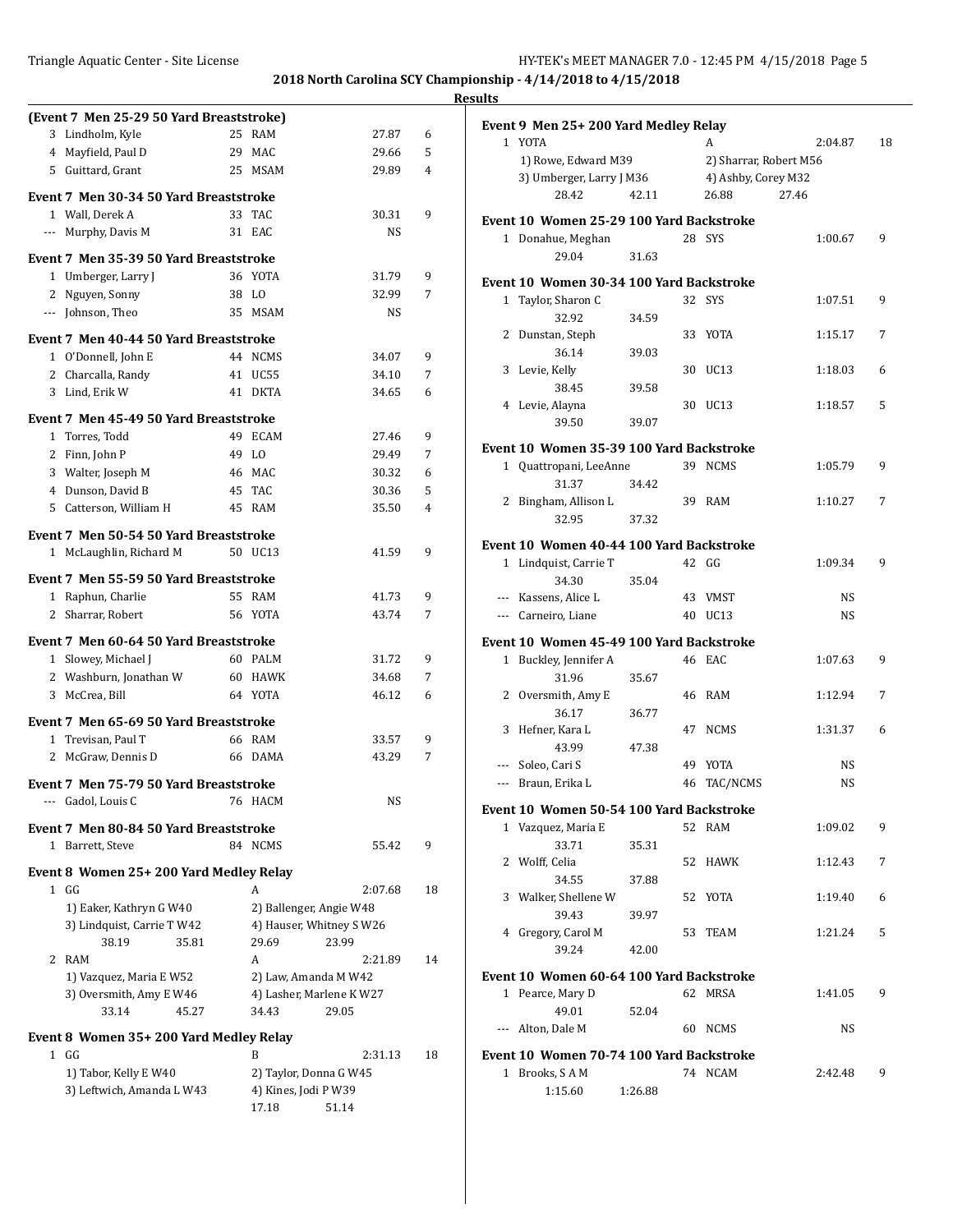|                                          |         |         |         |   | <b>Results</b>                        |
|------------------------------------------|---------|---------|---------|---|---------------------------------------|
| Event 10 Women 75-79 100 Yard Backstroke |         |         |         |   | --- Sasser, Jon D                     |
| 1 Hovey, Mary Anna                       |         | 75 DAMA | 1:58.63 | 9 | Event 11 Men 65-69 100 Yard Ba        |
| 57.31                                    | 1:01.32 |         |         |   | 1 Bober, Richard S                    |
| Event 11 Men 18-24 100 Yard Backstroke   |         |         |         |   | 33.52<br>34.91                        |
| 1 Colwell, Daniel J                      |         | 21 NCAM | 1:03.71 | 9 | 2 Saumby, John F                      |
| 30.64                                    | 33.07   |         |         |   | 38.82<br>40.73                        |
| --- Burns, Joseph E                      |         | 24 GCYM | NS      |   | 3 McGraw, Dennis D<br>41.63<br>42.70  |
| Event 11 Men 25-29 100 Yard Backstroke   |         |         |         |   |                                       |
| 1 Seifert, Alan                          |         | 29 AMS  | 51.70   | 9 | Event 11 Men 70-74 100 Yard Ba        |
| 24.56                                    | 27.14   |         |         |   | 1 Conroy, Michael J                   |
| 2 Fox, Will M                            |         | 25 UC13 | 55.62   | 7 | 38.76<br>40.70                        |
| 26.39                                    | 29.23   |         |         |   | Event 11 Men 75-79 100 Yard Ba        |
| 3 Henry, Bryan R                         |         | 25 RAM  | 1:01.88 | 6 | 1 Pinkerton, Rolffs S                 |
| 30.41                                    | 31.47   |         |         |   | 46.10<br>49.59                        |
| --- Mayfield, Paul D                     |         | 29 MAC  | NS      |   | --- Gadol, Louis C                    |
| Event 11 Men 35-39 100 Yard Backstroke   |         |         |         |   | <b>Event 12 Women 18-24 400 Yard</b>  |
| 1 Johnson, Theo                          |         | 35 MSAM | 58.13   | 9 | 1 McWilliams, Haley A                 |
| 27.96                                    | 30.17   |         |         |   | 30.42<br>33.81                        |
| 2 Rowe, Edward                           |         | 39 YOTA | 1:00.96 | 7 | 42.62<br>42.25                        |
| 29.89                                    | 31.07   |         |         |   | Event 12 Women 25-29 400 Yard         |
| Event 11 Men 40-44 100 Yard Backstroke   |         |         |         |   | 1 Deschler, Jennifer A                |
| 1 Crowder, Jason R                       |         | 43 RAM  | 58.20   | 9 | 34.75<br>39.22                        |
| 28.22                                    | 29.98   |         |         |   | 51.62<br>51.25                        |
| 2 Lind, Erik W                           |         | 41 DKTA | 1:09.44 | 7 | Event 12 Women 40-44 400 Yard         |
| 34.02                                    | 35.42   |         |         |   | 1 Lehman, Jessica M                   |
| Event 11 Men 45-49 100 Yard Backstroke   |         |         |         |   | 35.88<br>39.52                        |
| 1 Lee, Lawrence B                        |         | 49 CSM  | 58.82   | 9 | 45.37<br>47.43                        |
| 28.82                                    | 30.00   |         |         |   | 2 Old, Catherine A                    |
| 2 King, Eric S                           |         | 46 LO   | 1:01.63 | 7 | 37.95<br>47.89                        |
| 29.10                                    | 32.53   |         |         |   | 51.18<br>52.00                        |
| 3 Rubacky, Mark S                        |         | 48 RAM  | 1:13.62 | 6 | Event 12 Women 55-59 400 Yard         |
| 35.37                                    | 38.25   |         |         |   | 1 Whelchel, Nancy L                   |
| Event 11 Men 50-54 100 Yard Backstroke   |         |         |         |   | 38.76<br>42.62                        |
| 1 Bradshaw, Stephen R                    |         | 50 AMS  | 55.67   | 9 | 46.54<br>47.48                        |
| 27.44                                    | 28.23   |         |         |   | Event 12 Women 75-79 400 Yard         |
| 2 Pistorio, Tyge                         |         | 52 MAC  | 1:01.12 | 7 | 1 Hovey, Mary Anna                    |
| 29.96<br>3 Davis, William A              | 31.16   | 50 MAC  | 1:05.78 |   | 1:06.73<br>1:25.18                    |
| 32.35                                    | 33.43   |         |         | 6 | 1:16.23<br>1:12.89                    |
| --- Moran, Marty                         |         | 51 AMS  | NS      |   | Event 13 Men 25-29 400 Yard IM        |
|                                          |         |         |         |   | 1 Jones, Christian M                  |
| Event 11 Men 55-59 100 Yard Backstroke   |         |         |         |   | 26.12<br>29.89                        |
| 1 Crone, William W                       |         | 56 NCMS | 1:08.82 | 9 | 36.65<br>37.65                        |
| 33.08<br>2 Carlson, Eric A               | 35.74   | 57 GCYM | 1:16.38 | 7 | 2 Jones, Kevin J                      |
| 37.31                                    | 39.07   |         |         |   | 28.49<br>34.08                        |
| 3 Lewis, Stephen J                       |         | 56 CAT  | 1:22.24 | 6 | 43.99<br>44.36                        |
|                                          |         |         |         |   | <b>Event 13 Men 30-34 400 Yard IM</b> |
| Event 11 Men 60-64 100 Yard Backstroke   |         |         |         |   | 1 Dellanoce, Michael                  |
| 1 Klein, Jonathan E<br>30.42             |         | 60 NCMS | 1:01.84 | 9 | 28.29<br>31.68                        |
| 2 Slowey, Michael J                      | 31.42   | 60 PALM | 1:07.77 | 7 | 38.27<br>38.27                        |
| 33.44                                    | 34.33   |         |         |   |                                       |
| 3 White, Warren A                        |         | 63 MAC  | 1:17.34 | 6 |                                       |
| 36.33                                    | 41.01   |         |         |   |                                       |

| . |              |                                         |         |         |         |         |   |
|---|--------------|-----------------------------------------|---------|---------|---------|---------|---|
|   |              | --- Sasser, Jon D                       |         | 62 RAM  |         | NS      |   |
|   |              | Event 11 Men 65-69 100 Yard Backstroke  |         |         |         |         |   |
|   |              | 1 Bober, Richard S                      |         | 67 NCMS |         | 1:08.43 | 9 |
|   |              | 33.52                                   | 34.91   |         |         |         |   |
|   |              | 2 Saumby, John F                        |         | 65 UC55 |         | 1:19.55 | 7 |
|   |              | 38.82                                   | 40.73   |         |         |         |   |
|   |              | 3 McGraw, Dennis D                      |         | 66 DAMA |         | 1:24.33 | 6 |
|   |              | 41.63                                   | 42.70   |         |         |         |   |
|   |              | Event 11 Men 70-74 100 Yard Backstroke  |         |         |         |         |   |
|   |              | 1 Conroy, Michael J                     |         | 71 MSAM |         | 1:19.46 | 9 |
|   |              | 38.76                                   | 40.70   |         |         |         |   |
|   |              | Event 11  Men 75-79 100 Yard Backstroke |         |         |         |         |   |
|   |              | 1 Pinkerton, Rolffs S                   |         | 79 NCAM |         | 1:35.69 | 9 |
|   |              | 46.10                                   | 49.59   |         |         |         |   |
|   |              | --- Gadol, Louis C                      |         | 76 HACM |         | NS      |   |
|   |              |                                         |         |         |         |         |   |
|   |              | Event 12 Women 18-24 400 Yard IM        |         |         |         |         |   |
|   |              | 1 McWilliams, Haley A                   |         | 23 PALM |         | 4:50.04 | 9 |
|   |              | 30.42                                   | 33.81   | 38.13   | 37.78   |         |   |
|   |              | 42.62                                   | 42.25   | 32.94   | 32.09   |         |   |
|   |              | Event 12 Women 25-29 400 Yard IM        |         |         |         |         |   |
|   | $\mathbf{1}$ | Deschler, Jennifer A                    |         | 28 EAC  |         | 5:38.59 | 9 |
|   |              | 34.75                                   | 39.22   | 42.32   | 41.97   |         |   |
|   |              | 51.62                                   | 51.25   | 39.21   | 38.25   |         |   |
|   |              | Event 12 Women 40-44 400 Yard IM        |         |         |         |         |   |
|   |              | 1 Lehman, Jessica M                     |         | 42 UC13 |         | 5:26.85 | 9 |
|   |              | 35.88                                   | 39.52   | 43.00   | 42.29   |         |   |
|   |              | 45.37                                   | 47.43   | 37.33   | 36.03   |         |   |
|   |              | 2 Old, Catherine A                      |         | 40 GCYM |         | 6:00.03 | 7 |
|   |              | 37.95                                   | 47.89   | 45.44   | 44.08   |         |   |
|   |              | 51.18                                   | 52.00   | 42.84   | 38.65   |         |   |
|   |              |                                         |         |         |         |         |   |
|   |              | Event 12 Women 55-59 400 Yard IM        |         |         |         |         |   |
|   |              | 1 Whelchel, Nancy L                     |         | 58 RAM  |         | 5:38.56 | 9 |
|   |              | 38.76                                   | 42.62   | 44.40   | 44.91   |         |   |
|   |              | 46.54                                   | 47.48   | 38.11   | 35.74   |         |   |
|   |              | Event 12 Women 75-79 400 Yard IM        |         |         |         |         |   |
|   | 1            | Hovey, Mary Anna                        |         | 75 DAMA |         | 9:08.78 | 9 |
|   |              | 1:06.73                                 | 1:25.18 | 1:07.44 | 1:05.26 |         |   |
|   |              | 1:16.23                                 | 1:12.89 | 59.01   | 56.04   |         |   |
|   |              | Event 13 Men 25-29 400 Yard IM          |         |         |         |         |   |
|   |              | 1 Jones, Christian M                    |         | 25 UC13 |         | 4:16.32 | 9 |
|   |              | 26.12                                   | 29.89   | 32.33   | 32.83   |         |   |
|   |              | 36.65                                   | 37.65   | 30.64   | 30.21   |         |   |
|   |              | 2 Jones, Kevin J                        |         | 28 UC13 |         | 4:54.48 | 7 |
|   |              | 28.49                                   | 34.08   | 37.37   | 37.77   |         |   |
|   |              | 43.99                                   | 44.36   | 34.20   | 34.22   |         |   |
|   |              | Event 13  Men 30-34 400 Yard IM         |         |         |         |         |   |
|   |              | 1 Dellanoce, Michael                    |         | 33 RAM  |         | 4:26.14 | 9 |
|   |              | 28.29                                   | 31.68   | 34.47   | 34.07   |         |   |
|   |              | 38.27                                   | 38.27   | 31.52   | 29.57   |         |   |
|   |              |                                         |         |         |         |         |   |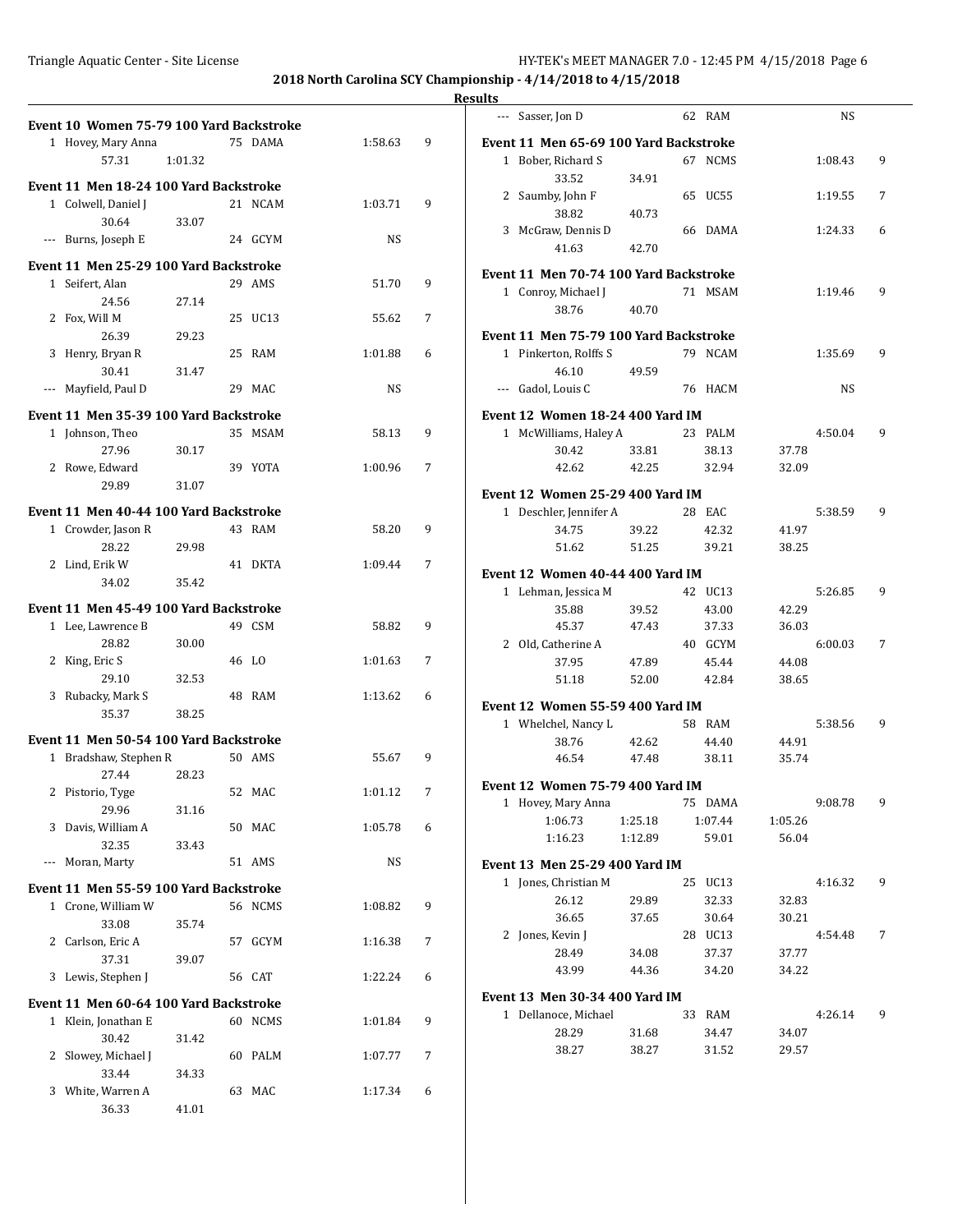| Event 13 Men 35-39 400 Yard IM                                           |                    |          |                          |         |             |   |
|--------------------------------------------------------------------------|--------------------|----------|--------------------------|---------|-------------|---|
| Malik, Michael J<br>1                                                    |                    |          | 36 PALM                  |         | 4:39.27     | 9 |
| 30.30                                                                    | 33.31              |          | 37.36                    | 38.23   |             |   |
| 37.30                                                                    | 39.16              |          | 32.49                    | 31.12   |             |   |
| Nguyen, Sonny<br>$\cdots$                                                |                    |          | 38 LO                    |         | DQ          |   |
| Swimmer left position on the back other than to initiate the turn - back |                    |          |                          |         |             |   |
| 38.42                                                                    | 42.55              |          | 51.31                    | 51.86   |             |   |
| 48.01                                                                    | 48.62              |          | 48.57                    | 48.11   |             |   |
| Event 13 Men 40-44 400 Yard IM                                           |                    |          |                          |         |             |   |
| 1 Griffin, Jay                                                           |                    |          | 42 RAM                   |         | 4:14.96     | 9 |
| 27.48                                                                    | 30.92              |          | 33.85                    | 33.63   |             |   |
| 36.24                                                                    | 36.86              |          | 28.98                    | 27.00   |             |   |
|                                                                          |                    |          |                          |         |             |   |
| Event 13 Men 45-49 400 Yard IM                                           |                    |          |                          |         |             |   |
| King, Eric S<br>$\mathbf{1}$                                             |                    |          | 46 LO                    |         | 5:09.15     | 9 |
| 32.57                                                                    | 37.13              |          | 38.18                    | 39.02   |             |   |
| 45.28                                                                    | 45.62              |          | 36.33                    | 35.02   |             |   |
| <b>Event 13 Men 50-54 400 Yard IM</b>                                    |                    |          |                          |         |             |   |
| 1 Smith, Stratton                                                        |                    |          | 53 MAC                   |         | 5:04.03     | 9 |
| 31.57                                                                    | 35.83              |          | 38.12                    | 38.26   |             |   |
| 45.65                                                                    | 46.15              |          | 34.88                    | 33.57   |             |   |
| Event 13 Men 60-64 400 Yard IM                                           |                    |          |                          |         |             |   |
| Trivette, Robert P<br>$\mathbf{1}$                                       |                    | 61       | <b>NCMS</b>              |         | 5:42.54     | 9 |
| 37.84                                                                    | 42.44              |          | 43.91                    | 41.72   |             |   |
| 49.17                                                                    | 50.47              |          | 39.86                    | 37.13   |             |   |
| Miller, Richard N<br>2                                                   |                    |          | 63 NCMS                  |         | 6:05.28     | 7 |
| 37.78                                                                    | 44.53              |          | 49.26                    | 49.77   |             |   |
| 53.13                                                                    | 52.86              |          | 39.74                    | 38.21   |             |   |
| Miller, Jamie A<br>3                                                     |                    |          | 63 GCYM                  |         | 9:32.92     | 6 |
| 1:01.38                                                                  | 1:11.26            |          | 1:25.29                  | 1:23.80 |             |   |
| 1:16.63                                                                  | 1:19.02            |          | 57.97                    | 57.57   |             |   |
|                                                                          |                    |          |                          |         |             |   |
| Event 13 Men 70-74 400 Yard IM                                           |                    |          |                          |         |             |   |
| Schumann, David W<br>$\mathbf{1}$                                        |                    | 71       | TNAQ                     |         | 7:45.46     | 9 |
| 56.63<br>1:04.47                                                         | 1:08.48<br>1:04.62 |          | 58.43                    | 58.19   |             |   |
|                                                                          |                    |          | 48.67                    | 45.97   |             |   |
| Event 15 Women 18-24 50 Yard Freestyle                                   |                    |          |                          |         |             |   |
| 1 Bodmer, Mary G                                                         |                    |          | 21 YOTA                  |         | 34.71       | 9 |
| Event 15 Women 25-29 50 Yard Freestyle                                   |                    |          |                          |         |             |   |
| Hauser, Whitney S<br>$\mathbf{1}$                                        |                    | 26       | GG                       |         | 24.45       | 9 |
| $\mathbf{2}$<br>Donahue, Meghan                                          |                    | 28       | SYS                      |         | 25.55       | 7 |
| 3 Fieni, Sadie                                                           |                    | 28       | PALM                     |         | 26.91       | 6 |
| 4 Lasher, Marlene K                                                      |                    | 27       | RAM                      |         | 29.87       | 5 |
|                                                                          |                    |          |                          |         |             |   |
| Event 15 Women 30-34 50 Yard Freestyle                                   |                    |          |                          |         |             |   |
| Taylor, Sharon C<br>1                                                    |                    | 32       | SYS                      |         | 26.70       | 9 |
| $\overline{2}$<br>Levie, Kelly                                           |                    | 30       | UC <sub>13</sub>         |         | 30.34       | 7 |
| 3<br>Levie, Alayna<br>Dunstan, Steph                                     |                    | 30<br>33 | UC <sub>13</sub><br>YOTA |         | 30.70<br>NS | 6 |
| $\cdots$                                                                 |                    |          |                          |         |             |   |
| Event 15 Women 35-39 50 Yard Freestyle                                   |                    |          |                          |         |             |   |
| Stump, Karen M<br>1                                                      |                    | 39       | <b>HAWK</b>              |         | 26.08       | 9 |
| 2<br>Quattropani, LeeAnne                                                |                    | 39       | <b>NCMS</b>              |         | 27.52       | 7 |
| Bingham, Allison L<br>3                                                  |                    | 39       | <b>RAM</b>               |         | 28.66       | 6 |
| 4 Kines, Jodi P                                                          |                    | 39       | GG                       |         | 33.47       | 5 |

|              | Event 15 Women 40-44 50 Yard Freestyle |          |              |                |              |
|--------------|----------------------------------------|----------|--------------|----------------|--------------|
|              | 1 Lindquist, Carrie T                  |          | 42 GG        | 26.22          | 9            |
|              | 2 Carneiro, Liane                      | 40       | UC13         | 28.14          | 7            |
|              | 3 Tabor, Kelly E                       |          | 40 GG        | 33.28          | 6            |
|              | 4 Law, Amanda M                        |          | 42 RAM       | 37.31          | 5            |
|              | --- Kassens. Alice L                   |          | 43 VMST      | NS             |              |
|              | Event 15 Women 45-49 50 Yard Freestyle |          |              |                |              |
|              | 1 Braun, Erika L                       | 46       | TAC/NCMS     | 24.29          | 9            |
|              | 2 Buckley, Jennifer A                  | 46       | EAC          | 26.89          | 7            |
| 3            | Ballenger, Angie                       |          | 48 GG        | 29.03          | 6            |
|              | 4 Oversmith, Amy E                     |          | 46 RAM       | 29.32          | 5            |
|              | 5 Hefner, Kara L                       |          | 47 NCMS      | 31.96          | 4            |
|              | 6 Lawton, Cynthia                      |          | 48 YOTA      | 33.66          | 3            |
|              | 7 Greene, Dana M                       |          | 49 TAC       | 34.59          | 2            |
|              | 8 Gratsou-Zodl, Violetta               |          | 47 TAC       | 36.48          | $\mathbf{1}$ |
|              | 9 Major, Kristin M                     |          | 46 GG        | 42.25          |              |
|              | --- Maycock, Cary W                    |          | 49 EAC       | NS             |              |
|              | Event 15 Women 50-54 50 Yard Freestyle |          |              |                |              |
|              | 1 Wolff, Celia                         | 52       | <b>HAWK</b>  | 27.97          | 9            |
|              | 2 Gregory, Carol M                     | 53       | <b>TEAM</b>  | 32.63          | 7            |
|              | Event 15 Women 55-59 50 Yard Freestyle |          |              |                |              |
|              | 1 Whelchel, Nancy L                    |          | 58 RAM       | 30.14          | 9            |
|              | 2 Pawlowski, Kathy                     |          | 56 HAWK      | 32.97          | 7            |
|              | 3 Schiavello, Maria                    |          | 55 UC13      | 35.14          | 6            |
|              | Event 15 Women 60-64 50 Yard Freestyle |          |              |                |              |
|              | 1 Bamber, Linda S                      |          | 64 LOCO      | 33.32          | 9            |
|              |                                        |          |              |                |              |
|              | Event 15 Women 70-74 50 Yard Freestyle |          |              |                |              |
|              | 1 Brooks, SAM                          |          | 74 NCAM      | 1:03.80        | 9            |
|              | Event 15 Women 75-79 50 Yard Freestyle |          |              |                |              |
|              | 1 Hovey, Mary Anna                     |          | 75 DAMA      | 45.73          | 9            |
|              | Event 16 Men 18-24 50 Yard Freestyle   |          |              |                |              |
|              | 1 Gates, Percy N                       |          | 24 UC13      | 21.86          | 9            |
|              | 2 Colwell, Daniel J                    |          | 21 NCAM      | 24.08          | 7            |
|              | --- Kinkade, Samuel                    |          | 24 UC13      | NS             |              |
|              | --- Burns, Joseph E                    |          | 24 GCYM      | NS             |              |
|              | Event 16 Men 25-29 50 Yard Freestyle   |          |              |                |              |
| 1            | Jones, Flynn                           | 28       | TAC          | 22.14          | 9            |
| 2            | Fox, Will M                            | 25       | UC13         | 22.32          | 7            |
| 3            | Lindholm, Kyle                         | 25       | RAM          | 23.27          | 6            |
| 4            | Mayfield, Paul D                       | 29       | <b>MAC</b>   | 23.39          | 5            |
| 5            | Guittard, Grant                        | 25       | MSAM         | 23.62          | 4            |
| 6            | Henry, Bryan R                         | 25       | RAM          | 24.43          | 3            |
| ---          | Sauter, Trace U                        | 29       | MAC          | NS             |              |
|              | Event 16 Men 30-34 50 Yard Freestyle   |          |              |                |              |
| $\mathbf{1}$ | Long, John S                           | 30       | UC13         | 20.15          | 9            |
| 2            | Wall, Derek A                          | 33       | TAC          | 23.12          | 7            |
| 3            | Ashby, Corey                           | 32       | YOTA         | 27.56          | 6            |
|              |                                        |          |              |                |              |
| 1            | Event 16 Men 35-39 50 Yard Freestyle   |          |              |                | 9            |
|              |                                        |          |              |                |              |
|              | Dallamura, Scott J                     | 39       | TAC          | 23.73          |              |
| 2            | Johnson, Theo                          | 35       | <b>MSAM</b>  | 24.17          | 7            |
| 3<br>4       | Rowe, Edward<br>Umberger, Larry J      | 39<br>36 | YOTA<br>YOTA | 24.32<br>25.61 | 6<br>5       |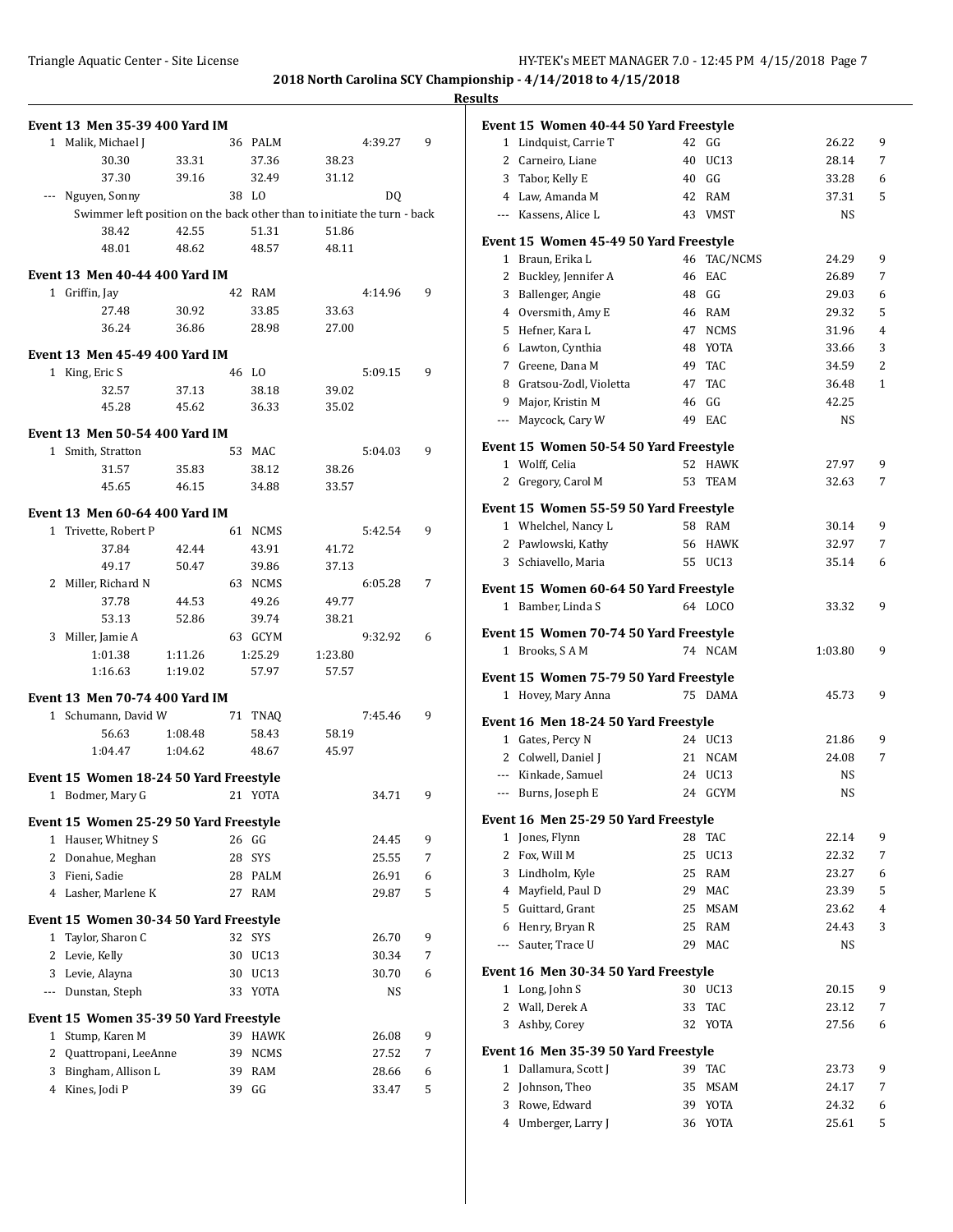|   |                                                                  |       |          |                |       |                 |                     | <b>Results</b> |                                                                            |       |                |       |           |                |
|---|------------------------------------------------------------------|-------|----------|----------------|-------|-----------------|---------------------|----------------|----------------------------------------------------------------------------|-------|----------------|-------|-----------|----------------|
|   | Event 16 Men 40-44 50 Yard Freestyle                             |       |          |                |       |                 |                     |                | 2 King, Victoria A                                                         |       | 42 LO          |       | 3:08.37   | $\overline{7}$ |
|   | 1 Crowder, Jason R                                               |       |          | 43 RAM         |       | 23.57           | 9                   |                | 42.48                                                                      | 47.61 | 49.89          | 48.39 |           |                |
|   | 2 Lind, Erik W                                                   |       |          | 41 DKTA        |       | 23.96           | 7                   |                | 3 Law, Amanda M                                                            |       | 42 RAM         |       | 3:37.44   | 6              |
|   | 3 Charcalla, Randy                                               |       |          | 41 UC55        |       | 24.90           | 6                   |                | 51.22                                                                      | 56.74 | 57.20          | 52.28 |           |                |
|   | 4 Lindquist, Michael R                                           |       |          | 42 GG          |       | 26.33           | 5                   |                | Event 17 Women 45-49 200 Yard Breaststroke                                 |       |                |       |           |                |
|   | 5 Tabor, Britton L                                               |       |          | 44 GG          |       | 30.23           | $\overline{4}$      |                | 1 Ballenger, Angie                                                         |       | 48 GG          |       | 2:53.40   | 9              |
|   |                                                                  |       |          |                |       |                 |                     |                | 38.58                                                                      | 43.47 | 44.88          | 46.47 |           |                |
|   | Event 16 Men 45-49 50 Yard Freestyle<br>1 Lee, Lawrence B        |       |          | 49 CSM         |       | 23.38           | 9                   |                | 2 Taylor, Donna G                                                          |       | 45 GG          |       | 3:25.80   | 7              |
|   | 2 Walter, Joseph M                                               |       | 46       | MAC            |       | 24.77           | 7                   |                | 46.69                                                                      | 53.96 | 53.62          | 51.53 |           |                |
|   | 3 Finn, John P                                                   |       | 49       | L <sub>0</sub> |       | 24.89           | 6                   |                | --- Maycock, Cary W                                                        |       | 49 EAC         |       | NS        |                |
|   | 4 Major, David A                                                 |       | 47       | GG             |       | 24.94           | 5                   |                | Event 17 Women 50-54 200 Yard Breaststroke                                 |       |                |       |           |                |
|   | 5 Catterson, William H                                           |       |          | 45 RAM         |       | 25.69           | 4                   |                | 1 Vazquez, Maria E                                                         |       | 52 RAM         |       | 2:54.85   | 9              |
|   | 6 Robling, Steve W                                               |       |          | 48 MAC         |       | 26.05           | 3                   |                | 39.89                                                                      | 44.22 | 45.10          | 45.64 |           |                |
|   |                                                                  |       |          |                |       |                 |                     |                | 2 Quillen, Diane E                                                         |       | 54 EAC         |       | 3:06.26   | 7              |
|   | Event 16 Men 50-54 50 Yard Freestyle                             |       |          |                |       |                 |                     |                | 42.64                                                                      | 46.54 | 48.54          | 48.54 |           |                |
|   | 1 Ekman, Evan F                                                  |       |          | 53 PALM        |       | 23.38           | 9                   |                | 3 Walker, Shellene W                                                       |       | 52 YOTA        |       | 3:08.39   | 6              |
|   | 2 Stewart, Henry D                                               |       |          | 54 TAC         |       | 23.61           | 7                   |                | 44.02                                                                      | 48.32 | 48.41          | 47.64 |           |                |
|   | 3 Pistorio, Tyge                                                 |       |          | 52 MAC         |       | 23.76           | 6                   |                | Event 17 Women 55-59 200 Yard Breaststroke                                 |       |                |       |           |                |
|   | 4 Arnholt. Alan T<br>Bitzenhofer, Mike A                         |       | 53       | 54 NCMS<br>RAM |       | 25.40<br>26.37  | 5<br>4              |                | 1 Pawlowski, Kathy                                                         |       | 56 HAWK        |       | 3:24.60   | 9              |
| 5 | 6 McLaughlin, Richard M                                          |       | 50       | UC13           |       | 31.39           | 3                   |                | 47.95                                                                      | 51.61 | 53.31          | 51.73 |           |                |
|   |                                                                  |       |          |                |       |                 |                     |                | Event 17 Women 60-64 200 Yard Breaststroke                                 |       |                |       |           |                |
|   | Event 16 Men 55-59 50 Yard Freestyle                             |       |          |                |       |                 |                     |                | 1 Alton, Dale M                                                            |       | 60 NCMS        |       | 3:05.16   | 9              |
|   | 1 Moore, John                                                    |       |          | 56 HAWK        |       | 25.06           | 9                   |                | 42.03                                                                      | 46.18 | 48.10          | 48.85 |           |                |
|   | 2 Hopkins, Mark                                                  |       |          | 55 MAC         |       | 25.40           | 7                   |                | 2 Pearce, Mary D                                                           |       | 62 MRSA        |       | 3:40.03   | 7              |
|   | 3 Crone, William W                                               |       |          | 56 NCMS        |       | 26.64           | 6                   |                | 51.24                                                                      | 55.76 | 56.68          | 56.35 |           |                |
|   | 4 Sipple, Steven H                                               |       |          | 57 TAC         |       | 27.04           | 5                   |                | 3 Allen, Pam J                                                             |       | 62 HAWK        |       | 3:40.84   | 6              |
| 5 | Carlson, Eric A                                                  |       | 57       | GCYM           |       | 27.77           | 4                   |                | 47.65                                                                      | 55.90 | 58.28          | 59.01 |           |                |
|   | 6 Lewis, Stephen J                                               |       | 56<br>56 | CAT<br>YOTA    |       | 29.45<br>29.91  | 3<br>$\overline{c}$ |                |                                                                            |       |                |       |           |                |
|   | 7 Sharrar, Robert<br>8 Raphun, Charlie                           |       |          | 55 RAM         |       | 30.65           | $\mathbf{1}$        |                | Event 18 Men 18-24 200 Yard Breaststroke<br>--- Kinkade, Samuel            |       | 24 UC13        |       | <b>NS</b> |                |
|   |                                                                  |       |          |                |       |                 |                     |                |                                                                            |       |                |       |           |                |
|   | Event 16 Men 60-64 50 Yard Freestyle                             |       |          |                |       |                 |                     |                | Event 18 Men 25-29 200 Yard Breaststroke                                   |       |                |       |           |                |
|   | 1 Denison, Paul W                                                |       |          | 60 HAWK        |       | 25.00           | 9                   |                | 1 Thomas, Chandler P                                                       |       | 28 MAC         |       | 2:15.17   | 9              |
|   | 2 Sanchez, Greg                                                  |       |          | 60 RAM         |       | 25.82           | 7                   |                | 30.25                                                                      | 34.72 | 35.20          | 35.00 |           |                |
| 3 | Washburn, Jonathan W                                             |       |          | 60 HAWK        |       | 27.24           | 6                   |                | Event 18 Men 30-34 200 Yard Breaststroke                                   |       |                |       |           |                |
|   | 4 McCrea, Bill                                                   |       |          | 64 YOTA        |       | 33.55           | 5                   |                | --- Murphy, Davis M                                                        |       | 31 EAC         |       | <b>NS</b> |                |
|   | Waldrup, David                                                   |       | 62       | UC13<br>63 MAC |       | NS<br><b>NS</b> |                     |                | Event 18 Men 35-39 200 Yard Breaststroke                                   |       |                |       |           |                |
|   | --- White, Warren A                                              |       |          |                |       |                 |                     |                | 1 Malik, Michael J                                                         |       | 36 PALM        |       | 2:27.02   | 9              |
|   | Event 16 Men 65-69 50 Yard Freestyle                             |       |          |                |       |                 |                     |                | 34.56                                                                      | 37.28 | 38.19          | 36.99 |           |                |
|   | 1 Trevisan, Paul T                                               |       |          | 66 RAM         |       | 24.58           | 9                   |                | 2 Nguyen, Sonny                                                            |       | 38 LO          |       | 2:48.39   | 7              |
|   | 2 Van der Horst, Charles M                                       |       |          | 66 NCMS        |       | 27.81           | 7                   |                | 37.48                                                                      | 41.79 | 43.51          | 45.61 |           |                |
|   | 3 McGraw, Dennis D                                               |       |          | 66 DAMA        |       | 29.52           | 6                   |                |                                                                            |       |                |       |           |                |
|   | 4 Purser, David F                                                |       | 69       | MSAM           |       | 30.79           | 5                   |                | Event 18 Men 45-49 200 Yard Breaststroke                                   |       |                |       |           |                |
|   | --- Beachler, Michael P                                          |       |          | 66 TMS         |       | <b>NS</b>       |                     |                | 1 Andersen, Morten                                                         |       | 47 MAC         |       | 2:25.88   | 9              |
|   | Event 16 Men 75-79 50 Yard Freestyle                             |       |          |                |       |                 |                     |                | 32.60<br>2 King, Eric S                                                    | 36.55 | 38.81<br>46 LO | 37.92 | 2:43.97   | 7              |
|   | --- Gadol, Louis C                                               |       |          | 76 HACM        |       | NS              |                     |                | 36.56                                                                      | 41.63 | 42.72          | 43.06 |           |                |
|   |                                                                  |       |          |                |       |                 |                     |                | --- Dunson, David B                                                        |       | 45 TAC         |       | DQ        |                |
|   | Event 17 Women 30-34 200 Yard Breaststroke<br>1 Taylor, Sharon C |       |          | 32 SYS         |       | 2:34.23         | 9                   |                | At the turn or finish did not touch with both hands simultaneously/separat |       |                |       |           |                |
|   | 35.33                                                            | 38.96 |          | 39.98          | 39.96 |                 |                     |                | 34.93                                                                      | 39.37 | 39.25          | 37.71 |           |                |
|   |                                                                  |       |          |                |       |                 |                     |                |                                                                            |       |                |       |           |                |
|   | Event 17 Women 35-39 200 Yard Breaststroke                       |       |          |                |       |                 |                     |                | Event 18 Men 55-59 200 Yard Breaststroke                                   |       |                |       |           |                |
|   | 1 Moro, Erin C                                                   |       |          | 39 PALM        |       | 2:42.10         | 9                   |                | --- Raphun, Charlie<br>Swimmer did not finish                              |       | 55 RAM         |       | 2:53.72   |                |
|   | 36.65                                                            | 41.50 |          | 41.44          | 42.51 |                 |                     |                | 44.35                                                                      | 50.53 | 52.80          | 26.04 |           |                |
|   | Event 17 Women 40-44 200 Yard Breaststroke                       |       |          |                |       |                 |                     |                |                                                                            |       |                |       |           |                |
|   |                                                                  |       |          |                |       |                 |                     |                |                                                                            |       |                |       |           |                |
|   | 1 Eaker, Kathryn G                                               |       |          | 40 GG          |       | 3:00.41         | 9                   |                |                                                                            |       |                |       |           |                |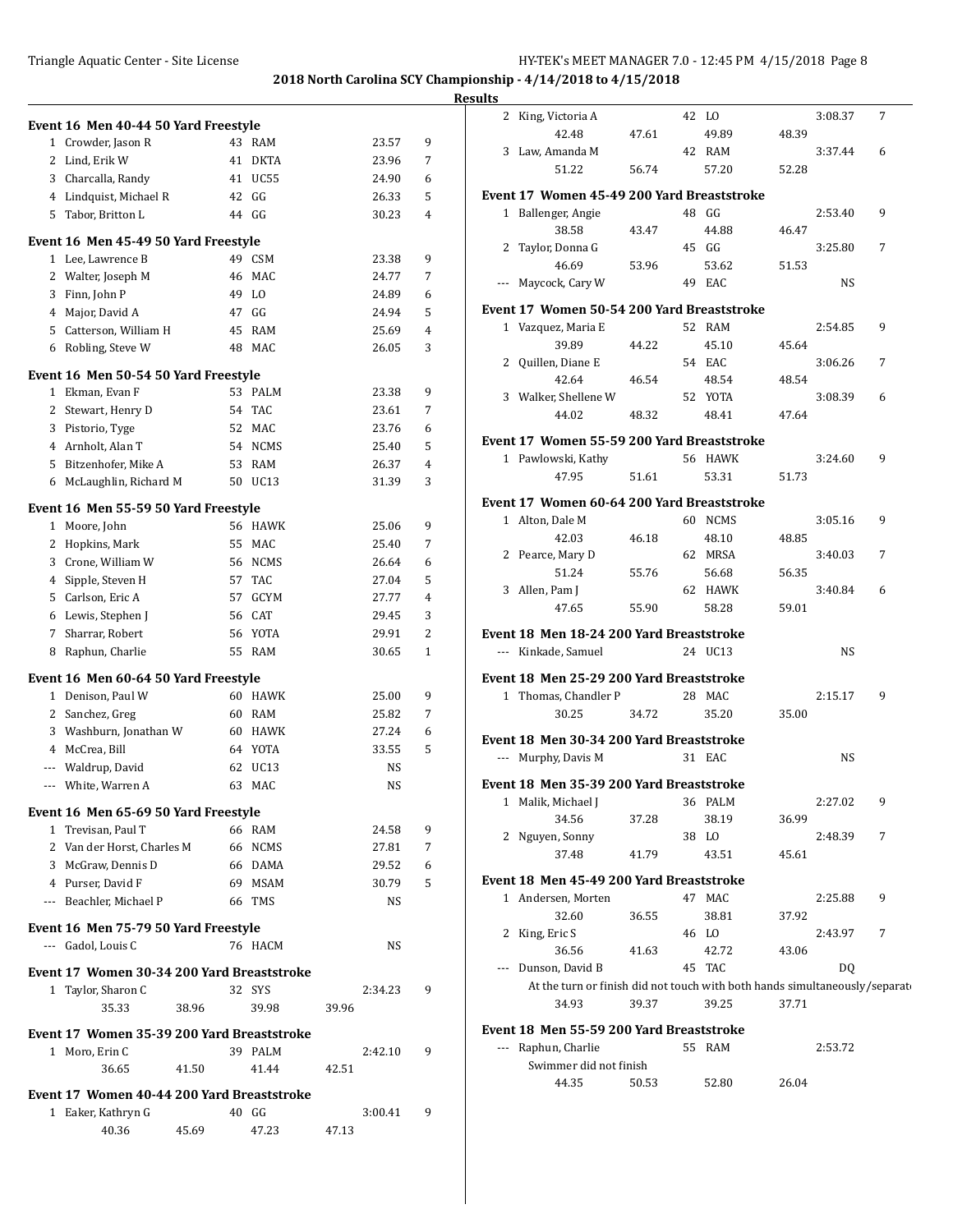## **Event 18 Men 60-64 200 Yard Breaststroke** 1 Slowey, Michael J 60 PALM 2:36.48 9 35.20 39.70 40.48 41.10 2 Miller, Richard N 63 NCMS 3:29.76 7 45.19 54.41 55.36 54.80 3 Cox, Stan 62 YOTA 3:34.67 6 50.41 55.84 55.28 53.14 4 Miller, Jamie A 63 GCYM 4:33.63 5 1:01.02 1:10.26 1:15.01 1:07.34 **Event 18 Men 75-79 200 Yard Breaststroke** --- Gadol, Louis C 76 HACM NS **Event 18 Men 80-84 200 Yard Breaststroke** 1 Barrett, Steve 84 NCMS 4:57.52 9 59.45 1:13.85 1:22.92 1:21.30 **Event 19 Women 25+ 400 Yard Freestyle Relay** 1 GG A 4:05.45 18 1) Ballenger, Angie W48 2) Leftwich, Amanda L W43 3) Lindquist, Carrie T W42 4) Hauser, Whitney S W26 30.58 1:04.00 31.49 1:07.48 27.29 58.45 25.83 55.52 2 MRSA 2 - A 4:27.67 2 MRSA 1) Facchine, Emily W25 2) Pearce, Mary D W62 3) Holloway, Mary W38 4) Fallstick, Stephanie J W33 30.54 1:03.56 28.32 58.88 40.87 1:25.78 28.06 59.45 **Event 19 Women 35+ 400 Yard Freestyle Relay** 1 GG A 5:32.68 18 1) Tabor, Kelly E W40 2) Taylor, Donna G W45 3) Kines, Jodi P W39 4) Eaker, Kathryn G W40 35.99 1:17.12 45.22 1:35.50 38.42 1:22.03 36.37 1:18.03 **Event 20 Men 25+ 400 Yard Freestyle Relay** 1 RAM A 4:02.08 18 1) Crowder, Jason R M43 2) Rubacky, Mark S M48 3) Raphun, Charlie M55 4) Henry, Bryan R M25 25.94 54.03 29.56 1:00.96 33.57 1:11.00 26.82 56.09 **Event 21 Women 18-24 100 Yard IM** 1 McWilliams, Haley A 23 PALM 1:04.86 9 30.45 34.41 **Event 21 Women 25-29 100 Yard IM** 1 Donahue, Meghan 28 SYS 1:04.15 9 28.95 35.20 2 Hauser, Whitney S 26 GG 1:04.36 7 28.67 35.69 3 Deschler, Jennifer A 28 EAC 1:14.87 6 34.09 40.78 4 Lasher, Marlene K 27 RAM 1:18.96 5 37.41 41.55 **Event 21 Women 30-34 100 Yard IM** 1 Taylor, Sharon C 32 SYS 1:05.28 9 32.14 33.14

| <b>Results</b> |                                         |       |       |              |         |                |
|----------------|-----------------------------------------|-------|-------|--------------|---------|----------------|
|                | 2 Fallstick, Stephanie J<br>34.64       | 36.24 |       | 33 MRSA      | 1:10.88 | 7              |
|                | 3 Levie, Alayna                         |       |       | 30 UC13      | 1:18.26 | 6              |
|                | 35.62                                   | 42.64 |       |              |         |                |
|                | 4 Levie, Kelly                          |       |       | 30 UC13      | 1:18.46 | 5              |
|                | 36.14                                   | 42.32 |       |              |         |                |
|                | <b>Event 21 Women 35-39 100 Yard IM</b> |       |       |              |         |                |
|                | 1 Stump, Karen M                        |       |       | 39 HAWK      | 1:04.72 | 9              |
|                | 29.79                                   | 34.93 |       |              |         |                |
|                | 2 Holloway, Mary                        |       |       | 38 MRSA      | 1:05.02 | 7              |
|                | 30.38                                   | 34.64 |       |              |         |                |
|                | 3 Quattropani, LeeAnne                  |       |       | 39 NCMS      | 1:10.25 | 6              |
|                | 31.21                                   | 39.04 |       |              |         |                |
|                | 4 Bingham, Allison L                    |       |       | 39 RAM       | 1:14.19 | 5              |
|                | 33.57                                   | 40.62 |       |              |         |                |
|                | 5 Kines, Jodi P                         |       |       | 39 GG        | 1:33.25 | $\overline{4}$ |
|                | 43.86                                   | 49.39 |       |              |         |                |
|                | Event 21 Women 40-44 100 Yard IM        |       |       |              |         |                |
|                | 1 Lindquist, Carrie T                   |       |       | $42 \quad G$ | 1:07.06 | 9              |
|                | 31.42                                   | 35.64 |       |              |         |                |
|                | 2 Carneiro, Liane                       |       |       | 40 UC13      | 1:14.80 | 7              |
|                | 33.48                                   | 41.32 |       |              |         |                |
|                | 3 Eaker, Kathryn G                      |       | 40 GG |              | 1:18.91 | 6              |
|                | 38.38                                   | 40.53 |       |              |         |                |
|                | 4 Leftwich, Amanda L                    |       | 43 GG |              | 1:19.46 | 5              |
|                | 38.27                                   | 41.19 |       |              |         |                |
|                | 5 King, Victoria A                      |       | 42 LO |              | 1:24.72 | 4              |
|                | 40.48                                   | 44.24 |       |              |         |                |
|                | 6 Law, Amanda M                         |       |       | 42 RAM       | 1:37.55 | 3              |
|                | 50.13                                   | 47.42 |       |              |         |                |
|                | --- Kassens, Alice L                    |       |       | 43 VMST      | NS      |                |
|                | Event 21 Women 45-49 100 Yard IM        |       |       |              |         |                |
|                | 1 Braun, Erika L                        |       |       | 46 TAC/NCMS  | 1:01.11 | 9              |
|                | 27.32                                   | 33.79 |       |              |         |                |
|                | 2 Ballenger, Angie                      |       | 48 GG |              | 1:12.45 | 7              |
|                | 34.00                                   | 38.45 |       |              |         |                |
|                | 3 Oversmith, Amy E                      |       |       | 46 RAM       | 1:15.29 | 6              |
|                | 34.08                                   | 41.21 |       |              |         |                |
|                | 4 Lawton, Cynthia                       |       |       | 48 YOTA      | 1:21.66 | 5              |
|                | 38.31                                   | 43.35 |       |              |         |                |
|                | 5 Gratsou-Zodl, Violetta                |       |       | 47 TAC       | 1:39.01 | 4              |
|                | 51.41                                   | 47.60 |       |              |         |                |
|                | --- Soleo, Cari S                       |       |       | 49 YOTA      | NS      |                |
|                | <b>Event 21 Women 50-54 100 Yard IM</b> |       |       |              |         |                |
|                | 1 Gregory, Carol M                      |       |       | 53 TEAM      | 1:23.91 | 9              |
|                | 38.61                                   | 45.30 |       |              |         |                |
|                |                                         |       |       |              |         |                |
|                | Event 21 Women 55-59 100 Yard IM        |       |       |              |         |                |
|                | 1 Whelchel, Nancy L                     |       |       | 58 RAM       | 1:14.61 | 9              |
|                | 36.00                                   | 38.61 |       |              |         |                |
|                | 2 Schiavello, Maria                     |       |       | 55 UC13      | 1:31.83 | 7              |
|                | 43.00                                   | 48.83 |       |              |         |                |
|                | Event 21 Women 60-64 100 Yard IM        |       |       |              |         |                |
|                | 1 Alton, Dale M                         |       |       | 60 NCMS      | 1:22.92 | 9              |
|                | 40.43                                   | 42.49 |       |              |         |                |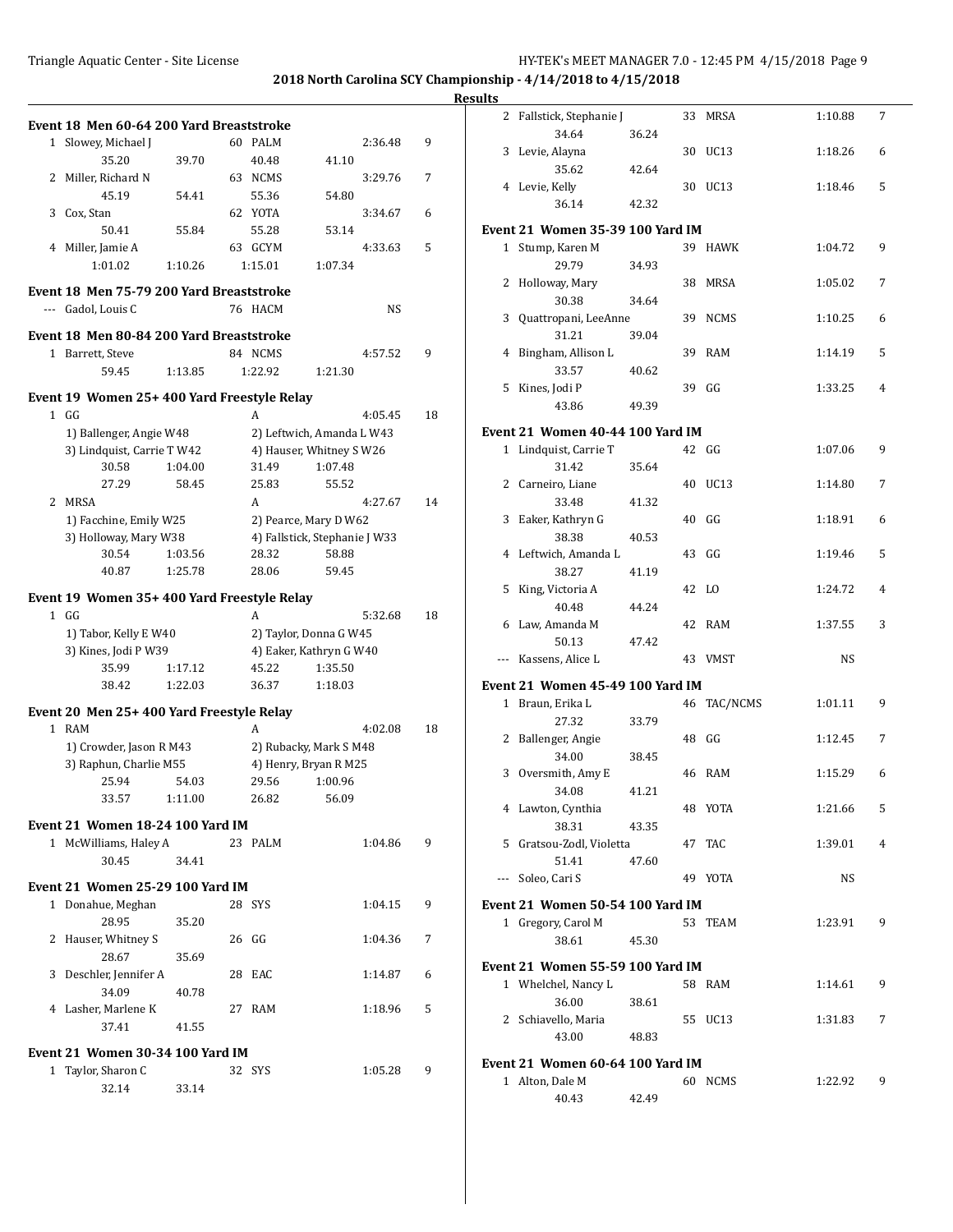|                                         |         |         |   | <b>Results</b>                                                |
|-----------------------------------------|---------|---------|---|---------------------------------------------------------------|
| (Event 21 Women 60-64 100 Yard IM)      |         |         |   | 2 Pistorio, Tyge<br>52 MAC<br>59.81<br>7                      |
| 2 Allen, Pam J                          | 62 HAWK | 1:34.74 | 7 | 28.08<br>31.73                                                |
| 47.03<br>47.71                          |         |         |   | 3 Smith, Stratton<br>53 MAC<br>1:04.53<br>6<br>30.21<br>34.32 |
| <b>Event 21 Women 70-74 100 Yard IM</b> |         |         |   | --- Brown, Stephen C<br>51 MSAM<br>NS                         |
| --- Brooks, SAM                         | 74 NCAM | NS      |   | --- Moran, Marty<br>51 AMS<br>NS                              |
| <b>Event 21 Women 75-79 100 Yard IM</b> |         |         |   |                                                               |
| 1 Hovey, Mary Anna                      | 75 DAMA | 2:01.26 | 9 | <b>Event 22 Men 55-59 100 Yard IM</b>                         |
| 57.21<br>1:04.05                        |         |         |   | 1 Moore, John<br>56 HAWK<br>9<br>1:07.14                      |
| <b>Event 22 Men 25-29 100 Yard IM</b>   |         |         |   | 31.86<br>35.28<br>2 Hopkins, Mark<br>55 MAC<br>7<br>1:07.89   |
| 1 Jones, Flynn                          | 28 TAC  | 53.21   | 9 | 30.51<br>37.38                                                |
| 28.55<br>24.66                          |         |         |   | 3 Crone, William W<br>56 NCMS<br>1:10.13<br>6                 |
| 2 Seifert, Alan                         | 29 AMS  | 54.42   | 7 | 31.95<br>38.18                                                |
| 24.05<br>30.37                          |         |         |   | 4 Sharrar, Robert<br>56 YOTA<br>1:22.99<br>5                  |
| 3 Mayfield, Paul D                      | 29 MAC  | 57.28   | 6 | 38.95<br>44.04                                                |
| 26.95<br>30.33                          |         |         |   |                                                               |
| 4 Sauter, Trace U                       | 29 MAC  | 57.34   | 5 | <b>Event 22 Men 60-64 100 Yard IM</b><br>9                    |
| 25.99<br>31.35                          |         |         |   | 1 Sanchez, Greg<br>60 RAM<br>1:04.26<br>29.40<br>34.86        |
| 5 Lindholm, Kyle                        | 25 RAM  | 57.65   | 4 | 2 Spencer, Michael J<br>60 DAMA<br>7<br>1:07.74               |
| 27.43<br>30.22                          |         |         |   | 31.17<br>36.57                                                |
| 6 Guittard, Grant                       | 25 MSAM | 1:00.31 | 3 | 3 Cottam, James A<br>61 NCMS<br>1:08.64<br>6                  |
| 28.95<br>31.36                          |         |         |   | 32.33<br>36.31                                                |
| <b>Event 22 Men 30-34 100 Yard IM</b>   |         |         |   | 64 YOTA<br>5<br>4 McCrea, Bill<br>1:34.95                     |
| --- Murphy, Davis M                     | 31 EAC  | NS      |   | 46.39<br>48.56                                                |
| Event 22 Men 35-39 100 Yard IM          |         |         |   | 62 YOTA<br>5 Cox, Stan<br>1:43.26<br>4                        |
| 1 Umberger, Larry J                     | 36 YOTA | 1:02.81 | 9 | 53.88<br>49.38                                                |
| 28.72<br>34.09                          |         |         |   | 63 GCYM<br>6 Miller, Jamie A<br>2:02.04<br>3                  |
| 2 Nguyen, Sonny                         | 38 LO   | 1:13.18 | 7 | 57.12<br>1:04.92                                              |
| 35.96<br>37.22                          |         |         |   | --- Slowey, Michael J<br>60 PALM<br><b>NS</b>                 |
| --- Johnson, Theo                       | 35 MSAM | NS      |   | <b>Event 22 Men 65-69 100 Yard IM</b>                         |
| Event 22 Men 40-44 100 Yard IM          |         |         |   | 1 Trevisan, Paul T<br>66 RAM<br>9<br>1:07.80                  |
| 1 Crowder, Jason R                      | 43 RAM  | 1:00.20 | 9 | 32.33<br>35.47                                                |
| 28.08<br>32.12                          |         |         |   | 69 MSAM<br>2 Purser, David F<br>7<br>1:19.38                  |
| 2 Lind, Erik W                          | 41 DKTA | 1:04.25 | 7 | 36.45<br>42.93                                                |
| 30.00<br>34.25                          |         |         |   | 3 McGraw, Dennis D<br>66 DAMA<br>1:24.41<br>6                 |
| 3 O'Donnell, John E                     | 44 NCMS | 1:11.42 | 6 | 39.98<br>44.43                                                |
| 37.33<br>34.09                          |         |         |   | Event 22 Men 70-74 100 Yard IM                                |
| <b>Event 22 Men 45-49 100 Yard IM</b>   |         |         |   | 71 MSAM<br>1:20.74<br>1 Conroy, Michael J<br>9                |
| 1 Andersen, Morten                      | 47 MAC  | 59.10   | 9 | 37.88<br>42.86                                                |
| 27.76<br>31.34                          |         |         |   | 2 Schumann, David W<br>1:43.50<br>71 TNAQ<br>7                |
| 2 Finn, John P                          | 49 LO   | 1:00.68 | 7 | 51.42<br>52.08                                                |
| 28.99<br>31.69                          |         |         |   | --- Hughes, Bill W<br>72 MSAM<br>NS                           |
| 3 Walter, Joseph M                      | 46 MAC  | 1:00.70 | 6 | Event 22 Men 75-79 100 Yard IM                                |
| 29.36<br>31.34                          |         |         |   | --- Gadol, Louis C<br>76 HACM<br>NS                           |
| 4 Dunson, David B                       | 45 TAC  | 1:02.05 | 5 | Event 23 Women 18-24 200 Yard Freestyle                       |
| 29.53<br>32.52                          |         |         |   | 1 McWilliams, Haley A<br>2:02.11<br>23 PALM<br>9              |
| 5 King, Eric S                          | 46 LO   | 1:03.78 | 4 | 27.88<br>31.57<br>30.41<br>32.25                              |
| 28.28<br>35.50                          |         |         |   | 2 Bodmer, Mary G<br>21 YOTA<br>2:46.42<br>7                   |
| 6 Rubacky, Mark S<br>33.14<br>34.96     | 48 RAM  | 1:08.10 | 3 | 42.05<br>39.04<br>42.64<br>42.69                              |
| --- Catterson, William H                | 45 RAM  | NS      |   | Event 23 Women 25-29 200 Yard Freestyle                       |
|                                         |         |         |   | 1 Hauser, Whitney S<br>26 GG<br>2:03.67<br>9                  |
| Event 22 Men 50-54 100 Yard IM          |         |         |   | 27.76<br>31.45<br>32.20<br>32.26                              |
| 1 Bradshaw, Stephen R                   | 50 AMS  | 56.82   | 9 | 2 Donahue, Meghan<br>28 SYS<br>2:06.62<br>7                   |
| 25.55<br>31.27                          |         |         |   | 28.83<br>31.78<br>33.07<br>32.94                              |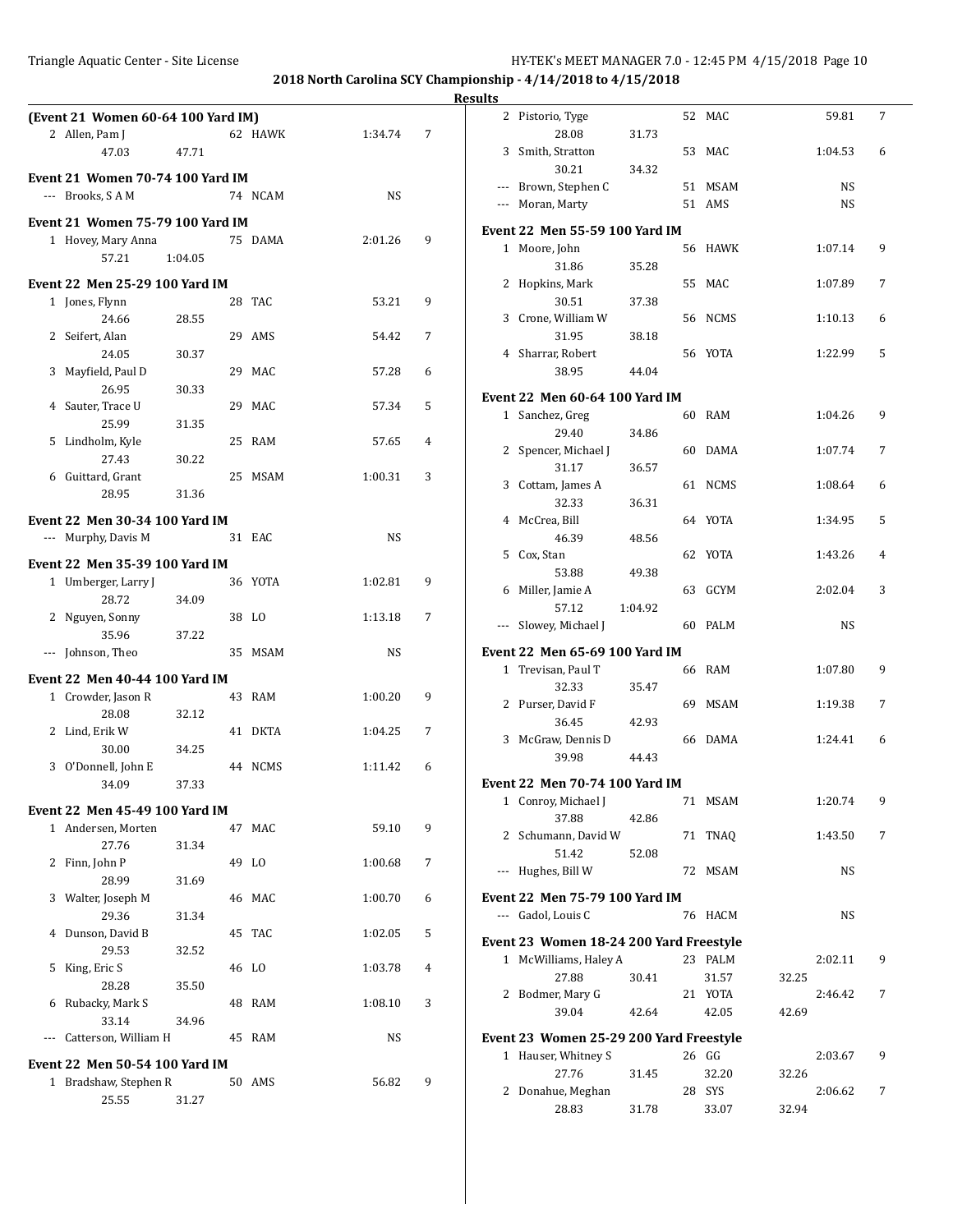**2018 North Carolina SCY Championship - 4/14/2018 to 4/15/2018**

### **Results**

| (Event 23 Women 25-29 200 Yard Freestyle) |       |                |       |           |   | 3 Pearce, Mary D                      |       | 62 MRSA           |       | 3:08.77 | 6 |
|-------------------------------------------|-------|----------------|-------|-----------|---|---------------------------------------|-------|-------------------|-------|---------|---|
| 3 Fieni, Sadie                            |       | 28 PALM        |       | 2:07.76   | 6 | 43.92                                 | 47.14 | 49.49             | 48.22 |         |   |
| 30.04                                     | 33.29 | 32.54          | 31.89 |           |   | Event 24 Men 18-24 200 Yard Freestyle |       |                   |       |         |   |
| Event 23 Women 30-34 200 Yard Freestyle   |       |                |       |           |   | 1 Colwell, Daniel J                   |       | 21 NCAM           |       | 1:54.33 | 9 |
| 1 Fallstick, Stephanie J                  |       | 33 MRSA        |       | 2:13.07   | 9 | 26.00                                 | 28.59 | 29.97             | 29.77 |         |   |
| 30.82                                     | 33.50 | 34.39          | 34.36 |           |   | --- Burns, Joseph E                   |       | 24 GCYM           |       | NS      |   |
| 2 Levie, Kelly                            |       | 30 UC13        |       | 2:30.14   | 7 |                                       |       |                   |       |         |   |
| 33.49                                     | 37.29 | 39.66          | 39.70 |           |   | Event 24 Men 25-29 200 Yard Freestyle |       |                   |       |         |   |
| --- Levie, Alayna                         |       | 30 UC13        |       | NS        |   | 1 Fox, Will M<br>24.75                | 27.38 | 25 UC13<br>28.03  | 27.70 | 1:47.86 | 9 |
| Event 23 Women 35-39 200 Yard Freestyle   |       |                |       |           |   | 2 Lindholm, Kyle                      |       | 25 RAM            |       | 1:52.16 | 7 |
| 1 Holloway, Mary                          |       | 38 MRSA        |       | 2:05.57   | 9 | 26.33                                 | 28.14 | 28.47             | 29.22 |         |   |
| 29.45                                     | 31.68 | 32.50          | 31.94 |           |   | 3 Henry, Bryan R                      |       | 25 RAM            |       | 1:57.95 | 6 |
| 2 Moro, Erin C                            |       | 39 PALM        |       | 2:06.30   | 7 | 27.93                                 | 30.28 | 30.59             | 29.15 |         |   |
| 29.44                                     | 32.15 | 32.97          | 31.74 |           |   | --- Jones, Christian M                |       | 25 UC13           |       | NS      |   |
| 3 Stump, Karen M                          |       | 39 HAWK        |       | 2:07.84   | 6 |                                       |       |                   |       |         |   |
| 29.04                                     | 32.24 | 33.26          | 33.30 |           |   | Event 24 Men 30-34 200 Yard Freestyle |       |                   |       |         |   |
|                                           |       |                |       |           |   | 1 Dellanoce, Michael                  |       | 33 RAM            |       | 1:49.33 | 9 |
| Event 23 Women 40-44 200 Yard Freestyle   |       |                |       |           |   | 25.89                                 | 27.03 | 28.28             | 28.13 |         |   |
| 1 Lindquist, Carrie T                     |       | 42 GG          |       | 2:11.35   | 9 | 2 Wall, Derek A                       |       | 33 TAC            |       | 1:54.42 | 7 |
| 28.86                                     | 31.63 | 34.54          | 36.32 |           |   | 27.08                                 | 28.04 | 29.39             | 29.91 |         |   |
| 2 Lehman, Jessica M                       |       | 42 UC13        |       | 2:19.08   | 7 | 3 Ashby, Corey                        |       | 32 YOTA           |       | 2:34.46 | 6 |
| 33.52                                     | 35.33 | 35.47<br>43 GG | 34.76 | 2:29.66   |   | 32.94<br>--- Murphy, Davis M          | 37.94 | 42.73<br>31 EAC   | 40.85 |         |   |
| 3 Leftwich, Amanda L<br>34.09             | 36.93 | 39.15          | 39.49 |           | 6 |                                       |       |                   |       | NS      |   |
| --- Law, Amanda M                         |       | 42 RAM         |       | NS        |   | Event 24 Men 35-39 200 Yard Freestyle |       |                   |       |         |   |
| --- Old, Catherine A                      |       | 40 GCYM        |       | NS        |   | 1 Malik, Michael J                    |       | 36 PALM           |       | 1:56.22 | 9 |
|                                           |       |                |       |           |   | 27.32                                 | 29.06 | 29.69             | 30.15 |         |   |
| Event 23 Women 45-49 200 Yard Freestyle   |       |                |       |           |   | 2 Rowe, Edward                        |       | 39 YOTA           |       | 1:59.54 | 7 |
| 1 Oversmith, Amy E                        |       | 46 RAM         |       | 2:21.49   | 9 | 26.99                                 | 29.91 | 31.18             | 31.46 |         |   |
| 32.32                                     | 35.03 | 36.65          | 37.49 |           |   | 3 Umberger, Larry J                   |       | 36 YOTA           |       | 2:03.20 | 6 |
| 2 Ballenger, Angie                        |       | 48 GG          |       | 2:24.38   | 7 | 28.04                                 | 31.10 | 31.63             | 32.43 |         |   |
| 32.00                                     | 35.91 | 38.01          | 38.46 |           |   | 4 Nguyen, Sonny                       |       | 38 LO             |       | 2:41.55 | 5 |
| 3 Greene, Dana M                          |       | 49 TAC         |       | 3:05.81   | 6 | 35.85                                 | 39.76 | 43.12             | 42.82 |         |   |
| 40.06                                     | 47.24 | 1:38.51        |       |           |   | Event 24 Men 40-44 200 Yard Freestyle |       |                   |       |         |   |
| --- Soleo, Cari S                         |       | 49 YOTA        |       | NS        |   | 1 Griffin, Jay                        |       | 42 RAM            |       | 1:47.68 | 9 |
| --- Maycock, Cary W                       |       | 49 EAC         |       | NS        |   | 25.38                                 | 27.56 | 27.96             | 26.78 |         |   |
| --- Buckley, Jennifer A                   |       | 46 EAC         |       | <b>NS</b> |   | 2 Lind, Erik W                        |       | 41 DKTA           |       | 2:06.28 | 7 |
| Event 23 Women 50-54 200 Yard Freestyle   |       |                |       |           |   | 28.79                                 | 33.10 | 32.87             | 31.52 |         |   |
| 1 Quillen, Diane E                        |       | 54 EAC         |       | 2:34.37   | 9 | 3 Charcalla, Randy                    |       | 41 UC55           |       | 2:06.56 | 6 |
| 35.28                                     | 39.46 | 40.21          | 39.42 |           |   | 29.70                                 | 32.66 | 32.97             | 31.23 |         |   |
| 2 Walker, Shellene W                      |       | 52 YOTA        |       | 2:35.85   | 7 | Event 24 Men 45-49 200 Yard Freestyle |       |                   |       |         |   |
| 34.46                                     | 39.84 | 40.90          | 40.65 |           |   | 1 Lee, Lawrence B                     |       | 49 CSM            |       | 1:51.33 | 9 |
| 3 Gregory, Carol M                        |       | 53 TEAM        |       | 2:38.53   | 6 | 26.16                                 | 28.64 | 28.27             | 28.26 |         |   |
| 36.28                                     | 40.33 | 41.33          | 40.59 |           |   | 2 Major, David A                      |       | 47 GG             |       | 2:03.14 | 7 |
| --- Salazar, Lynn                         |       | 51 NCMS        |       | NS        |   | 27.98                                 | 30.95 | 31.62             | 32.59 |         |   |
| Event 23 Women 55-59 200 Yard Freestyle   |       |                |       |           |   | --- Catterson, William H              |       | 45 RAM            |       | NS      |   |
| 1 Pawlowski, Kathy                        |       | 56 HAWK        |       | 2:37.40   | 9 |                                       |       |                   |       |         |   |
| 37.99                                     | 40.56 | 40.92          | 37.93 |           |   | Event 24 Men 50-54 200 Yard Freestyle |       |                   |       |         |   |
| 2 Schiavello, Maria                       |       | 55 UC13        |       | 2:51.16   | 7 | 1 Ekman, Evan F                       |       | 53 PALM           |       | 2:00.87 | 9 |
| 37.86                                     | 42.85 | 44.74          | 45.71 |           |   | 27.87                                 | 30.46 | 31.68             | 30.86 |         |   |
|                                           |       |                |       |           |   | 2 Bitzenhofer, Mike A                 |       | 53 RAM            |       | 2:03.09 | 7 |
| Event 23 Women 60-64 200 Yard Freestyle   |       |                |       |           |   | 29.20                                 | 31.20 | 31.30             | 31.39 |         |   |
| 1 Bamber, Linda S                         |       | 64 LOCO        |       | 2:40.78   | 9 | 3 Arnholt, Alan T                     |       | 54 NCMS           |       | 2:07.09 | 6 |
| 38.19                                     | 41.12 | 41.17          | 40.30 |           |   | 30.02                                 | 32.05 | 32.44             | 32.58 |         |   |
| 2 Allen, Pam J                            |       | 62 HAWK        |       | 3:00.94   | 7 | 4 McLaughlin, Richard M               |       | 50 UC13           |       | 2:35.05 | 5 |
| 44.08                                     | 46.43 | 45.79          | 44.64 |           |   | 35.32<br>--- Smith, Stratton          | 38.34 | 1:21.39<br>53 MAC |       | NS      |   |
|                                           |       |                |       |           |   |                                       |       |                   |       |         |   |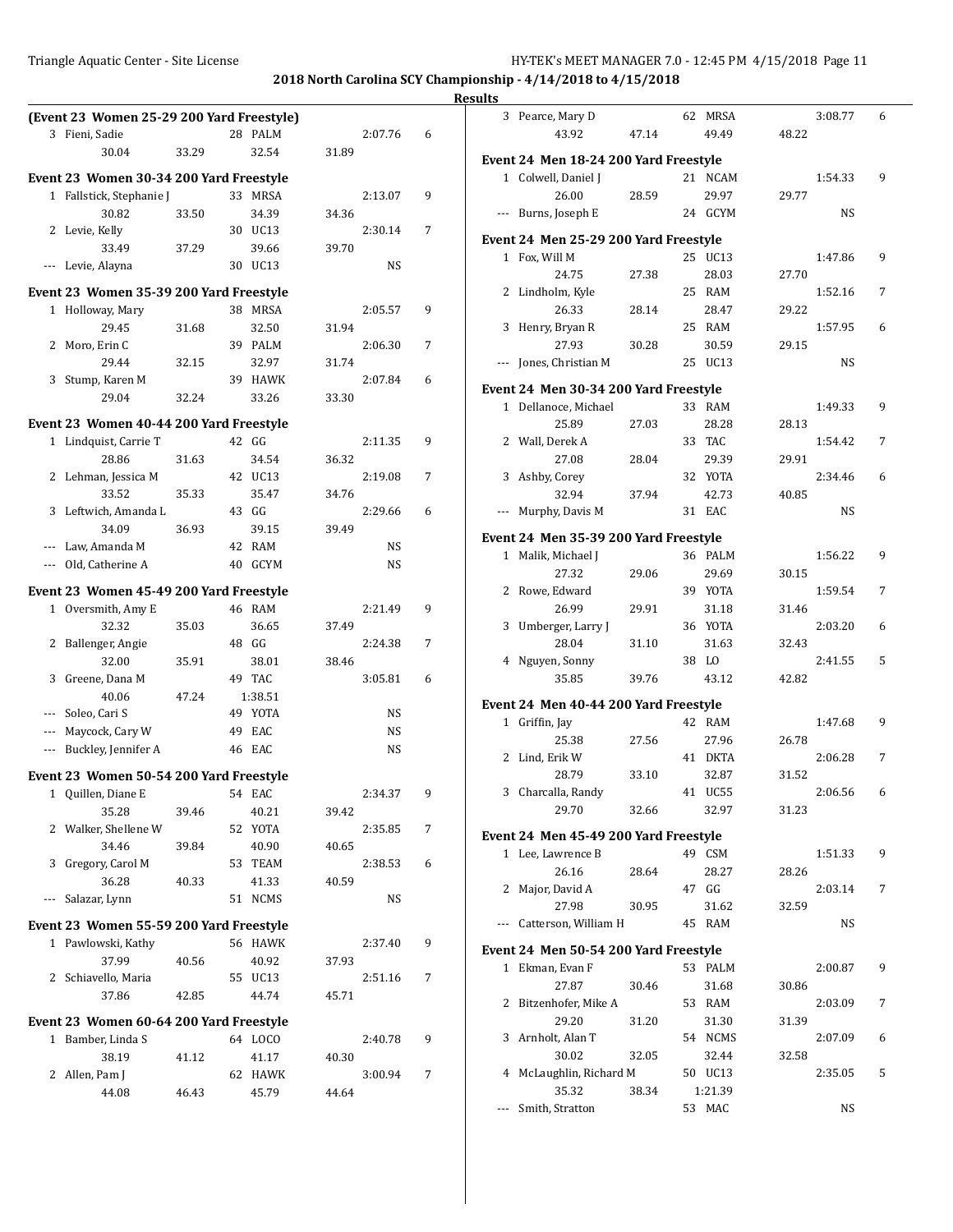### **Results (Event 24 Men 50-54 200 Yard Freestyle)** --- Davis, William A 50 MAC NS --- Moran, Marty 51 AMS NS --- Pistorio, Tyge 52 MAC NS **Event 24 Men 55-59 200 Yard Freestyle** 1 Moore, John 56 HAWK 2:05.91 9 28.48 31.73 33.24 32.46 2 Crone, William W 56 NCMS 2:22.04 7 31.58 35.57 36.73 38.16 3 Lewis, Stephen J 56 CAT 2:25.65 6 33.14 36.61 38.35 37.55 4 Sharrar, Robert 56 YOTA 2:29.02 5 33.03 37.28 39.36 39.35 5 Raphun, Charlie 55 RAM 2:36.21 4 34.00 39.33 41.74 41.14 --- Carlson, Eric A 57 GCYM NS **Event 24 Men 60-64 200 Yard Freestyle** 1 Denison, Paul W 60 HAWK 2:02.12 9 28.26 30.26 31.88 31.72 2 Washburn, Jonathan W 60 HAWK 2:07.11 7 28.86 31.61 32.79 33.85 3 Trivette, Robert P 61 NCMS 2:14.83 6 31.61 33.98 34.71 34.53 4 Miller, Richard N 63 NCMS 2:23.49 5 32.86 36.46 37.38 36.79 5 Klein, Jonathan E 60 NCMS 2:29.53 4 26.12 27.98 50.72 44.71 --- Waldrup, David 62 UC13 **Event 24 Men 65-69 200 Yard Freestyle** 1 Van der Horst, Charles M 66 NCMS 2:19.43 9 31.66 35.16 36.42 36.19 2 Saumby, John F 65 UC55 2:25.86 7 34.29 36.84 38.18 36.55 3 Purser, David F 69 MSAM 2:32.36 6 34.61 36.61 40.36 40.78 --- Beachler, Michael P 66 TMS NS **Event 24 Men 70-74 200 Yard Freestyle** 1 Schumann, David W 71 TNAQ 3:02.66 9 42.07 46.35 48.03 46.21 Hughes, Bill W 72 MSAM NS **Event 24 Men 75-79 200 Yard Freestyle** 1 Pinkerton, Rolffs S 79 NCAM 3:12.67 9 44.97 49.38 50.05 48.27 **Event 24Z Men 60-64 100 Yard Freestyle** 1 Klein, Jonathan E 60 NCMS 54.10 **Event 25 Mixed 25+ 200 Yard Medley Relay** 1 YOTA A 2:09.65 18 1) Dunstan, Steph W33 2) Umberger, Larry J M36 3) Rowe, Edward M39 4) Lawton, Cynthia W48 34.66 32.15 29.40 33.44 -- RAM B NS 1) Vazquez, Maria E W52 2) Lasher, Marlene K W27 3) Raphun, Charlie M55 4) Trevisan, Paul T M66

|   | Event 25 Mixed 35+ 200 Yard Medley Relay<br>1 GG              |         | A                                                             | 2:05.61                     | 18 |
|---|---------------------------------------------------------------|---------|---------------------------------------------------------------|-----------------------------|----|
|   | 1) Lindquist, Carrie T W42                                    |         | 2) Ballenger, Angie W48                                       |                             |    |
|   | 3) Major, David A M47                                         |         |                                                               | 4) Lindquist, Michael R M42 |    |
|   | 32.75                                                         | 36.19   | 31.17                                                         | 25.50                       |    |
| 2 | RAM                                                           |         | A                                                             | 2:14.92                     | 14 |
|   | 1) Crowder, Jason R M43                                       |         | 2) Law, Amanda M W42                                          |                             |    |
|   | 3) Rubacky, Mark S M48                                        |         |                                                               | 4) Oversmith, Amy E W46     |    |
|   | 28.71                                                         | 45.19   | 30.81                                                         | 30.21                       |    |
|   | Event 25 Mixed 45+ 200 Yard Medley Relay                      |         |                                                               |                             |    |
| 1 | NCMS                                                          |         | A                                                             | 1:47.72                     | 18 |
|   | 1) Braun, Erika L W46                                         |         | 2) Torres, Todd M49                                           |                             |    |
|   | 3) Lee, Lawrence B M49                                        |         |                                                               | 4) Buckley, Jennifer A W46  |    |
|   | 28.64                                                         | 27.49   | 24.85                                                         | 26.74                       |    |
|   | Event 25 Mixed 55+ 200 Yard Medley Relay                      |         |                                                               |                             |    |
| 1 | HAWK                                                          |         | A                                                             | 2:30.20                     | 18 |
|   | 1) Pawlowski, Kathy W56                                       |         | 2) Allen, Pam J W62                                           |                             |    |
|   | 3) Denison, Paul W M60                                        |         | 4) Moore, John M56                                            |                             |    |
|   | 43.33                                                         | 48.38   | 30.82                                                         | 27.67                       |    |
|   |                                                               |         |                                                               |                             |    |
|   | Event 25Z  Women 30-34 50 Yard Backstroke<br>1 Dunstan, Steph |         | 33 YOTA                                                       | 34.66                       |    |
|   |                                                               |         |                                                               |                             |    |
|   | Event 25Z  Women 45-49 50 Yard Backstroke                     |         |                                                               |                             |    |
|   | 1 Braun, Erika L                                              |         | 46 TAC/NCMS                                                   | 28.64                       |    |
|   | Event 26  Women 25+ 800 Yard Freestyle Relay                  |         |                                                               |                             |    |
|   | --- GG                                                        |         | A                                                             | DQ                          |    |
|   | Swimmer made use of aids                                      |         |                                                               |                             |    |
|   | 1) Ballenger, Angie W48                                       |         |                                                               | 2) Leftwich, Amanda L W43   |    |
|   | 3) Lindquist, Carrie T W42                                    |         |                                                               | 4) Hauser, Whitney S W26    |    |
|   | 34.97                                                         | 1:13.39 | 1:52.58                                                       | 2:31.03                     |    |
|   | 34.97                                                         | 1:13.56 | 1:53.99                                                       | 2:34.21                     |    |
|   | 33.36                                                         | 1:09.98 | 1:47.26                                                       | 2:22.95                     |    |
|   | 14.96                                                         | 30.00   | 1:05.90                                                       | 2:21.00                     |    |
|   | Event 27 Men 25+ 800 Yard Freestyle Relay                     |         |                                                               |                             |    |
| 1 | MAC                                                           |         | A                                                             | 7:29.14                     | 18 |
|   | 1) Thomas, Chandler P M28                                     |         | 2) Mayfield, Paul D M29                                       |                             |    |
|   | 3) Sauter, Trace U M29                                        |         |                                                               | 4) Andersen, Morten M47     |    |
|   | 25.27                                                         | 53.47   | 1:22.27 1:50.28                                               |                             |    |
|   | 25.19                                                         | 53.15   | 1:21.95                                                       | 1:50.20                     |    |
|   | 26.22                                                         | 54.88   | 1:24.41                                                       | 1:52.81                     |    |
|   | 26.15                                                         | 55.59   | 1:25.41                                                       | 1:55.85                     |    |
|   | Event 28 Women 25+400 Yard Medley Relay                       |         |                                                               |                             |    |
| 1 | <b>MRSA</b>                                                   |         | A                                                             | 4:35.54                     | 18 |
|   |                                                               |         | 1) Weeks-Honnold, Heather L W44 2) Fallstick, Stephanie J W33 |                             |    |
|   | 3) Facchine, Emily W25                                        |         | 4) Holloway, Mary W38                                         |                             |    |
|   | 37.45                                                         | 1:16.76 | 36.36                                                         | 1:16.70                     |    |
|   | 29.45                                                         | 1:03.53 | 28.28                                                         | 58.55                       |    |
| 2 | GG                                                            |         | A                                                             | 4:50.51                     | 14 |
|   | 1) Leftwich, Amanda L W43                                     |         | 2) Ballenger, Angie W48                                       |                             |    |
|   | 3) Lindquist, Carrie T W42                                    |         |                                                               | 4) Hauser, Whitney S W26    |    |
|   | 41.49                                                         | 1:25.02 | 37.59                                                         | 1:21.18                     |    |
|   | 31.40                                                         | 1:09.28 | 12.94                                                         | 55.03                       |    |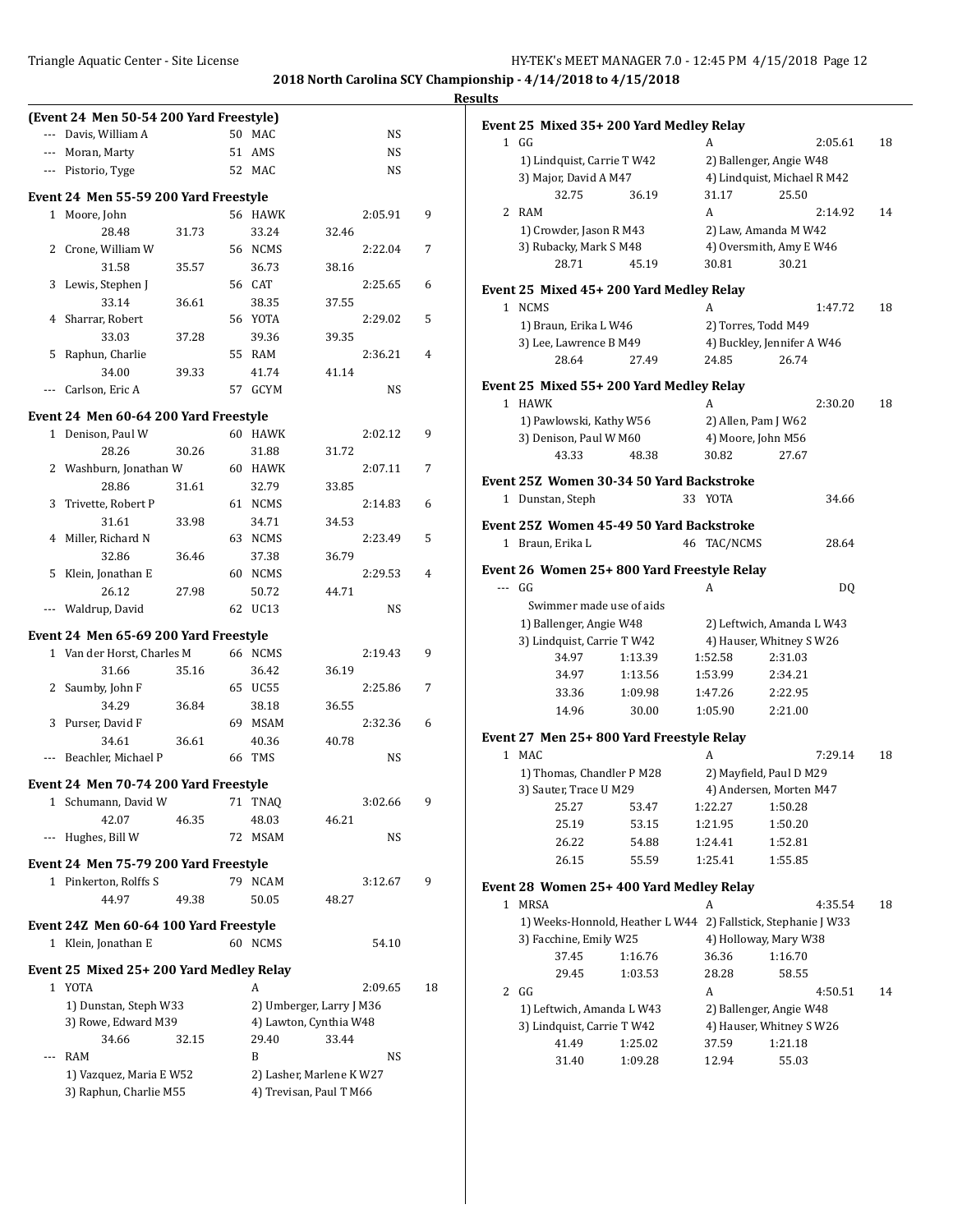|                     |                                                                              |         |                           |    | <b>Results</b>                          |       |             |           |   |
|---------------------|------------------------------------------------------------------------------|---------|---------------------------|----|-----------------------------------------|-------|-------------|-----------|---|
|                     | Event 29 Men 25+400 Yard Medley Relay                                        |         |                           |    | --- Kinkade, Samuel                     |       | 24 UC13     | <b>NS</b> |   |
|                     | 1 MAC                                                                        | A       | 3:43.35                   | 18 | Event 31 Men 25-29 50 Yard Butterfly    |       |             |           |   |
|                     | 1) Sauter, Trace U M29                                                       |         | 2) Thomas, Chandler P M28 |    | 1 Jones, Flynn                          |       | 28 TAC      | 23.50     | 9 |
|                     | 3) Mayfield, Paul D M29                                                      |         | 4) Pistorio, Tyge M52     |    | 2 Fox, Will M                           |       | 25 UC13     | 23.84     | 7 |
|                     | 28.54<br>57.67                                                               | 27.64   | 59.81                     |    | Lindholm, Kyle<br>3                     |       | 25 RAM      | 25.61     | 6 |
|                     | 25.65<br>54.29                                                               | 12.23   | 51.58                     |    | Frerichs, Drew I<br>---                 |       | 28 TAC      | <b>NS</b> |   |
|                     | --- YOTA                                                                     | A       | DQ                        |    | Event 31 Men 35-39 50 Yard Butterfly    |       |             |           |   |
|                     | Stroke infraction swimmer #2: Stroke cycle not 1 arm stroke to 1 leg kick in |         |                           |    | 1 Dallamura, Scott J                    |       | 39 TAC      | 24.89     | 9 |
|                     | 1) Umberger, Larry J M36                                                     |         | 2) Ashby, Corey M32       |    | 2 Nguyen, Sonny                         |       | 38 LO       | 30.70     | 7 |
|                     | 3) Rowe, Edward M39                                                          |         | 4) Sharrar, Robert M56    |    | 3 Foster, Jason                         |       | 38 DAMA     | 32.54     | 6 |
|                     | 31.51<br>1:04.96<br>27.91                                                    | 39.03   | 1:26.08<br>1:05.88        |    |                                         |       |             |           |   |
|                     | 59.79                                                                        | 30.90   |                           |    | Event 31 Men 40-44 50 Yard Butterfly    |       |             |           |   |
|                     | Event 30 Women 18-24 50 Yard Butterfly                                       |         |                           |    | 1 Charcalla, Randy                      |       | 41 UC55     | 27.34     | 9 |
|                     | 1 McWilliams, Haley A                                                        | 23 PALM | 28.12                     | 9  | 2 Lindquist, Michael R                  |       | 42 GG       | 34.13     | 7 |
|                     | Event 30 Women 25-29 50 Yard Butterfly                                       |         |                           |    | Event 31 Men 45-49 50 Yard Butterfly    |       |             |           |   |
|                     | 1 Donahue, Meghan                                                            | 28 SYS  | 27.09                     | 9  | 1 Finn, John P                          |       | 49 LO       | 26.34     | 9 |
|                     | 2 Hauser, Whitney S                                                          | 26 GG   | 27.47                     | 7  | 2 Dunson, David B                       |       | 45 TAC      | 26.67     | 7 |
|                     | 3 Fieni, Sadie                                                               | 28 PALM | 28.53                     | 6  | King, Eric S<br>3                       |       | 46 LO       | 27.10     | 6 |
|                     | --- Lasher, Marlene K                                                        | 27 RAM  | NS                        |    | Robling, Steve W<br>4                   |       | 48 MAC      | 28.71     | 5 |
|                     |                                                                              |         |                           |    | Major, David A<br>5                     |       | 47 GG       | 28.95     | 4 |
|                     | Event 30 Women 30-34 50 Yard Butterfly                                       |         |                           |    | --- Catterson, William H                |       | 45 RAM      | <b>NS</b> |   |
|                     | 1 Taylor, Sharon C                                                           | 32 SYS  | 30.29                     | 9  | Event 31 Men 50-54 50 Yard Butterfly    |       |             |           |   |
|                     | 2 Fallstick, Stephanie J                                                     | 33 MRSA | 31.35                     | 7  | 1 Ekman, Evan F                         |       | 53 PALM     | 25.14     | 9 |
|                     | 3 Dunstan, Steph                                                             | 33 YOTA | 34.96                     | 6  | 2 Stewart, Henry D                      |       | 54 TAC      | 25.31     | 7 |
|                     | Event 30 Women 35-39 50 Yard Butterfly                                       |         |                           |    | Bitzenhofer, Mike A<br>3                | 53    | <b>RAM</b>  | 26.27     | 6 |
|                     | 1 Stump, Karen M                                                             | 39 HAWK | 28.22                     | 9  | Hutcheson, Burke C<br>4                 | 50    | <b>PSCM</b> | 29.77     | 5 |
|                     | 2 Quattropani, LeeAnne                                                       | 39 NCMS | 30.37                     | 7  | --- Moran, Marty                        |       | 51 AMS      | <b>NS</b> |   |
| 3                   | Kines, Jodi P                                                                | 39 GG   | 39.52                     | 6  |                                         |       |             |           |   |
| $\cdots$            | Holland, Irish                                                               | 37 CSM  | NS                        |    | Event 31 Men 55-59 50 Yard Butterfly    |       |             |           |   |
|                     | Event 30 Women 40-44 50 Yard Butterfly                                       |         |                           |    | 1 Moore, John                           |       | 56 HAWK     | 28.60     | 9 |
|                     | 1 Lindquist, Carrie T                                                        | 42 GG   | 30.54                     | 9  | 2 Hopkins, Mark                         |       | 55 MAC      | 29.40     | 7 |
|                     | 2 Carneiro, Liane                                                            | 40 UC13 | 33.65                     | 7  | Crone, William W<br>3                   |       | 56 NCMS     | 30.28     | 6 |
|                     | 3 Leftwich, Amanda L                                                         | 43 GG   | 34.57                     | 6  | Sipple, Steven H<br>4                   |       | 57 TAC      | 30.67     | 5 |
|                     | 4 Eaker, Kathryn G                                                           | 40 GG   | 35.04                     | 5  | Sharrar, Robert<br>5                    |       | 56 YOTA     | 37.53     | 4 |
| 5                   | King, Victoria A                                                             | 42 LO   | 37.38                     | 4  | Raphun, Charlie<br>---                  |       | 55 RAM      | <b>NS</b> |   |
|                     | 6 Law, Amanda M                                                              | 42 RAM  | 49.93                     | 3  | Event 31 Men 60-64 50 Yard Butterfly    |       |             |           |   |
|                     |                                                                              |         |                           |    | 1 Klein, Jonathan E                     |       | 60 NCMS     | 27.21     | 9 |
|                     | Event 30 Women 45-49 50 Yard Butterfly                                       |         |                           |    | 2 Denison, Paul W                       |       | 60 HAWK     | 27.51     | 7 |
|                     | 1 Ballenger, Angie                                                           | 48 GG   | 32.62                     | 9  | 3 Spencer, Michael J                    |       | 60 DAMA     | 27.76     | 6 |
|                     | 2 Oversmith, Amy E                                                           | 46 RAM  | 33.12                     | 7  | 4 Washburn, Jonathan W                  |       | 60 HAWK     | 30.29     | 5 |
|                     | 3 Soleo, Cari S                                                              | 49 YOTA | 34.02                     | 6  | 5 Miller, Richard N                     |       | 63 NCMS     | 32.43     | 4 |
|                     | 4 Lawton, Cynthia                                                            | 48 YOTA | 36.39                     | 5  | Event 31 Men 65-69 50 Yard Butterfly    |       |             |           |   |
| $\qquad \qquad - -$ | Buckley, Jennifer A                                                          | 46 EAC  | NS                        |    | 1 Trevisan, Paul T                      |       | 66 RAM      | 28.90     | 9 |
|                     | Event 30 Women 50-54 50 Yard Butterfly                                       |         |                           |    | 2 Van der Horst, Charles M              |       | 66 NCMS     | 30.31     | 7 |
|                     | 1 Wolff, Celia                                                               | 52 HAWK | 29.76                     | 9  | 3 Purser, David F                       |       | 69 MSAM     | 34.24     | 6 |
|                     | 2 Walker, Shellene W                                                         | 52 YOTA | 36.04                     | 7  |                                         |       |             |           |   |
|                     | Event 30 Women 55-59 50 Yard Butterfly                                       |         |                           |    | Event 31 Men 70-74 50 Yard Butterfly    |       |             |           |   |
|                     | --- Schiavello, Maria                                                        | 55 UC13 | NS                        |    | 1 Conroy, Michael J                     |       | 71 MSAM     | 35.82     | 9 |
|                     |                                                                              |         |                           |    | --- Hughes, Bill W                      |       | 72 MSAM     | NS        |   |
|                     | Event 30 Women 60-64 50 Yard Butterfly                                       |         |                           |    | Event 31 Men 80-84 50 Yard Butterfly    |       |             |           |   |
|                     | 1 Bamber, Linda S                                                            | 64 LOCO | 37.02                     | 9  | 1 Barrett, Steve                        |       | 84 NCMS     | 57.86     | 9 |
|                     | Event 30 Women 75-79 50 Yard Butterfly                                       |         |                           |    | <b>Event 32 Women 18-24 200 Yard IM</b> |       |             |           |   |
|                     | 1 Hovey, Mary Anna                                                           | 75 DAMA | 1:03.56                   | 9  | 1 McWilliams, Haley A                   |       | 23 PALM     | 2:20.46   | 9 |
|                     |                                                                              |         |                           |    | 29.71                                   | 36.46 | 41.75       | 32.54     |   |
|                     | Event 31 Men 18-24 50 Yard Butterfly                                         |         |                           |    |                                         |       |             |           |   |
|                     | 1 Gates, Percy N                                                             | 24 UC13 | 23.82                     | 9  |                                         |       |             |           |   |
|                     |                                                                              |         |                           |    |                                         |       |             |           |   |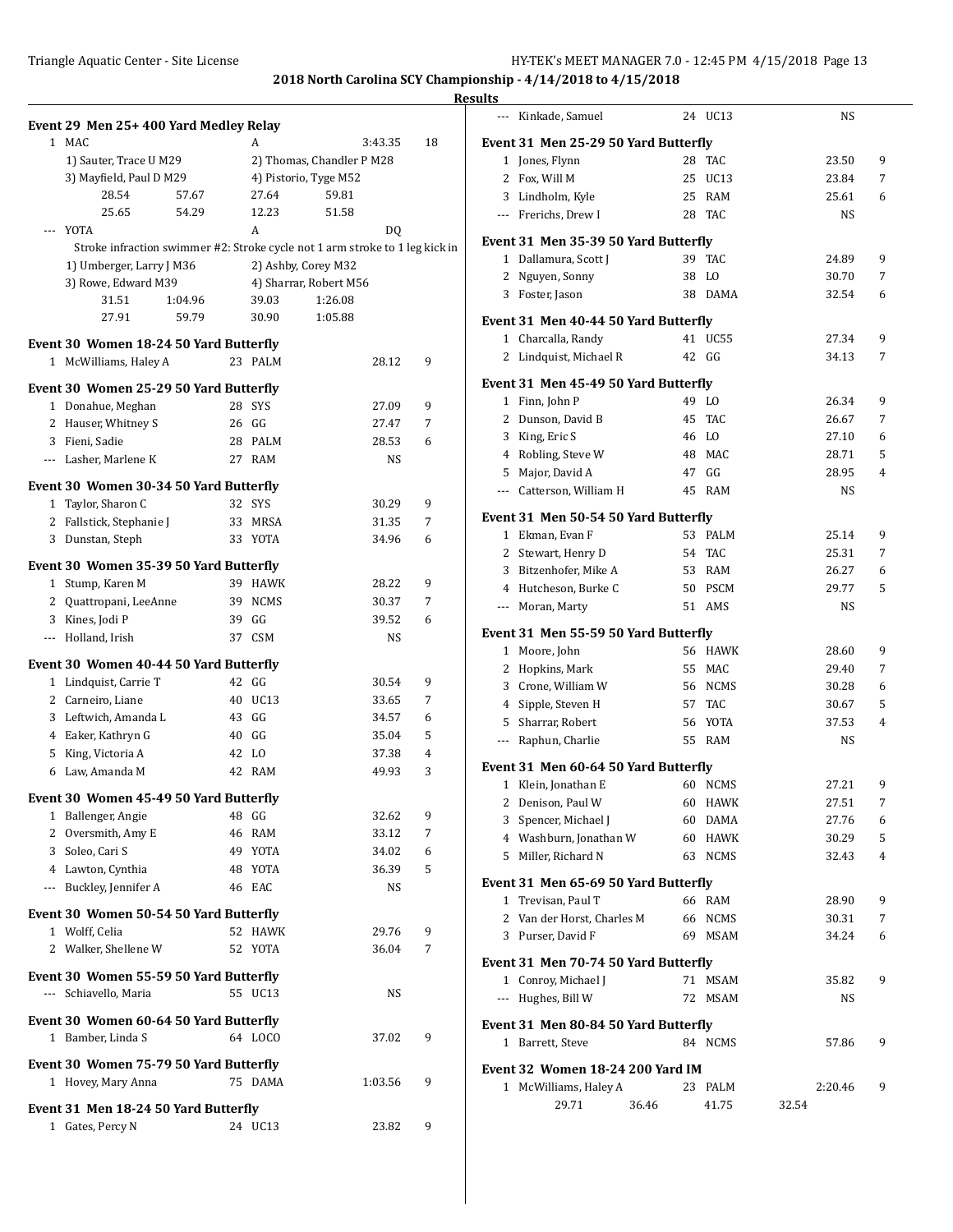**2018 North Carolina SCY Championship - 4/14/2018 to 4/15/2018**

### **Results**  $\overline{\phantom{0}}$

|              | <b>Event 32 Women 25-29 200 Yard IM</b>                   |         |    |             |       |           |   |
|--------------|-----------------------------------------------------------|---------|----|-------------|-------|-----------|---|
|              | 1 Facchine, Emily                                         |         |    | 25 MRSA     |       | 2:17.43   | 9 |
|              | 29.26                                                     | 34.52   |    | 40.44       | 33.21 |           |   |
|              | 2 Hauser, Whitney S                                       |         |    | 26 GG       |       | 2:28.31   | 7 |
|              |                                                           |         |    | 46.32       | 33.66 |           |   |
|              | 3 Deschler, Jennifer A                                    |         |    | 28 EAC      |       | 2:41.88   | 6 |
|              | 35.12                                                     | 40.21   |    | 49.66       | 36.89 |           |   |
|              |                                                           |         |    |             |       |           |   |
|              | <b>Event 32 Women 30-34 200 Yard IM</b>                   |         |    |             |       |           |   |
| $\cdots$     | Taylor, Sharon C                                          |         |    | 32 SYS      |       | NS        |   |
|              | <b>Event 32 Women 35-39 200 Yard IM</b>                   |         |    |             |       |           |   |
| $\mathbf{1}$ | Stump, Karen M                                            |         |    | 39 HAWK     |       | 2:25.09   | 9 |
|              | 31.28                                                     | 37.96   |    | 42.07       | 33.78 |           |   |
|              | --- Holland, Irish                                        |         |    | 37 CSM      |       | NS        |   |
|              |                                                           |         |    |             |       |           |   |
|              | Event 32 Women 40-44 200 Yard IM<br>1 Lindquist, Carrie T |         |    | 42 GG       |       | 2:26.73   | 9 |
|              | 31.39                                                     |         |    | 43.03       | 34.44 |           |   |
| 2            | Lehman, Jessica M                                         | 37.87   |    | 42 UC13     |       | 2:37.25   | 7 |
|              | 35.41                                                     |         |    | 45.28       |       |           |   |
|              |                                                           | 41.19   |    |             | 35.37 |           |   |
|              | --- Old, Catherine A                                      |         |    | 40 GCYM     |       | NS        |   |
|              | <b>Event 32 Women 45-49 200 Yard IM</b>                   |         |    |             |       |           |   |
| $\mathbf{1}$ | Ballenger, Angie                                          |         |    | 48 GG       |       | 2:38.96   | 9 |
|              | 35.19                                                     | 41.69   |    | 46.31       | 35.77 |           |   |
| 2            | Maycock, Cary W                                           |         |    | 49 EAC      |       | 2:52.56   | 7 |
|              | 37.69                                                     | 44.42   |    | 51.07       | 39.38 |           |   |
| $---$        | Soleo, Cari S                                             |         |    | 49 YOTA     |       | NS        |   |
|              | <b>Event 32 Women 50-54 200 Yard IM</b>                   |         |    |             |       |           |   |
|              | 1 Vazquez, Maria E                                        |         |    | 52 RAM      |       | 2:33.50   | 9 |
|              | 35.79                                                     | 36.86   |    | 44.79       | 36.06 |           |   |
|              | 2 Quillen, Diane E                                        |         |    | 54 EAC      |       | 2:50.04   | 7 |
|              | 35.63                                                     | 47.52   |    | 48.67       | 38.22 |           |   |
| ---          | Gregory, Carol M                                          |         |    | 53 TEAM     |       | <b>NS</b> |   |
|              |                                                           |         |    |             |       |           |   |
|              | <b>Event 32 Women 55-59 200 Yard IM</b>                   |         |    |             |       |           |   |
|              | 1 Whelchel, Nancy L                                       |         |    | 58 RAM      |       | 2:41.72   | 9 |
|              | 37.34                                                     | 41.47   |    | 46.79       | 36.12 |           |   |
|              | Event 32 Women 60-64 200 Yard IM                          |         |    |             |       |           |   |
|              | 1 Allen, Pam J                                            |         |    | 62 HAWK     |       | 3:23.64   | 9 |
|              | 48.37                                                     | 53.33   |    | 55.43       | 46.51 |           |   |
| 2            | Pearce, Mary D                                            |         | 62 | MRSA        |       | 3:32.40   | 7 |
|              | 50.20                                                     | 53.93   |    | 58.88       | 49.39 |           |   |
| $\cdots$     | Alton, Dale M                                             |         | 60 | <b>NCMS</b> |       | NS        |   |
|              | --- Wainwright, Joanne                                    |         | 62 | <b>GCYM</b> |       | NS        |   |
|              | <b>Event 32 Women 75-79 200 Yard IM</b>                   |         |    |             |       |           |   |
| 1            | Hovey, Mary Anna                                          |         |    | 75 DAMA     |       | 4:15.76   | 9 |
|              | 1:03.95                                                   | 1:02.21 |    | 1:16.81     | 52.79 |           |   |
|              |                                                           |         |    |             |       |           |   |
|              | Event 33 Men 18-24 200 Yard IM                            |         |    |             |       |           |   |
|              | 1 Colwell, Daniel J                                       |         | 21 | NCAM        |       | 2:13.78   | 9 |
|              | 28.03                                                     | 35.63   |    | 39.50       | 30.62 |           |   |
|              | Event 33 Men 25-29 200 Yard IM                            |         |    |             |       |           |   |
| $\mathbf{1}$ | Seifert, Alan                                             |         | 29 | AMS         |       | 1:56.81   | 9 |
|              | 24.73                                                     | 28.95   |    | 33.80       | 29.33 |           |   |
| 2            | Mayfield, Paul D                                          |         | 29 | MAC         |       | 2:04.73   | 7 |
|              | 26.35                                                     | 33.06   |    | 36.26       | 29.06 |           |   |
|              |                                                           |         |    |             |       |           |   |

|     | 3 Henry, Bryan R                                                           |       | 25 RAM           |       | 2:11.99 | 6 |  |
|-----|----------------------------------------------------------------------------|-------|------------------|-------|---------|---|--|
|     | 27.56                                                                      | 33.36 | 39.20            | 31.87 |         |   |  |
| --- | Sauter, Trace U                                                            |       | 29 MAC           |       | NS      |   |  |
|     | Event 33  Men 30-34 200 Yard IM                                            |       |                  |       |         |   |  |
|     | 1 Dellanoce, Michael                                                       |       | 33 RAM           |       | 2:03.12 | 9 |  |
|     | 27.72                                                                      | 31.84 | 34.93            | 28.63 |         |   |  |
|     | --- Murphy, Davis M                                                        |       | 31 EAC           |       | NS      |   |  |
|     | Event 33  Men 35-39 200 Yard IM                                            |       |                  |       |         |   |  |
|     | 1 Rowe, Edward                                                             |       | 39 YOTA          |       | 2:17.23 | 9 |  |
|     | 29.73                                                                      | 34.93 | 40.36            | 32.21 |         |   |  |
|     | --- Umberger, Larry J                                                      |       | 36 YOTA          |       | NS      |   |  |
|     | Event 33  Men 40-44 200 Yard IM                                            |       |                  |       |         |   |  |
|     | 1 Griffin, Jay                                                             |       | 42 RAM           |       | 1:59.65 | 9 |  |
|     | 26.43                                                                      | 31.19 | 34.47            | 27.56 |         |   |  |
|     |                                                                            |       |                  |       |         |   |  |
|     | Event 33  Men 45-49 200 Yard IM                                            |       |                  |       |         |   |  |
|     | 1 Andersen, Morten                                                         |       | 47 MAC           |       | 2:07.86 | 9 |  |
|     | 26.24                                                                      | 33.38 | 38.09            | 30.15 |         |   |  |
|     | 2 Rubacky, Mark S                                                          |       | 48 RAM           |       | 2:31.10 | 7 |  |
|     | 33.49                                                                      | 40.81 | 42.20            | 34.60 |         |   |  |
|     | Event 33 Men 50-54 200 Yard IM                                             |       |                  |       |         |   |  |
|     | 1 Pistorio, Tyge                                                           |       | 52 MAC           |       | 2:13.53 | 9 |  |
|     | 28.57                                                                      | 34.98 | 39.96            | 30.02 |         |   |  |
|     | 2 Arnholt, Alan T                                                          |       | 54 NCMS          |       | 2:27.90 | 7 |  |
|     | 31.44                                                                      | 37.57 | 44.94            | 33.95 |         |   |  |
|     | --- Brown, Stephen C                                                       |       | 51 MSAM          |       | NS      |   |  |
|     | Event 33  Men 55-59 200 Yard IM                                            |       |                  |       |         |   |  |
|     | 1 Moore, John                                                              |       | 56 HAWK          |       | 2:30.25 | 9 |  |
|     | 31.15                                                                      | 40.42 | 44.67            | 34.01 |         |   |  |
|     | --- Raphun, Charlie                                                        |       | 55 RAM           |       | NS      |   |  |
|     | --- Sharrar, Robert                                                        |       | 56 YOTA          |       | NS      |   |  |
|     | --- Lewis, Stephen J                                                       |       | 56 CAT           |       | NS      |   |  |
|     |                                                                            |       |                  |       |         |   |  |
|     | Event 33  Men 60-64 200 Yard IM                                            |       |                  |       |         |   |  |
|     | 1 Washburn, Jonathan W                                                     |       | 60 HAWK          |       | 2:25.40 | 9 |  |
|     | 32.80                                                                      | 38.11 | 42.30            | 32.19 |         |   |  |
|     | 2 Cottam, James A                                                          |       | 61 NCMS          |       | 2:26.78 | 7 |  |
|     | 31.51                                                                      | 38.75 | 43.21            | 33.31 |         |   |  |
|     | 3 Trivette, Robert P                                                       |       | 61 NCMS          |       | 2:36.74 | 6 |  |
|     | 34.58<br>--- Cox, Stan                                                     | 40.38 | 46.10<br>62 YOTA | 35.68 | DQ      |   |  |
|     | At the turn or finish did not touch with both hands simultaneously/separat |       |                  |       |         |   |  |
|     | 57.08                                                                      | 59.42 | 56.76            | 44.96 |         |   |  |
|     | --- Miller, Jamie A                                                        |       | 63 GCYM          |       | NS      |   |  |
|     |                                                                            |       |                  |       |         |   |  |
|     | Event 33  Men 65-69 200 Yard IM                                            |       | 69 MSAM          |       | 2:59.40 | 9 |  |
|     | 1 Purser, David F                                                          |       |                  |       |         |   |  |
|     | 37.35                                                                      | 44.80 | 56.20            | 41.05 |         |   |  |
|     | Event 33  Men 70-74 200 Yard IM                                            |       |                  |       |         |   |  |
|     | 1 Schumann, David W                                                        |       | 71 TNAQ          |       | 3:38.61 | 9 |  |
|     | 52.56                                                                      | 56.53 | 1:03.89          | 45.63 |         |   |  |
|     | --- Hughes, Bill W                                                         |       | 72 MSAM          |       | NS      |   |  |
|     | Event 34  Women 25-29 50 Yard Backstroke                                   |       |                  |       |         |   |  |
|     | 1 Donahue, Meghan                                                          |       | 28 SYS           |       | 27.48   | 9 |  |
|     | 2 Fieni, Sadie                                                             |       | 28 PALM          |       | 31.28   | 7 |  |
|     |                                                                            |       |                  |       |         |   |  |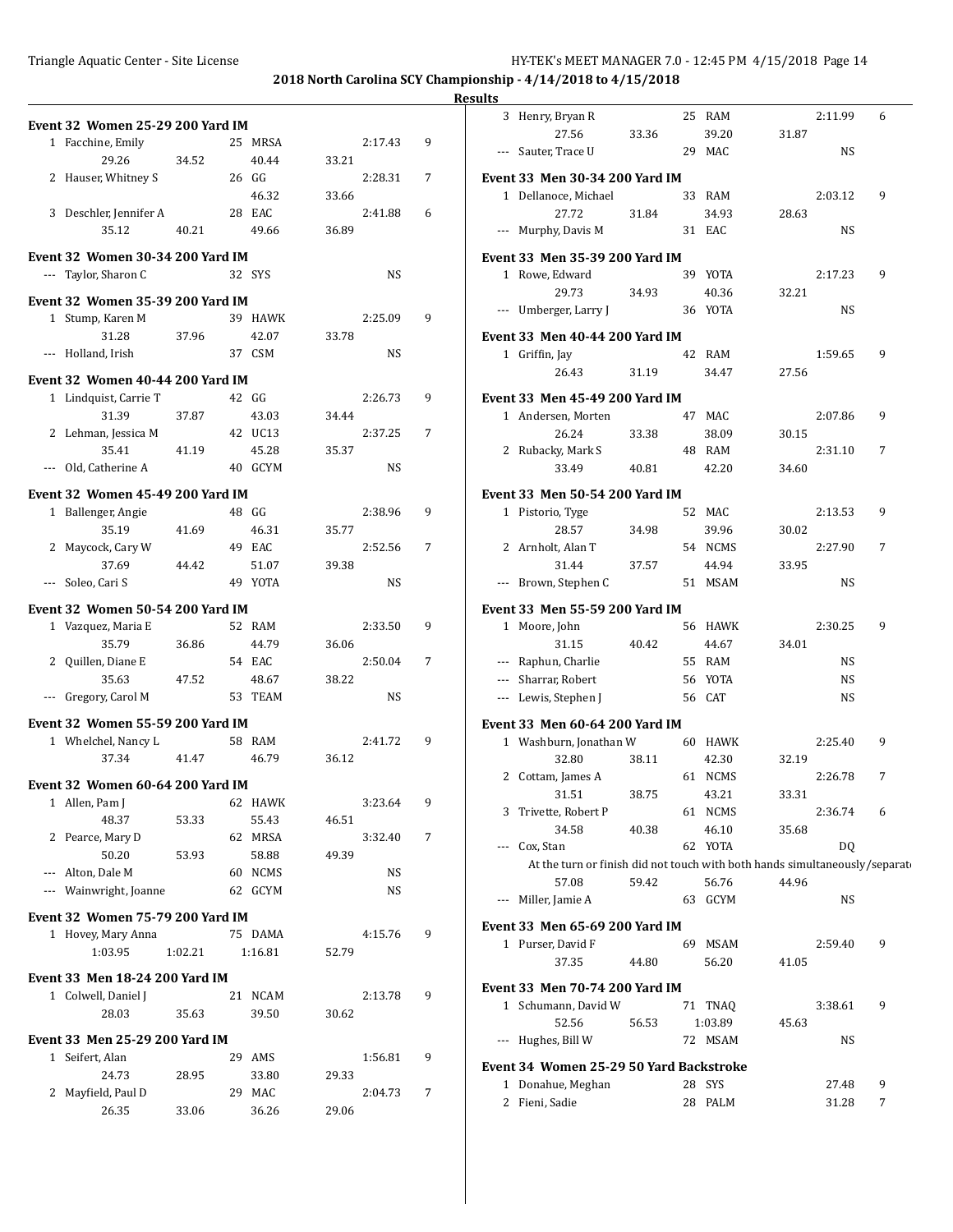|                                                                           |                    |                |                | <b>Results</b>                                                            |                             |                |                |
|---------------------------------------------------------------------------|--------------------|----------------|----------------|---------------------------------------------------------------------------|-----------------------------|----------------|----------------|
| Event 34 Women 30-34 50 Yard Backstroke                                   |                    |                |                | 2 Moore, John                                                             | 56 HAWK                     | 32.92          | $\overline{7}$ |
| 1 Taylor, Sharon C                                                        | 32 SYS             | 31.72          | 9              | 3 Carlson, Eric A                                                         | 57 GCYM                     | 34.25          | 6              |
|                                                                           |                    |                |                | Sharrar, Robert                                                           | 56 YOTA                     | <b>NS</b>      |                |
| Event 34 Women 35-39 50 Yard Backstroke                                   |                    |                |                | Event 35 Men 60-64 50 Yard Backstroke                                     |                             |                |                |
| 1 Quattropani, LeeAnne                                                    | 39 NCMS            | 29.93          | 9              | 1 Klein, Jonathan E                                                       | 60 NCMS                     | 28.82          | 9              |
| 2 Holloway, Mary                                                          | 38 MRSA            | 31.14          | 7              | 2 Washburn, Jonathan W                                                    | 60 HAWK                     | 31.71          | 7              |
| 3 Stump, Karen M                                                          | 39 HAWK            | 31.76          | 6              | 3 Slowey, Michael J                                                       | 60 PALM                     | 33.31          | 6              |
| Event 34 Women 40-44 50 Yard Backstroke                                   |                    |                |                | White, Warren A<br>4                                                      | 63 MAC                      | 34.47          | 5              |
| 1 Lindquist, Carrie T                                                     | 42 GG              | 32.83          | 9              | Sasser, Jon D<br>$\cdots$                                                 | 62 RAM                      | NS             |                |
| 2 Carneiro, Liane                                                         | 40 UC13            | 32.88          | 7              |                                                                           |                             |                |                |
| 3 Weeks-Honnold, Heather L                                                | 44 MRSA            | 36.19          | 6              | Event 35 Men 65-69 50 Yard Backstroke                                     |                             |                |                |
| 4 Law, Amanda M                                                           | 42 RAM             | 50.03          | 5              | 1 Bober, Richard S                                                        | 67 NCMS                     | 31.01          | 9              |
| Event 34 Women 45-49 50 Yard Backstroke                                   |                    |                |                | --- Trevisan, Paul T                                                      | 66 RAM                      | <b>NS</b>      |                |
| 1 Buckley, Jennifer A                                                     | 46 EAC             | 30.22          | 9              | --- McGraw, Dennis D                                                      | 66 DAMA                     | <b>NS</b>      |                |
|                                                                           | 46 RAM             | 33.52          | $\overline{7}$ | Event 35 Men 70-74 50 Yard Backstroke                                     |                             |                |                |
| 2 Oversmith, Amy E                                                        |                    |                | 6              | 1 Conroy, Michael J                                                       | 71 MSAM                     | 35.99          | 9              |
| 3 Lawton, Cynthia<br>4 Soleo, Cari S                                      | 48 YOTA<br>49 YOTA | 39.38<br>40.87 | 5              | 2 Schumann, David W                                                       | 71 TNAQ                     | 49.57          | 7              |
|                                                                           | 47 NCMS            | 41.66          | $\overline{4}$ | Event 35 Men 75-79 50 Yard Backstroke                                     |                             |                |                |
| 5 Hefner, Kara L                                                          |                    |                |                | 1 Pinkerton, Rolffs S                                                     | 79 NCAM                     | 42.89          | 9              |
| Event 34 Women 50-54 50 Yard Backstroke                                   |                    |                |                |                                                                           |                             |                |                |
| 1 Wolff, Celia                                                            | 52 HAWK            | 31.88          | 9              | Event 36 Mixed 18+200 Yard Freestyle Relay                                |                             |                |                |
| 2 Vazquez, Maria E                                                        | 52 RAM             | 33.65          | $\overline{7}$ | --- YOTA                                                                  | E                           | D <sub>0</sub> |                |
| 3 Gregory, Carol M                                                        | 53 TEAM            | 39.04          | 6              | Number 2 swimmers feet lost touch with the starting platform before the p |                             |                |                |
| Event 34 Women 60-64 50 Yard Backstroke                                   |                    |                |                | 1) Umberger, Larry J M36                                                  | 2) Sharrar, Robert M56      |                |                |
| 1 Pearce, Mary D                                                          | 62 MRSA            | 47.20          | 9              | 3) Bodmer, Mary G W21                                                     | 4) Soleo, Cari S W49        |                |                |
|                                                                           |                    |                |                | 26.46<br>28.60                                                            | 34.80                       | 29.80          |                |
| Event 34 Women 70-74 50 Yard Backstroke                                   |                    |                |                | Event 36 Mixed 25+200 Yard Freestyle Relay                                |                             |                |                |
| --- Brooks, SAM                                                           | 74 NCAM            | NS             |                | $1$ GG                                                                    | A                           | 1:43.53        | 18             |
| Event 34 Women 75-79 50 Yard Backstroke                                   |                    |                |                | 1) Lindquist, Carrie T W42                                                | 2) Lindquist, Michael R M42 |                |                |
| 1 Hovey, Mary Anna                                                        | 75 DAMA            | 51.12          | 9              | 3) Major, David A M47                                                     | 4) Hauser, Whitney S W26    |                |                |
|                                                                           |                    |                |                | 26.99<br>25.85                                                            | 25.28                       | 25.41          |                |
| Event 35 Men 18-24 50 Yard Backstroke                                     |                    |                |                | 2 YOTA                                                                    | A                           | 1:54.46        | 14             |
| 1 Gates, Percy N                                                          | 24 UC13            | 24.90          | 9              | 1) Dunstan, Steph W33                                                     | 2) Ashby, Corey M32         |                |                |
| Event 35 Men 25-29 50 Yard Backstroke                                     |                    |                |                | 3) Lawton, Cynthia W48                                                    | 4) Rowe, Edward M39         |                |                |
| 1 Jones, Christian M                                                      | 25 UC13            | 24.22          | 9              | 31.13<br>26.45                                                            | 32.99                       | 23.89          |                |
| 2 Fox, Will M                                                             | 25 UC13            | 26.38          | 7              | Event 36 Mixed 35+200 Yard Freestyle Relay                                |                             |                |                |
| 3 Guittard, Grant                                                         | 25 MSAM            | 30.19          | 6              | --- RAM                                                                   | A                           | <b>NS</b>      |                |
|                                                                           |                    |                |                | 1) Law, Amanda M W42                                                      | 2) Oversmith, Amy E W46     |                |                |
| Event 35 Men 35-39 50 Yard Backstroke                                     |                    |                |                | 3) Raphun, Charlie M55                                                    | 4) Crowder, Jason R M43     |                |                |
| 1 Nguyen, Sonny<br>2 Foster, Jason                                        | 38 LO              | 33.65          | 9              |                                                                           |                             |                |                |
|                                                                           | 38 DAMA<br>39 TAC  | 33.71          | 7              | Event 37 Women 25-29 100 Yard Breaststroke                                |                             |                |                |
| --- Dallamura, Scott J                                                    |                    | DQ             |                | 1 Donahue, Meghan                                                         | 28 SYS                      | 1:15.40        | 9              |
| Swimmers head did not surface at or before 15 meter mark following the st |                    |                |                | 35.48<br>39.92                                                            |                             |                |                |
| Event 35 Men 40-44 50 Yard Backstroke                                     |                    |                |                | --- Lasher, Marlene K                                                     | 27 RAM                      | NS             |                |
| 1 Crowder, Jason R                                                        | 43 RAM             | 27.25          | 9              | Event 37 Women 30-34 100 Yard Breaststroke                                |                             |                |                |
| Event 35 Men 45-49 50 Yard Backstroke                                     |                    |                |                | 1 Taylor, Sharon C                                                        | 32 SYS                      | 1:11.12        | 9              |
| 1 King, Eric S                                                            | 46 LO              | 27.34          | 9              | 33.29<br>37.83                                                            |                             |                |                |
|                                                                           |                    |                |                | 2 Fallstick, Stephanie J                                                  | 33 MRSA                     | 1:17.06        | 7              |
| Event 35 Men 50-54 50 Yard Backstroke                                     |                    |                |                | 36.75<br>40.31                                                            |                             |                |                |
| 1 Bradshaw, Stephen R                                                     | 50 AMS             | 25.62          | 9              | Event 37 Women 35-39 100 Yard Breaststroke                                |                             |                |                |
| 2 Smith, Stratton                                                         | 53 MAC             | 30.56          | 7              | 1 Moro, Erin C                                                            | 39 PALM                     | 1:14.50        | 9              |
| 3 Hutcheson, Burke C                                                      | 50 PSCM            | 33.39          | 6              | 35.47<br>39.03                                                            |                             |                |                |
| --- Stewart, Henry D                                                      | 54 TAC             | NS             |                | 2 Stump, Karen M                                                          | 39 HAWK                     | 1:14.61        | 7              |
| --- Moran, Marty                                                          | 51 AMS             | NS             |                | 35.66<br>38.95                                                            |                             |                |                |
| Event 35 Men 55-59 50 Yard Backstroke                                     |                    |                |                |                                                                           |                             |                |                |
| 1 Crone, William W                                                        | 56 NCMS            | 32.10          | 9              |                                                                           |                             |                |                |
|                                                                           |                    |                |                |                                                                           |                             |                |                |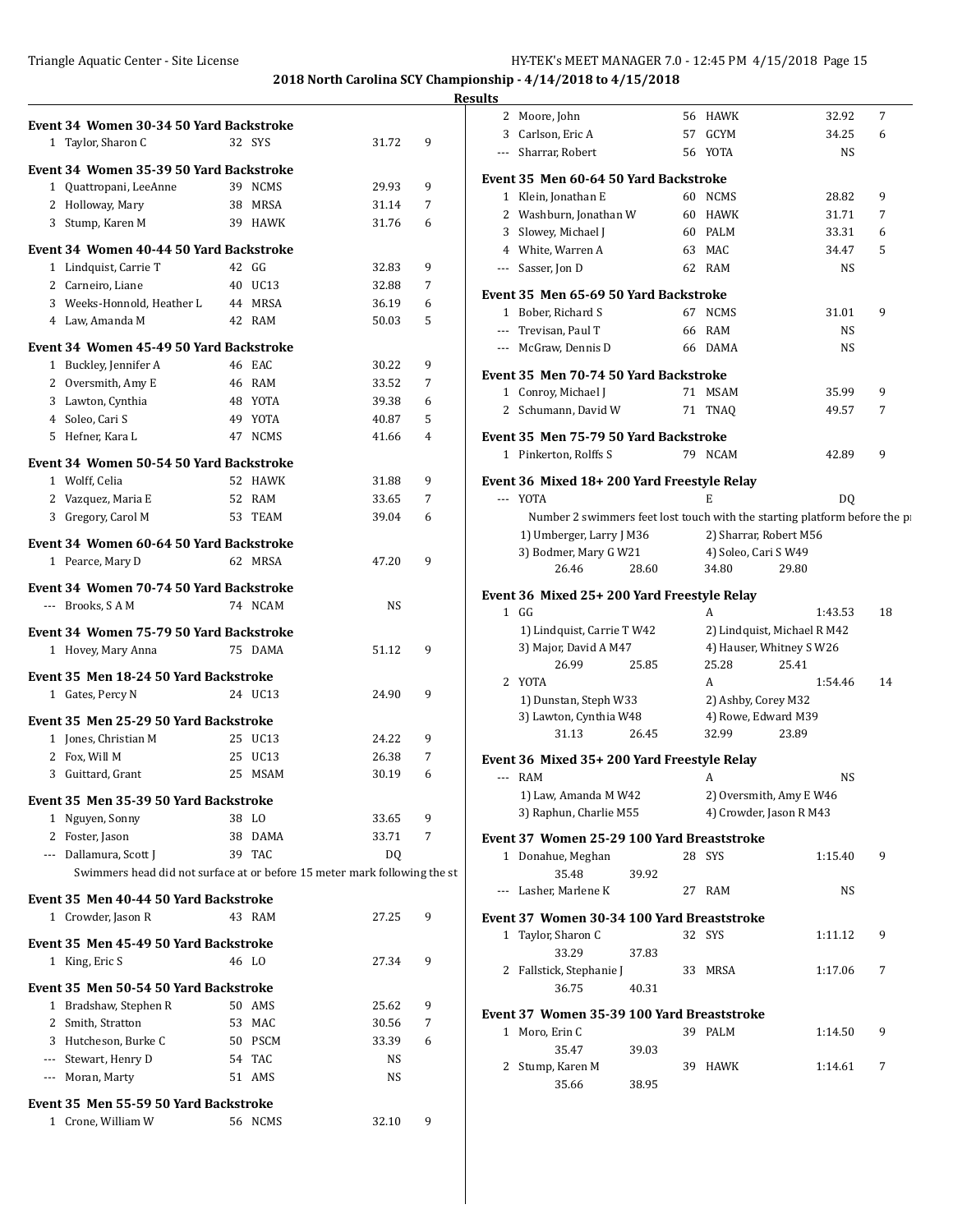# **Results**

|     | Event 37 Women 40-44 100 Yard Breaststroke |         |    |             |         |   |
|-----|--------------------------------------------|---------|----|-------------|---------|---|
|     | 1 Eaker, Kathryn G                         |         |    | 40 GG       | 1:22.41 | 9 |
|     | 39.31                                      | 43.10   |    |             |         |   |
|     | 2 Weeks-Honnold, Heather L                 |         |    | 44 MRSA     | 1:24.07 | 7 |
|     | 40.41                                      | 43.66   |    |             |         |   |
| 3   | King, Victoria A                           |         | 42 | - LO        | 1:25.66 | 6 |
|     | 40.72                                      | 44.94   |    |             |         |   |
|     | 4 Leftwich, Amanda L                       |         |    | 43 GG       | 1:26.31 | 5 |
|     | 40.44                                      | 45.87   |    |             |         |   |
| 5   | Tabor, Kelly E                             |         |    | 40 GG       | 1:29.98 | 4 |
|     | 43.21                                      | 46.77   |    |             |         |   |
|     | 6 Law, Amanda M                            |         |    | 42 RAM      | 1:38.48 | 3 |
|     | 49.36                                      | 49.12   |    |             |         |   |
|     | Event 37 Women 45-49 100 Yard Breaststroke |         |    |             |         |   |
|     | 1 Ballenger, Angie                         |         |    | 48 GG       | 1:20.33 | 9 |
|     | 37.61                                      | 42.72   |    |             |         |   |
| 2   | Taylor, Donna G                            |         |    | 45 GG       | 1:34.70 | 7 |
|     | 43.87                                      | 50.83   |    |             |         |   |
|     | 3 Hefner, Kara L                           |         | 47 | NCMS        | 1:38.14 | 6 |
|     | 46.47                                      | 51.67   |    |             |         |   |
|     | 4 Major, Kristin M                         |         |    | 46 GG       | 1:57.09 | 5 |
|     |                                            |         |    |             |         |   |
|     | 55.09                                      | 1:02.00 |    |             |         |   |
|     | Event 37 Women 50-54 100 Yard Breaststroke |         |    |             |         |   |
|     | 1 Quillen, Diane E                         |         |    | 54 EAC      | 1:25.52 | 9 |
|     | 40.93                                      | 44.59   |    |             |         |   |
|     | 2 Walker, Shellene W                       |         |    | 52 YOTA     | 1:28.68 | 7 |
|     | 42.43                                      | 46.25   |    |             |         |   |
|     | Event 37 Women 55-59 100 Yard Breaststroke |         |    |             |         |   |
|     | 1 Pawlowski, Kathy                         |         |    | 56 HAWK     | 1:38.30 | 9 |
|     | 47.96                                      | 50.34   |    |             |         |   |
|     |                                            |         |    |             |         |   |
|     | Event 37 Women 60-64 100 Yard Breaststroke |         |    |             |         |   |
|     | 1 Alton, Dale M                            |         |    | 60 NCMS     | 1:26.07 | 9 |
|     | 40.93                                      | 45.14   |    |             |         |   |
|     | 2 Allen, Pam J                             |         | 62 | HAWK        | 1:37.93 | 7 |
|     | 46.79                                      | 51.14   |    |             |         |   |
| 3   | Pearce, Mary D                             |         | 62 | <b>MRSA</b> | 1:43.24 | 6 |
|     | 49.41                                      | 53.83   |    |             |         |   |
|     | Event 38 Men 18-24 100 Yard Breaststroke   |         |    |             |         |   |
|     | --- Kinkade, Samuel                        |         |    | 24 UC13     | NS      |   |
|     |                                            |         |    |             |         |   |
|     | Event 38 Men 25-29 100 Yard Breaststroke   |         |    |             |         |   |
|     | 1 Jones, Flynn                             |         | 28 | TAC         | 57.62   | 9 |
|     | 26.97                                      | 30.65   |    |             |         |   |
| 2   | Thomas, Chandler P                         |         | 28 | MAC         | 1:00.24 | 7 |
|     | 28.15                                      | 32.09   |    |             |         |   |
| 3   | Lindholm, Kyle                             |         | 25 | RAM         | 1:01.96 | 6 |
|     | 28.62                                      | 33.34   |    |             |         |   |
| 4   | Mayfield, Paul D                           |         | 29 | MAC         | 1:03.91 | 5 |
|     | 30.94                                      | 32.97   |    |             |         |   |
| 5   | Guittard, Grant                            |         | 25 | MSAM        | 1:08.22 | 4 |
|     | 31.79                                      | 36.43   |    |             |         |   |
| --- | Seifert, Alan                              |         | 29 | AMS         | NS      |   |
|     | Frerichs, Drew I                           |         | 28 | TAC         | NS      |   |
|     |                                            |         |    |             |         |   |

| Event 38 Men 30-34 100 Yard Breaststroke |         |    |                                                            |           |   |
|------------------------------------------|---------|----|------------------------------------------------------------|-----------|---|
| 1 Dellanoce, Michael                     |         |    | 33 RAM                                                     | 1:03.15   | 9 |
| 30.49                                    | 32.66   |    |                                                            |           |   |
| --- Murphy, Davis M                      |         |    | 31 EAC                                                     | <b>NS</b> |   |
| Event 38 Men 35-39 100 Yard Breaststroke |         |    |                                                            |           |   |
| 1 Malik, Michael J                       |         |    | 36 PALM                                                    | 1:06.12   | 9 |
| 31.62                                    | 34.50   |    |                                                            |           |   |
| 2 Rowe, Edward                           |         |    | 39 YOTA                                                    | 1:11.21   | 7 |
| 33.98                                    | 37.23   |    |                                                            |           |   |
| 3 Nguyen, Sonny                          |         | 38 | LO.                                                        | 1:15.57   | 6 |
|                                          |         |    |                                                            |           |   |
| 35.69                                    | 39.88   |    |                                                            |           |   |
| 4 Foster, Jason                          |         | 38 | DAMA                                                       | 1:26.94   | 5 |
| 40.28                                    | 46.66   |    |                                                            |           |   |
| Event 38 Men 45-49 100 Yard Breaststroke |         |    |                                                            |           |   |
| 1 Finn, John P                           |         |    | 49 LO                                                      | 1:04.93   | 9 |
| 30.38                                    | 34.55   |    |                                                            |           |   |
| 2 Andersen, Morten                       |         |    | 47 MAC                                                     | 1:06.33   | 7 |
| 31.54                                    | 34.79   |    |                                                            |           |   |
| 3 King, Eric S                           |         |    | 46 LO                                                      | 1:15.26   | 6 |
| 35.19                                    | 40.07   |    |                                                            |           |   |
| 4 Rubacky, Mark S                        |         |    | 48 RAM                                                     | 1:16.21   | 5 |
| 36.15                                    | 40.06   |    |                                                            |           |   |
| --- Dunson, David B                      |         |    | 45 TAC                                                     | DQ        |   |
|                                          |         |    | Executed more than one butterfly kick at the start or turn |           |   |
| 31.34                                    | 34.87   |    |                                                            |           |   |
|                                          |         |    |                                                            |           |   |
| Event 38 Men 50-54 100 Yard Breaststroke |         |    |                                                            |           |   |
| 1 Hutcheson, Burke C                     |         |    | 50 PSCM                                                    | 1:17.70   | 9 |
|                                          |         |    |                                                            |           |   |
| 36.77                                    | 40.93   |    |                                                            |           |   |
|                                          |         |    |                                                            |           |   |
| Event 38 Men 55-59 100 Yard Breaststroke |         |    |                                                            |           |   |
| --- Raphun, Charlie                      |         |    | 55 RAM                                                     | NS        |   |
| Event 38 Men 60-64 100 Yard Breaststroke |         |    |                                                            |           |   |
| 1 Slowey, Michael J                      |         |    | 60 PALM                                                    | 1:09.61   | 9 |
| 33.06                                    | 36.55   |    |                                                            |           |   |
| 2 McCrea, Bill                           |         |    | 64 YOTA                                                    | 1:40.44   | 7 |
| 46.38                                    | 54.06   |    |                                                            |           |   |
| --- Miller, Jamie A                      |         |    | 63 GCYM                                                    | NS        |   |
|                                          |         |    |                                                            |           |   |
| Event 38 Men 80-84 100 Yard Breaststroke |         |    |                                                            |           |   |
| 1 Barrett, Steve                         |         |    | 84 NCMS                                                    | 2:12.73   | 9 |
| 59.33                                    | 1:13.40 |    |                                                            |           |   |
|                                          |         |    |                                                            |           |   |
| Event 39 Women 18-24 100 Yard Freestyle  |         |    | 23 PALM                                                    |           | 9 |
| 1 McWilliams, Haley A                    |         |    |                                                            | 57.15     |   |
| 27.11                                    | 30.04   |    |                                                            |           |   |
| 2 Bodmer, Mary G                         |         |    | 21 YOTA                                                    | 1:17.61   | 7 |
| 37.12                                    | 40.49   |    |                                                            |           |   |
| Event 39 Women 25-29 100 Yard Freestyle  |         |    |                                                            |           |   |
| 1 Hauser, Whitney S                      |         |    | 26 GG                                                      | 53.82     | 9 |
| 25.84                                    | 27.98   |    |                                                            |           |   |
| 2 Donahue, Meghan                        |         |    | 28 SYS                                                     | 55.65     | 7 |
| 26.25                                    | 29.40   |    |                                                            |           |   |
|                                          |         |    |                                                            |           |   |
| Event 39 Women 35-39 100 Yard Freestyle  |         |    |                                                            |           |   |
| 1 Holloway, Mary<br>27.67                | 28.79   | 38 | MRSA                                                       | 56.46     | 9 |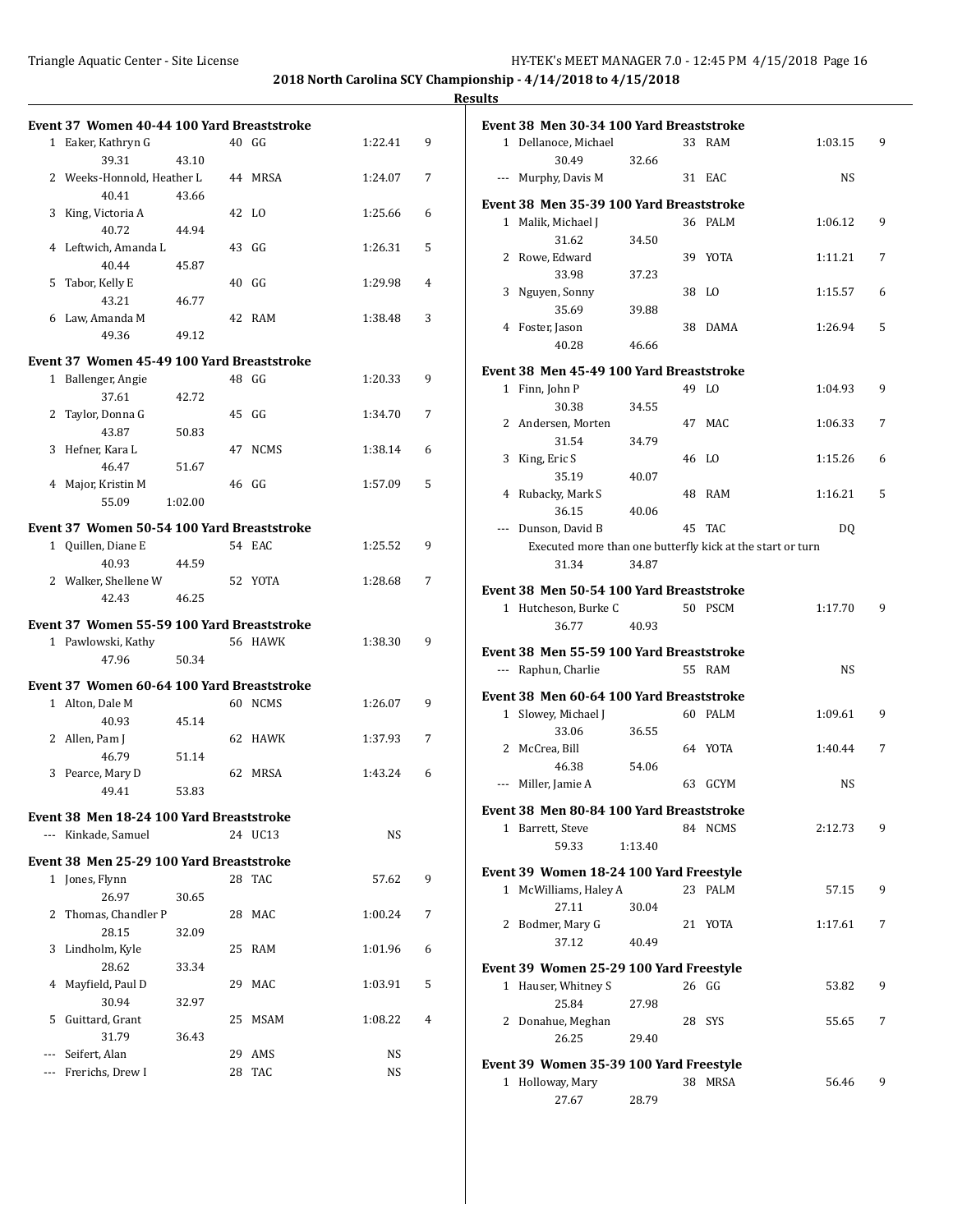|          | (Event 39 Women 35-39 100 Yard Freestyle) |       |    |             |         |   |
|----------|-------------------------------------------|-------|----|-------------|---------|---|
|          | 2 Moro, Erin C                            |       |    | 39 PALM     | 57.11   | 7 |
|          | 27.96                                     | 29.15 |    |             |         |   |
| 3        | Stump, Karen M                            |       |    | 39 HAWK     | 57.87   | 6 |
|          | 27.88                                     | 29.99 |    |             |         |   |
| 4        | Quattropani, LeeAnne                      |       |    | 39 NCMS     | 1:00.79 | 5 |
|          | 29.15                                     | 31.64 |    |             |         |   |
|          | 5 Kines, Jodi P                           |       |    | 39 GG       | 1:17.92 | 4 |
|          | 37.63                                     | 40.29 |    |             |         |   |
|          | Event 39 Women 40-44 100 Yard Freestyle   |       |    |             |         |   |
|          | 1 Lindquist, Carrie T                     |       |    | $42$ GG     | 58.44   | 9 |
|          | 27.10                                     | 31.34 |    |             |         |   |
|          | 2 Carneiro, Liane                         |       | 40 | UC13        | 1:04.82 | 7 |
|          | 30.99                                     | 33.83 |    |             |         |   |
|          | 3 Weeks-Honnold, Heather L                |       |    | 44 MRSA     | 1:06.50 | 6 |
|          | 31.92                                     | 34.58 |    |             |         |   |
|          | 4 Leftwich, Amanda L                      |       | 43 | GG          | 1:07.16 | 5 |
|          | 32.41                                     | 34.75 |    |             |         |   |
| 5        | Eaker, Kathryn G                          |       |    | 40 GG       | 1:09.53 | 4 |
|          | 33.35                                     | 36.18 |    |             |         |   |
| 6        | King, Victoria A                          |       |    | 42 LO       | 1:11.13 | 3 |
|          | 33.78                                     | 37.35 |    |             |         |   |
| 7        | Tabor, Kelly E                            |       |    | 40 GG       | 1:19.47 | 2 |
|          | 37.10                                     | 42.37 |    |             |         |   |
|          | Law, Amanda M                             |       |    | 42 RAM      | NS      |   |
| $\cdots$ |                                           |       |    |             |         |   |
|          | Event 39 Women 45-49 100 Yard Freestyle   |       |    |             |         |   |
|          | 1 Buckley, Jennifer A                     |       |    | 46 EAC      | 59.58   | 9 |
|          | 27.85                                     | 31.73 |    |             |         |   |
|          | 2 Oversmith, Amy E                        |       |    | 46 RAM      | 1:04.04 | 7 |
|          | 30.68                                     | 33.36 |    |             |         |   |
| 3        | Ballenger, Angie                          |       |    | 48 GG       | 1:04.37 | 6 |
|          | 30.90                                     | 33.47 |    |             |         |   |
|          | 4 Soleo, Cari S                           |       | 49 | YOTA        | 1:05.33 | 5 |
|          | 31.29                                     | 34.04 |    |             |         |   |
| 5        | Maycock, Cary W                           |       | 49 | EAC         | 1:06.09 | 4 |
|          | 31.75                                     | 34.34 |    |             |         |   |
| 6        | Hefner, Kara L                            |       | 47 | <b>NCMS</b> | 1:09.95 | 3 |
|          | 33.38                                     | 36.57 |    |             |         |   |
|          | 7 Lawton, Cynthia                         |       |    | 48 YOTA     | 1:14.38 | 2 |
|          | 35.40                                     | 38.98 |    |             |         |   |
| 8        | Gratsou-Zodl, Violetta                    |       | 47 | TAC         | 1:22.03 | 1 |
|          | 39.54                                     | 42.49 |    |             |         |   |
| 9        | Greene, Dana M                            |       | 49 | <b>TAC</b>  | 1:26.20 |   |
|          | 40.05                                     | 46.15 |    |             |         |   |
| ---      | Major, Kristin M                          |       |    | 46 GG       | NS      |   |
|          |                                           |       |    |             |         |   |
|          | Event 39 Women 50-54 100 Yard Freestyle   |       |    |             |         |   |
|          | 1 Wolff, Celia                            |       |    | 52 HAWK     | 1:02.19 | 9 |
|          | 30.02                                     | 32.17 |    |             |         |   |
| 2        | Gregory, Carol M                          |       | 53 | TEAM        | 1:12.70 | 7 |
|          | 34.88                                     | 37.82 |    |             |         |   |
|          |                                           |       |    |             |         |   |
|          | Event 39 Women 55-59 100 Yard Freestyle   |       |    |             |         |   |
|          | 1 Whelchel, Nancy L                       |       |    | 58 RAM      | 1:04.90 | 9 |
|          | 32.02                                     | 32.88 |    |             |         |   |
| 2        | Pawlowski, Kathy                          |       | 56 | HAWK        | 1:11.51 | 7 |

34.38 37.13

| <b>Results</b> |                                                        |       |         |           |   |
|----------------|--------------------------------------------------------|-------|---------|-----------|---|
|                | --- Schiavello, Maria                                  |       | 55 UC13 | NS        |   |
|                | Event 39 Women 60-64 100 Yard Freestyle                |       |         |           |   |
|                | 1 Bamber, Linda S                                      |       | 64 LOCO | 1:13.95   | 9 |
|                | 36.37                                                  | 37.58 |         |           |   |
|                |                                                        |       |         |           |   |
|                | Event 39 Women 75-79 100 Yard Freestyle                |       |         |           |   |
|                | 1 Hovey, Mary Anna                                     |       | 75 DAMA | 1:40.43   | 9 |
|                | 47.41                                                  | 53.02 |         |           |   |
|                | Event 40 Men 18-24 100 Yard Freestyle                  |       |         |           |   |
|                | 1 Colwell, Daniel J                                    |       | 21 NCAM | 52.69     | 9 |
|                | 25.43                                                  | 27.26 |         |           |   |
|                | --- Kinkade, Samuel                                    |       | 24 UC13 | <b>NS</b> |   |
|                |                                                        |       |         |           |   |
|                | Event 40 Men 25-29 100 Yard Freestyle<br>1 Fox, Will M |       | 25 UC13 | 48.85     | 9 |
|                | 24.01                                                  | 24.84 |         |           |   |
|                | 2 Sauter, Trace U                                      |       | 29 MAC  | 49.30     | 7 |
|                | 24.01                                                  | 25.29 |         |           |   |
|                | 3 Lindholm, Kyle                                       |       | 25 RAM  | 51.09     | 6 |
|                | 24.82                                                  | 26.27 |         |           |   |
|                | 4 Guittard, Grant                                      |       | 25 MSAM | 51.99     | 5 |
|                | 25.20                                                  | 26.79 |         |           |   |
|                | 5 Henry, Bryan R                                       |       | 25 RAM  | 53.89     | 4 |
|                | 25.74                                                  | 28.15 |         |           |   |
|                | --- Jones, Flynn                                       |       | 28 TAC  | NS        |   |
|                | --- Frerichs, Drew I                                   |       | 28 TAC  | <b>NS</b> |   |
|                |                                                        |       |         |           |   |
|                | Event 40 Men 30-34 100 Yard Freestyle                  |       |         |           |   |
|                | 1 Ashby, Corey                                         |       | 32 YOTA | 1:01.67   | 9 |
|                | 29.04                                                  | 32.63 |         |           |   |
|                | --- Wall, Derek A                                      |       | 33 TAC  | NS        |   |
|                | --- Murphy, Davis M                                    |       | 31 EAC  | NS        |   |
|                |                                                        |       |         |           |   |
|                | Event 40 Men 35-39 100 Yard Freestyle                  |       | 39 TAC  |           |   |
|                | 1 Dallamura, Scott J<br>24.99                          |       |         | 51.99     | 9 |
|                |                                                        | 27.00 |         | 54.23     |   |
|                | 2 Rowe, Edward<br>26.59                                |       | 39 YOTA |           | 7 |
|                |                                                        | 27.64 | 36 YOTA |           |   |
|                | 3 Umberger, Larry J                                    |       |         | 56.85     | 6 |
|                | 27.60                                                  | 29.25 |         |           |   |
|                | 4 Foster, Jason                                        |       | 38 DAMA | 1:04.60   | 5 |
|                | 29.89                                                  | 34.71 |         |           |   |
|                | Event 40 Men 40-44 100 Yard Freestyle                  |       |         |           |   |
|                | 1 Crowder, Jason R                                     |       | 43 RAM  | 51.46     | 9 |
|                | 24.92                                                  | 26.54 |         |           |   |
|                | 2 Charcalla, Randy                                     |       | 41 UC55 | 54.48     | 7 |
|                | 26.11                                                  | 28.37 |         |           |   |
|                | 3 Tabor, Britton L                                     |       | 44 GG   | 1:11.20   | 6 |
|                | 31.65                                                  | 39.55 |         |           |   |
|                |                                                        |       |         |           |   |
|                | Event 40 Men 45-49 100 Yard Freestyle                  |       | 47 GG   |           | 9 |
|                | 1 Major, David A                                       |       |         | 55.37     |   |
|                | 26.50                                                  | 28.87 |         |           |   |
|                | 2 Robling, Steve W                                     |       | 48 MAC  | 56.37     | 7 |
|                | 27.13                                                  | 29.24 |         |           |   |
|                | 3 Rubacky, Mark S<br>28.58                             |       | 48 RAM  | 59.72     | 6 |
| $---$          | Catterson, William H                                   | 31.14 | 45 RAM  | NS        |   |
|                |                                                        |       |         |           |   |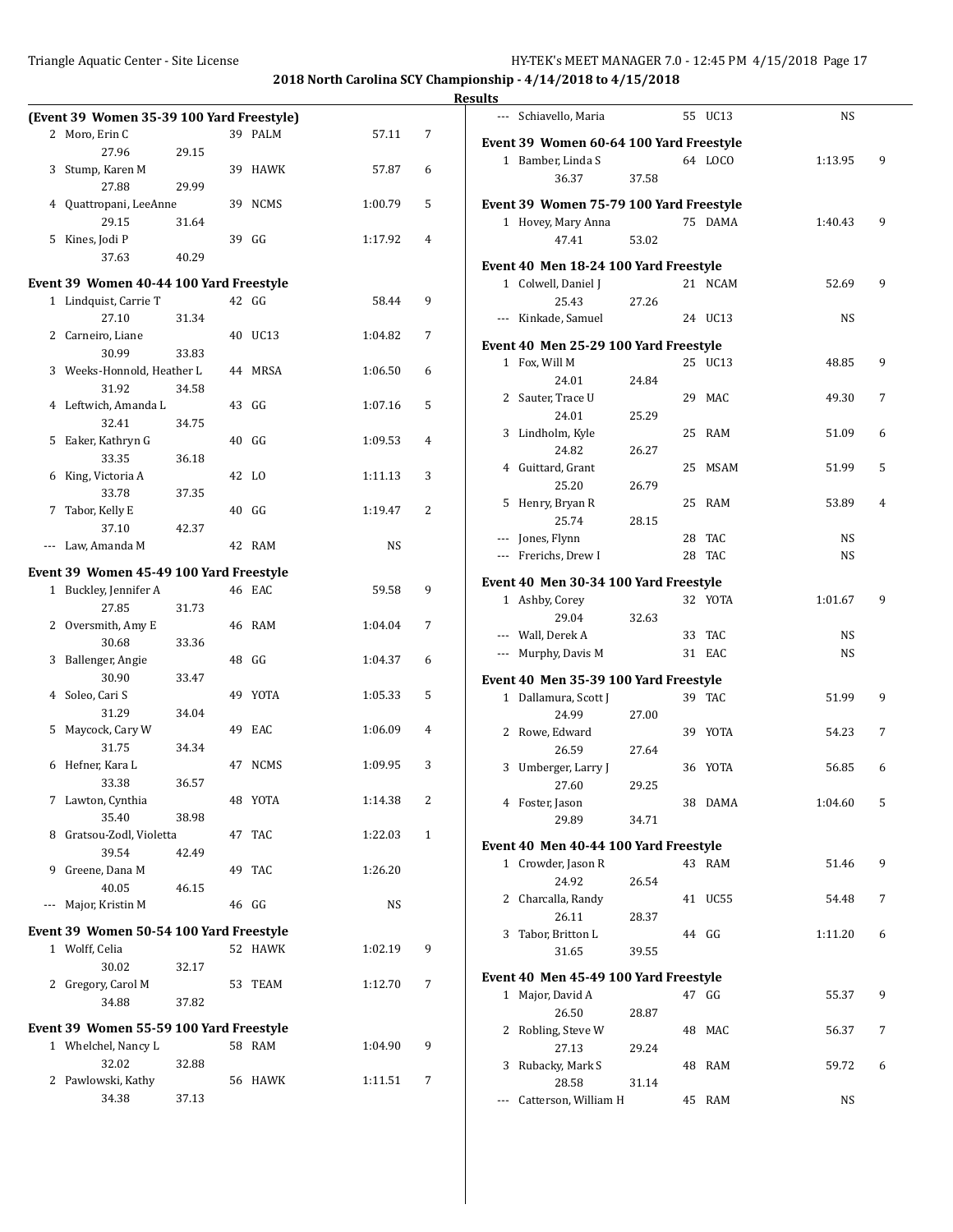### **Results**

|                          | Event 40 Men 50-54 100 Yard Freestyle                           |       |    |             |         |   |
|--------------------------|-----------------------------------------------------------------|-------|----|-------------|---------|---|
|                          | 1 Pistorio, Tyge                                                |       |    | 52 MAC      | 51.51   | 9 |
|                          | 24.91                                                           |       |    |             |         |   |
| 2                        | Stewart, Henry D                                                | 26.60 | 54 | TAC         |         | 7 |
|                          |                                                                 |       |    |             | 51.59   |   |
| 3                        | 24.92                                                           | 26.67 |    |             |         |   |
|                          | Ekman, Evan F                                                   |       | 53 | PALM        | 51.70   | 6 |
|                          | 24.75                                                           | 26.95 |    |             |         |   |
|                          | 4 Arnholt, Alan T                                               |       |    | 54 NCMS     | 57.13   | 5 |
|                          | 28.17                                                           | 28.96 |    |             |         |   |
| 5                        | McLaughlin, Richard M                                           |       |    | 50 UC13     | 1:08.49 | 4 |
| $\cdots$                 | Brown, Stephen C                                                |       | 51 | MSAM        | NS      |   |
|                          | --- Hutcheson, Burke C                                          |       |    | 50 PSCM     | NS      |   |
| $\overline{\phantom{a}}$ | Moran, Marty                                                    |       |    | 51 AMS      | NS      |   |
|                          | --- Smith, Stratton                                             |       | 53 | MAC         | NS      |   |
|                          | --- Bradshaw, Stephen R                                         |       |    | 50 AMS      | NS      |   |
|                          | Event 40 Men 55-59 100 Yard Freestyle                           |       |    |             |         |   |
| $1\,$                    | Moore, John                                                     |       |    | 56 HAWK     | 57.21   | 9 |
|                          | 27.08                                                           | 30.13 |    |             |         |   |
| 2                        | Hopkins, Mark                                                   |       | 55 | MAC         | 57.38   | 7 |
|                          | 27.35                                                           | 30.03 |    |             |         |   |
| 3                        | Crone, William W                                                |       | 56 | NCMS        | 59.17   | 6 |
|                          | 28.45                                                           | 30.72 |    |             |         |   |
| 4                        | Sipple, Steven H                                                |       | 57 | <b>TAC</b>  | 1:01.14 | 5 |
|                          | 30.04                                                           | 31.10 |    |             |         |   |
| 5                        | Carlson, Eric A                                                 |       | 57 | GCYM        | 1:01.82 | 4 |
|                          | 29.61                                                           | 32.21 |    |             |         |   |
| 6                        | Sharrar, Robert                                                 |       | 56 | YOTA        | 1:05.59 | 3 |
|                          | 30.95                                                           | 34.64 |    |             |         |   |
| 7                        | Lewis, Stephen J                                                |       | 56 | <b>CAT</b>  | 1:06.11 | 2 |
|                          | 31.85                                                           | 34.26 |    |             |         |   |
|                          | Raphun, Charlie                                                 |       | 55 | RAM         | NS      |   |
|                          |                                                                 |       |    |             |         |   |
|                          | Event 40 Men 60-64 100 Yard Freestyle<br>1 Washburn, Jonathan W |       |    | 60 HAWK     | 57.80   | 9 |
|                          | 28.20                                                           |       |    |             |         |   |
| 2                        | Spencer, Michael J                                              | 29.60 | 60 | DAMA        | 1:00.30 | 7 |
|                          | 28.95                                                           | 31.35 |    |             |         |   |
| 3                        | Miller, Richard N                                               |       | 63 | <b>NCMS</b> | 1:02.25 | 6 |
|                          | 29.91                                                           | 32.34 |    |             |         |   |
|                          | 4 Cottam, James A                                               |       |    | 61 NCMS     | 1:04.36 | 5 |
|                          | 31.32                                                           | 33.04 |    |             |         |   |
| 5                        | McCrea, Bill                                                    |       |    | 64 YOTA     | 1:15.50 | 4 |
|                          | 36.34                                                           |       |    |             |         |   |
| ---                      | Waldrup, David                                                  | 39.16 |    | 62 UC13     | NS      |   |
|                          | --- Denison, Paul W                                             |       | 60 | HAWK        |         |   |
| $---$                    | White, Warren A                                                 |       |    | MAC         | NS      |   |
|                          |                                                                 |       | 63 |             | NS      |   |
|                          | Event 40 Men 65-69 100 Yard Freestyle                           |       |    |             |         |   |
|                          | 1 Trevisan, Paul T                                              |       |    | 66 RAM      | 55.65   | 9 |
|                          | 26.44                                                           | 29.21 |    |             |         |   |
| 2                        | Van der Horst, Charles M                                        |       | 66 | NCMS        | 1:01.35 | 7 |
|                          | 29.17                                                           | 32.18 |    |             |         |   |
| 3                        | Saumby, John F                                                  |       | 65 | UC55        | 1:05.12 | 6 |
|                          | 31.93                                                           | 33.19 |    |             |         |   |
| $---$                    | McGraw, Dennis D                                                |       | 66 | DAMA        | NS      |   |
|                          | Purser, David F                                                 |       | 69 | <b>MSAM</b> | NS      |   |
|                          |                                                                 |       |    |             |         |   |

|   | Event 40 Men 70-74 100 Yard Freestyle                   |         |    |                                                     |         |           |    |
|---|---------------------------------------------------------|---------|----|-----------------------------------------------------|---------|-----------|----|
|   | 1 Schumann, David W                                     |         |    | 71 TNAO                                             |         | 1:24.85   | 9  |
|   | 40.42                                                   | 44.43   |    |                                                     |         |           |    |
|   |                                                         |         |    |                                                     |         |           |    |
|   | Event 41 Women 25-29 200 Yard Butterfly                 |         |    |                                                     |         |           |    |
|   | 1 Facchine, Emily                                       |         |    | 25 MRSA                                             |         | 2:17.22   | 9  |
|   | 30.75                                                   | 34.19   |    | 35.81                                               | 36.47   |           |    |
|   | 2 Fieni, Sadie                                          |         |    | 28 PALM                                             |         | 2:26.78   | 7  |
|   | 32.61                                                   | 38.53   |    | 37.89                                               | 37.75   |           |    |
|   | Event 41 Women 35-39 200 Yard Butterfly                 |         |    |                                                     |         |           |    |
|   | --- Holland, Irish                                      |         |    | 37 CSM                                              |         | NS        |    |
|   | Event 41 Women 40-44 200 Yard Butterfly                 |         |    |                                                     |         |           |    |
|   | 1 Lehman, Jessica M                                     |         |    | 42 UC13                                             |         | 2:38.07   | 9  |
|   | 36.57                                                   | 39.72   |    | 40.69                                               | 41.09   |           |    |
|   |                                                         |         |    |                                                     |         |           |    |
|   | Event 41 Women 60-64 200 Yard Butterfly                 |         |    |                                                     |         |           |    |
|   | --- Wainwright, Joanne                                  |         |    | 62 GCYM                                             |         | <b>NS</b> |    |
|   | Event 42 Men 25-29 200 Yard Butterfly                   |         |    |                                                     |         |           |    |
|   | 1 Fox, Will M                                           |         |    | 25 UC13                                             |         | 2:10.34   | 9  |
|   | 26.54                                                   | 31.93   |    | 36.18                                               | 35.69   |           |    |
|   |                                                         |         |    |                                                     |         |           |    |
|   | Event 42 Men 35-39 200 Yard Butterfly                   |         |    |                                                     |         |           |    |
|   | 1 Malik, Michael J                                      |         |    | 36 PALM                                             |         | 2:07.56   | 9  |
|   | 29.60                                                   | 32.39   |    | 32.95                                               | 32.62   |           |    |
|   | 2 Nguyen, Sonny                                         |         |    | 38 LO                                               |         | 3:19.20   | 7  |
|   | 44.19                                                   | 48.72   |    | 53.05                                               | 53.24   |           |    |
|   | Event 42 Men 45-49 200 Yard Butterfly                   |         |    |                                                     |         |           |    |
|   | 1 Andersen, Morten                                      |         |    | 47 MAC                                              |         | 2:10.93   | 9  |
|   | 29.64                                                   | 33.54   |    | 34.87                                               | 32.88   |           |    |
|   | 2 King, Eric S                                          |         |    | 46 LO                                               |         | 2:24.67   | 7  |
|   | 31.09                                                   | 37.00   |    | 38.28                                               | 38.30   |           |    |
|   | Event 42 Men 50-54 200 Yard Butterfly                   |         |    |                                                     |         |           |    |
|   | 1 Bitzenhofer, Mike A                                   |         |    | 53 RAM                                              |         | 2:15.78   | 9  |
|   | 29.70                                                   | 33.43   |    | 33.98                                               | 38.67   |           |    |
|   | Moran, Marty                                            |         |    | 51 AMS                                              |         | NS        |    |
|   |                                                         |         |    |                                                     |         |           |    |
|   | Event 42 Men 60-64 200 Yard Butterfly                   |         |    |                                                     |         |           |    |
|   | --- Cox, Stan                                           |         |    | 62 YOTA                                             |         | NS        |    |
|   | Event 43 Mixed 18+400 Yard Freestyle Relay              |         |    |                                                     |         |           |    |
|   | 1 YOTA                                                  |         |    | A                                                   |         | 4:20.92   | 18 |
|   | 1) Ashby, Corey M32                                     |         |    | 2) Bodmer, Mary G W21                               |         |           |    |
|   | 3) Soleo, Cari S W49                                    |         |    | 4) Rowe, Edward M39                                 |         |           |    |
|   | 29.84                                                   | 1:02.96 |    | 37.04                                               | 1:18.57 |           |    |
|   | 30.43                                                   | 1:05.41 |    | 25.89                                               | 53.98   |           |    |
|   |                                                         |         |    |                                                     |         |           |    |
|   | Event 43 Mixed 25+400 Yard Freestyle Relay              |         |    |                                                     |         |           |    |
|   | 1 GG                                                    |         |    | A                                                   |         | 4:07.16   | 18 |
|   | 1) Lindquist, Michael R M42<br>3) Hauser, Whitney S W26 |         |    | 2) Lindquist, Carrie T W42<br>4) Major, David A M47 |         |           |    |
|   | 30.97                                                   | 1:01.75 |    | 30.31                                               | 1:02.69 |           |    |
|   | 28.26                                                   | 1:00.09 |    | 29.67                                               | 1:02.63 |           |    |
|   |                                                         |         |    |                                                     |         |           |    |
|   | Event 44 Women 25-29 200 Yard Backstroke                |         |    |                                                     |         |           |    |
| 1 | Donahue, Meghan                                         |         | 28 | SYS                                                 |         | 2:13.78   | 9  |
|   | 30.64                                                   | 33.56   |    | 34.37                                               | 35.21   |           |    |
| 2 | Deschler, Jennifer A                                    |         | 28 | EAC                                                 |         | 2:38.18   | 7  |
|   | 37.30                                                   | 40.20   |    | 40.59                                               | 40.09   |           |    |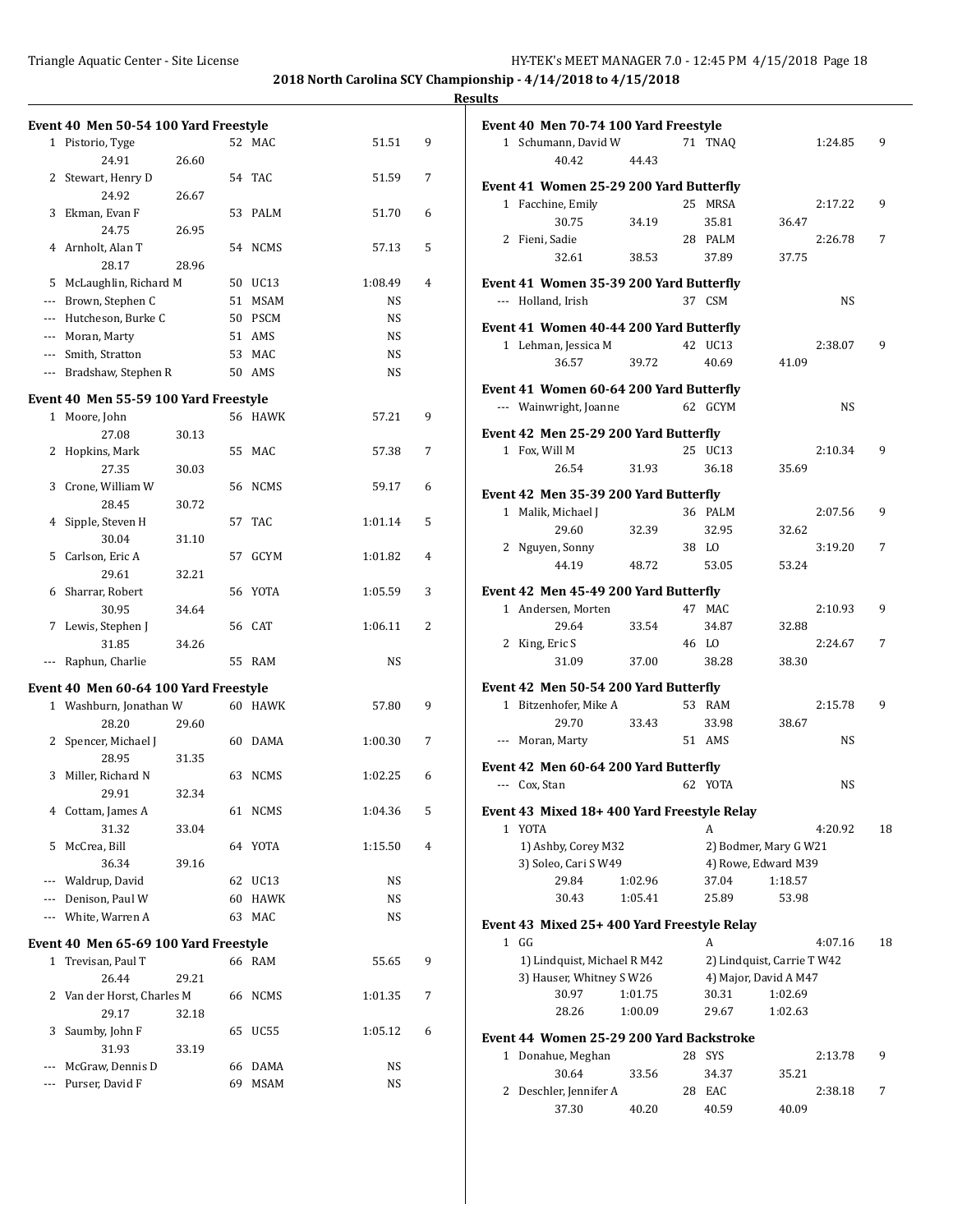| Triangle Aquatic Center - Site License | HY-TEK's MEET MANAGER 7.0 - 12:45 PM 4/15/2018 Page 19<br>,但是,我们的人们都会不会不会。""我们,我们的人们,我们的人们,我们的人们,我们的人们,我们的人们,我们的人们,我们的人们,我们的人们,我们的人们,我们的人们 |
|----------------------------------------|--------------------------------------------------------------------------------------------------------------------------------------------|

| Event 44 Women 30-34 200 Yard Backstroke |       |         |       |         |   |
|------------------------------------------|-------|---------|-------|---------|---|
| 1 Taylor, Sharon C                       |       | 32 SYS  |       | 2:24.44 | 9 |
| 34.07                                    | 35.96 | 37.39   | 37.02 |         |   |
| 2 Dunstan, Steph                         |       | 33 YOTA |       | 2:48.97 | 7 |
| 40.78                                    | 43.14 | 42.76   | 42.29 |         |   |
| Event 44 Women 35-39 200 Yard Backstroke |       |         |       |         |   |
| 1 Moro, Erin C                           |       | 39 PALM |       | 2:26.61 | 9 |
| 34.37                                    | 37.10 | 37.70   | 37.44 |         |   |
|                                          |       |         |       |         |   |
| Event 44 Women 40-44 200 Yard Backstroke |       |         |       |         |   |
| --- Old, Catherine A                     |       | 40 GCYM |       | NS      |   |
| Event 44 Women 45-49 200 Yard Backstroke |       |         |       |         |   |
| 1 Buckley, Jennifer A                    |       | 46 EAC  |       | 2:30.14 | 9 |
| 34.44                                    | 37.38 | 39.18   | 39.14 |         |   |
| Event 44 Women 50-54 200 Yard Backstroke |       |         |       |         |   |
| 1 Vazquez, Maria E                       |       | 52 RAM  |       | 2:27.92 | 9 |
| 35.05                                    | 37.13 | 38.20   | 37.54 |         |   |
| 2 Gregory, Carol M                       |       | 53 TEAM |       | 2:55.45 | 7 |
| 41.45                                    | 44.01 | 45.34   | 44.65 |         |   |
| 3 Walker, Shellene W                     |       | 52 YOTA |       | 2:55.46 | 6 |
| 42.78                                    | 45.57 | 44.21   | 42.90 |         |   |
|                                          |       |         |       |         |   |
| Event 44 Women 55-59 200 Yard Backstroke |       |         |       |         |   |
| 1 Pawlowski, Kathy                       |       | 56 HAWK |       | 3:10.08 | 9 |
| 47.97                                    | 48.59 | 47.64   | 45.88 |         |   |
| Event 44 Women 60-64 200 Yard Backstroke |       |         |       |         |   |
| 1 Pearce, Mary D                         |       | 62 MRSA |       | 3:41.92 | 9 |
|                                          |       | 58.04   | 55.97 |         |   |
| --- Alton, Dale M                        |       | 60 NCMS |       | NS      |   |
| --- Wainwright, Joanne                   |       | 62 GCYM |       | NS      |   |
| Event 45 Men 25-29 200 Yard Backstroke   |       |         |       |         |   |
| 1 Seifert, Alan                          |       | 29 AMS  |       | 1:53.05 | 9 |
| 26.00                                    | 28.49 | 29.44   | 29.12 |         |   |
| 2 Jones, Christian M                     |       | 25 UC13 |       | 1:55.41 | 7 |
| 27.21                                    | 29.49 | 29.49   | 29.22 |         |   |
| Thomas, Chandler P                       |       | 28 MAC  |       | NS      |   |
|                                          |       |         |       |         |   |
| Event 45 Men 35-39 200 Yard Backstroke   |       |         |       |         |   |
| 1 Foster, Jason                          |       | 38 DAMA |       | 2:48.75 | 9 |
| 37.87                                    | 42.57 | 45.02   | 43.29 |         |   |
| 2 Nguyen, Sonny                          |       | 38 LO   |       | 3:18.24 | 7 |
| 44.64                                    | 49.21 | 52.64   | 51.75 |         |   |
| Event 45 Men 40-44 200 Yard Backstroke   |       |         |       |         |   |
| 1 Crowder, Jason R                       |       | 43 RAM  |       | 2:06.49 | 9 |
| 30.06                                    | 31.79 | 32.40   | 32.24 |         |   |
| Event 45 Men 50-54 200 Yard Backstroke   |       |         |       |         |   |
| 1 Smith, Stratton                        |       | 53 MAC  |       | 2:18.35 | 9 |
| 32.72                                    | 34.99 | 35.40   | 35.24 |         |   |
|                                          |       |         |       |         |   |
| Event 45 Men 55-59 200 Yard Backstroke   |       |         |       |         |   |
| 1 Crone, William W                       |       | 56 NCMS |       | 2:48.71 | 9 |
| 35.80                                    | 38.64 | 1:34.27 |       |         |   |
| 2 Carlson, Eric A                        |       | 57 GCYM |       | 2:52.46 | 7 |
| 42.12                                    | 43.86 | 44.23   | 42.25 |         |   |

|              | Event 45  Men 60-64 200 Yard Backstroke     |                |    |                           |       |         |    |
|--------------|---------------------------------------------|----------------|----|---------------------------|-------|---------|----|
| $\mathbf{1}$ | Klein, Jonathan E                           |                |    | 60 NCMS                   |       | 2:12.09 | 9  |
|              | 31.88                                       | 33.85          |    | 33.52                     | 32.84 |         |    |
|              | 2 Slowey, Michael J                         |                |    | 60 PALM                   |       | 2:22.91 | 7  |
|              | 34.68                                       | 35.33          |    | 36.16                     | 36.74 |         |    |
| 3            | Washburn, Jonathan W                        |                |    | 60 HAWK                   |       | 2:27.65 | 6  |
|              | 35.49                                       | 37.08          |    | 37.70                     | 37.38 |         |    |
| 4            | Trivette, Robert P                          |                |    | 61 NCMS                   |       | 2:34.32 | 5  |
|              | 36.30                                       | 37.90          |    | 39.80                     | 40.32 |         |    |
|              | --- Sasser, Jon D                           |                |    | 62 RAM                    |       | NS      |    |
|              | --- White, Warren A                         |                |    | 63 MAC                    |       | NS      |    |
|              |                                             |                |    |                           |       |         |    |
|              | Event 45 Men 65-69 200 Yard Backstroke      |                |    |                           |       |         |    |
|              | 1 Bober, Richard S                          |                |    | 67 NCMS                   |       | 2:31.14 | 9  |
|              | 36.07                                       | 37.90          |    | 38.90                     | 38.27 |         |    |
|              | Event 45  Men 70-74 200 Yard Backstroke     |                |    |                           |       |         |    |
|              | 1 Conroy, Michael J                         |                |    | 71 MSAM                   |       | 3:01.04 | 9  |
|              | 40.62                                       | 45.82          |    | 47.40                     | 47.20 |         |    |
|              | 2 Schumann, David W                         |                |    | 71 TNAQ                   |       | 3:40.65 | 7  |
|              | 52.84                                       | 56.65          |    | 56.08                     | 55.08 |         |    |
|              | Event 45 Men 75-79 200 Yard Backstroke      |                |    |                           |       |         |    |
|              | 1 Pinkerton, Rolffs S                       |                |    | 79 NCAM                   |       | 3:30.98 | 9  |
|              |                                             |                |    | 54.41                     | 53.96 |         |    |
|              |                                             |                |    |                           |       |         |    |
|              | Event 46 Women 25+ 200 Yard Freestyle Relay |                |    |                           |       |         |    |
|              | 1 GG                                        |                |    | A                         |       | 1:51.84 | 18 |
|              | 1) Ballenger, Angie W48                     |                |    | 2) Leftwich, Amanda L W43 |       |         |    |
|              | 3) Lindquist, Carrie T W42                  |                |    | 4) Hauser, Whitney S W26  |       |         |    |
|              | 29.33                                       | 30.10          |    | 26.07                     | 26.34 |         |    |
| 2            | YOTA                                        |                |    | A                         |       | 2:04.68 | 14 |
|              | 1) Lawton, Cynthia W48                      |                |    | 2) Walker, Shellene W W52 |       |         |    |
|              | 3) Dunstan, Steph W33                       |                |    | 4) Soleo, Cari S W49      |       |         |    |
|              | 33.65                                       | 31.39          |    | 30.21                     | 29.43 |         |    |
|              | Event 46 Women 35+ 200 Yard Freestyle Relay |                |    |                           |       |         |    |
|              | $1$ GG                                      |                |    | B                         |       | 2:20.60 | 18 |
|              | 1) Tabor, Kelly E W40                       |                |    | 2) Taylor, Donna G W45    |       |         |    |
|              | 3) Kines, Jodi P W39                        |                |    | 4) Eaker, Kathryn G W40   |       |         |    |
|              | 32.64                                       | 38.30          |    | 38.16                     | 31.50 |         |    |
|              | Event 47  Men 35+ 200 Yard Freestyle Relay  |                |    |                           |       |         |    |
| ---          | RAM                                         |                |    | A                         |       | NS      |    |
|              | 1) Rubacky, Mark S M48                      |                |    | 2) Raphun, Charlie M55    |       |         |    |
|              | 3) Trevisan, Paul T M66                     |                |    | 4) Crowder, Jason R M43   |       |         |    |
|              | Event 48 Women 18-24 500 Yard Freestyle     |                |    |                           |       |         |    |
| $\mathbf 1$  | McWilliams, Haley A                         |                | 23 | PALM                      |       | 5:24.19 | 9  |
|              | 29.87                                       | 32.92          |    | 33.00                     | 33.06 |         |    |
|              | 33.10                                       | 32.97          |    | 32.56                     | 32.70 |         |    |
|              | 32.21                                       | 31.80          |    |                           |       |         |    |
| 2            | Bodmer, Mary G                              |                | 21 | YOTA                      |       | 7:34.79 | 7  |
|              | 40.36                                       |                |    | 46.13                     | 46.91 |         |    |
|              | 45.77                                       | 44.82<br>45.99 |    | 47.22                     | 46.60 |         |    |
|              | 45.86                                       | 45.13          |    |                           |       |         |    |
|              |                                             |                |    |                           |       |         |    |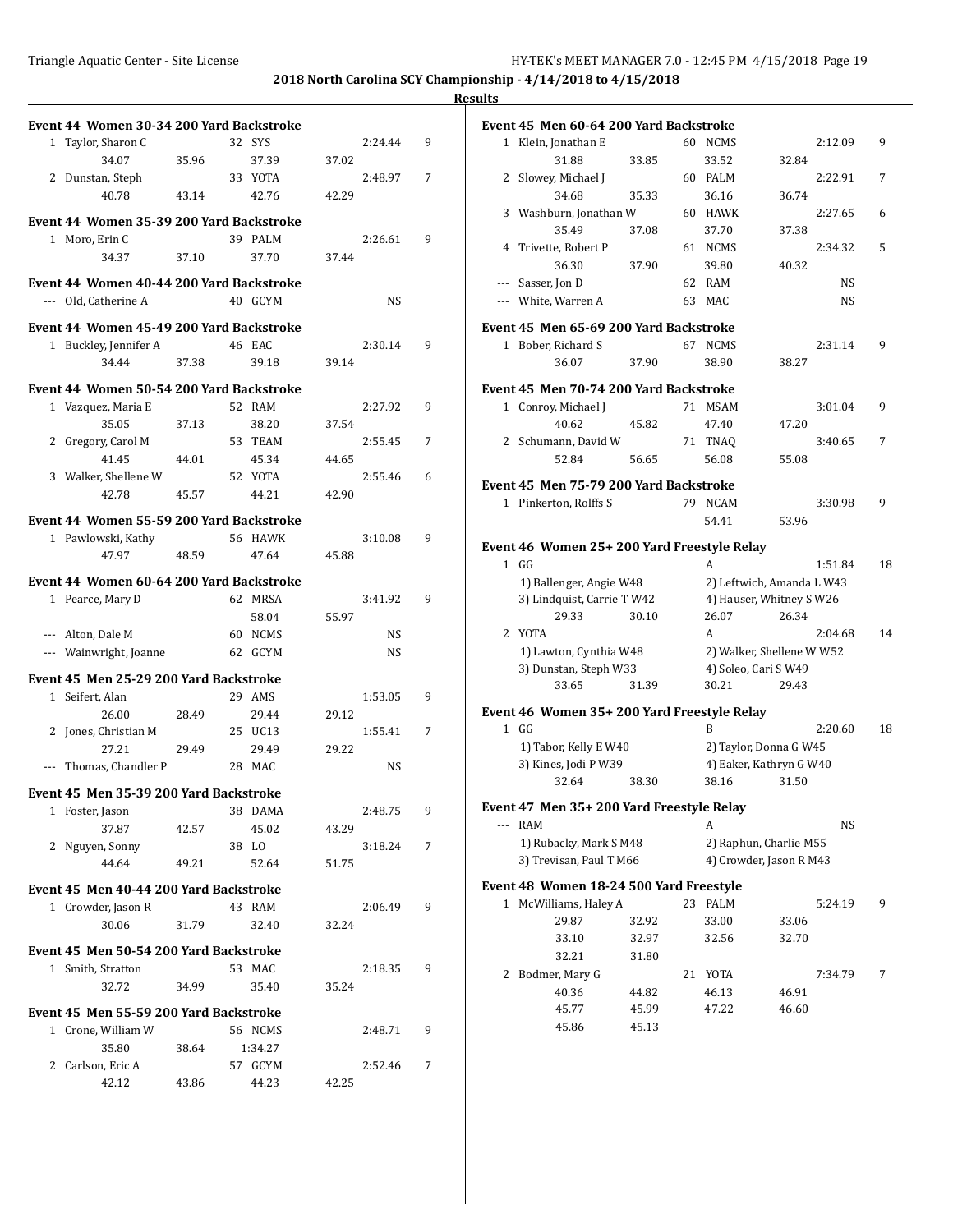|                                         |       |       |         |       |         |   | <b>Results</b> |                                                             |       |         |                |         |   |
|-----------------------------------------|-------|-------|---------|-------|---------|---|----------------|-------------------------------------------------------------|-------|---------|----------------|---------|---|
| Event 48 Women 25-29 500 Yard Freestyle |       |       |         |       |         |   |                | 2 Pawlowski, Kathy                                          |       | 56 HAWK |                | 7:02.04 | 7 |
| 1 Hauser, Whitney S                     |       | 26 GG |         |       | 6:04.20 | 9 |                | 38.43                                                       | 42.12 | 42.85   | 43.15          |         |   |
| 31.77                                   | 36.02 |       | 37.76   | 37.44 |         |   |                | 43.05                                                       | 42.98 | 43.15   | 42.89          |         |   |
| 37.73                                   | 37.46 |       | 37.22   | 37.74 |         |   |                | 42.39                                                       | 41.03 |         |                |         |   |
| 37.22                                   | 33.84 |       |         |       |         |   |                | Event 48 Women 60-64 500 Yard Freestyle                     |       |         |                |         |   |
|                                         |       |       |         |       |         |   |                | 1 Bamber, Linda S                                           |       | 64 LOCO |                | 7:21.67 | 9 |
| Event 48 Women 35-39 500 Yard Freestyle |       |       |         |       |         |   |                | 39.87                                                       | 43.57 | 44.86   | 45.44          |         |   |
| 1 Kines, Jodi P                         |       | 39 GG |         |       | 7:48.33 | 9 |                | 45.23                                                       | 45.15 | 44.68   | 44.82          |         |   |
| 41.61                                   | 44.53 |       | 45.10   | 46.88 |         |   |                | 44.77                                                       | 43.28 |         |                |         |   |
| 46.51                                   | 45.83 |       | 49.53   | 51.18 |         |   |                | 2 Allen, Pam J                                              |       | 62 HAWK |                | 7:55.91 | 7 |
| 53.25                                   | 43.91 |       |         |       |         |   |                | 45.73                                                       | 48.07 | 49.25   | 50.00          |         |   |
| Event 48 Women 40-44 500 Yard Freestyle |       |       |         |       |         |   |                | 48.81                                                       | 47.95 | 47.78   | 46.84          |         |   |
| 1 Lindquist, Carrie T                   |       | 42 GG |         |       | 6:05.19 | 9 |                | 47.24                                                       | 44.24 |         |                |         |   |
| 30.30                                   | 34.15 |       | 35.83   | 35.81 |         |   |                |                                                             |       |         |                |         |   |
| 37.59                                   | 38.70 |       | 37.88   | 38.39 |         |   |                | Event 48 Men 25-29 500 Yard Freestyle                       |       |         |                |         |   |
| 38.96                                   | 37.58 |       |         |       |         |   |                | 1 Fox, Will M                                               |       | 25 UC13 |                | 5:10.52 | 9 |
| 2 Lehman, Jessica M                     |       |       | 42 UC13 |       | 6:10.75 | 7 |                | 27.26                                                       | 28.97 | 30.16   | 31.29          |         |   |
| 34.51                                   | 36.38 |       | 37.61   | 37.45 |         |   |                | 31.88                                                       | 32.52 | 32.47   | 32.75          |         |   |
| 37.66                                   | 37.61 |       | 37.40   | 37.98 |         |   |                | 32.55                                                       | 30.67 |         |                |         |   |
| 37.84                                   | 36.31 |       |         |       |         |   |                | 2 Henry, Bryan R                                            |       | 25 RAM  |                | 5:27.63 | 7 |
| 3 Old, Catherine A                      |       |       | 40 GCYM |       | 6:21.05 | 6 |                | 29.72                                                       | 32.39 | 33.31   | 33.75          |         |   |
| 33.85                                   | 36.74 |       | 38.58   | 39.01 |         |   |                | 34.02                                                       | 33.25 | 33.30   | 33.44          |         |   |
| 38.65                                   | 38.55 |       | 39.20   | 39.88 |         |   |                | 33.04                                                       | 31.41 |         |                |         |   |
| 38.85                                   | 37.74 |       |         |       |         |   |                | Event 48 Men 30-34 500 Yard Freestyle                       |       |         |                |         |   |
|                                         |       |       |         |       |         |   |                | 1 Dellanoce, Michael                                        |       | 33 RAM  |                | 5:00.37 | 9 |
| Event 48 Women 45-49 500 Yard Freestyle |       |       |         |       |         |   |                | 27.41                                                       | 29.21 | 29.76   | 30.21          |         |   |
| 1 Ballenger, Angie                      |       | 48 GG |         |       | 6:15.34 | 9 |                | 30.61                                                       | 30.95 | 30.94   | 30.71          |         |   |
| 31.85                                   | 35.54 |       | 37.61   | 38.48 |         |   |                | 30.62                                                       | 29.95 |         |                |         |   |
| 38.82                                   | 38.67 |       | 38.99   | 39.67 |         |   |                | 2 Ashby, Corey                                              |       | 32 YOTA |                | 7:34.90 | 7 |
| 39.19                                   | 36.52 |       |         |       |         |   |                | 39.75                                                       | 44.54 | 44.99   | 44.79          |         |   |
| 2 Oversmith, Amy E                      |       |       | 46 RAM  |       | 6:17.74 | 7 |                | 44.74                                                       | 47.77 | 47.43   | 47.89          |         |   |
| 33.11                                   | 35.55 |       | 38.35   | 38.61 |         |   |                | 47.06                                                       | 45.94 |         |                |         |   |
| 38.86                                   | 39.30 |       | 39.48   | 39.50 |         |   |                |                                                             |       |         |                |         |   |
| 38.10<br>3 Soleo, Cari S                | 36.88 |       | 49 YOTA |       | 6:22.67 | 6 |                | Event 48 Men 35-39 500 Yard Freestyle<br>1 Malik, Michael J |       | 36 PALM |                | 5:20.00 | 9 |
| 33.33                                   | 37.56 |       | 38.58   | 39.33 |         |   |                | 29.63                                                       | 31.04 | 31.93   |                |         |   |
| 39.36                                   | 39.88 |       | 40.13   | 39.56 |         |   |                | 32.41                                                       | 32.76 | 32.71   | 32.12<br>32.60 |         |   |
| 38.60                                   | 36.34 |       |         |       |         |   |                | 32.76                                                       | 32.04 |         |                |         |   |
| 4 Maycock, Cary W                       |       |       | 49 EAC  |       | 6:36.87 | 5 |                |                                                             |       |         |                |         |   |
| 34.84                                   | 38.37 |       | 39.93   | 40.67 |         |   |                | Event 48 Men 40-44 500 Yard Freestyle                       |       |         |                |         |   |
| 40.73                                   | 40.49 |       | 40.63   | 40.73 |         |   |                | 1 Griffin, Jay                                              |       | 42 RAM  |                | 4:50.95 | 9 |
| 40.93                                   | 39.55 |       |         |       |         |   |                | 26.98                                                       | 29.06 | 29.21   | 29.16          |         |   |
| 5 Greene, Dana M                        |       |       | 49 TAC  |       | 8:56.22 | 4 |                | 29.42                                                       | 29.60 | 29.75   | 29.91          |         |   |
| 43.93                                   | 52.15 |       | 52.32   | 54.40 |         |   |                | 29.65                                                       | 28.21 |         |                |         |   |
| 56.83                                   | 55.31 |       | 56.12   | 56.16 |         |   |                | 2 Charcalla, Randy                                          |       | 41 UC55 |                | 5:56.55 | 7 |
| 55.39                                   | 53.61 |       |         |       |         |   |                | 31.31                                                       | 34.75 | 36.02   | 36.56          |         |   |
|                                         |       |       |         |       |         |   |                | 37.16                                                       | 36.63 | 36.78   | 36.67          |         |   |
| Event 48 Women 50-54 500 Yard Freestyle |       |       |         |       |         |   |                | 36.43                                                       | 34.24 |         |                |         |   |
| 1 Salazar, Lynn                         |       |       | 51 NCMS |       | 5:46.12 | 9 |                | Event 48 Men 45-49 500 Yard Freestyle                       |       |         |                |         |   |
| 31.56                                   | 34.41 |       | 35.12   | 35.65 |         |   |                | 1 Rubacky, Mark S                                           |       | 48 RAM  |                | 5:33.97 | 9 |
| 35.42                                   | 35.24 |       | 35.59   | 35.19 |         |   |                | 30.44                                                       | 33.00 | 33.89   | 34.34          |         |   |
| 34.85                                   | 33.09 |       |         |       |         |   |                | 34.38                                                       | 34.10 | 34.31   | 34.36          |         |   |
| Event 48 Women 55-59 500 Yard Freestyle |       |       |         |       |         |   |                | 33.50                                                       | 31.65 |         |                |         |   |
| 1 Whelchel, Nancy L                     |       |       | 58 RAM  |       | 6:13.88 | 9 |                | 2 Farrell, Andrew J                                         |       | 47 YCFM |                | 5:35.01 | 7 |
| 33.49                                   | 35.73 |       | 37.20   | 38.79 |         |   |                | 31.01                                                       | 33.20 | 33.89   | 34.24          |         |   |
| 38.38                                   | 38.29 |       | 38.54   | 38.56 |         |   |                | 34.64                                                       | 34.49 | 33.68   | 34.10          |         |   |
| 38.62                                   | 36.28 |       |         |       |         |   |                | 33.73                                                       | 32.03 |         |                |         |   |
|                                         |       |       |         |       |         |   |                |                                                             |       |         |                |         |   |